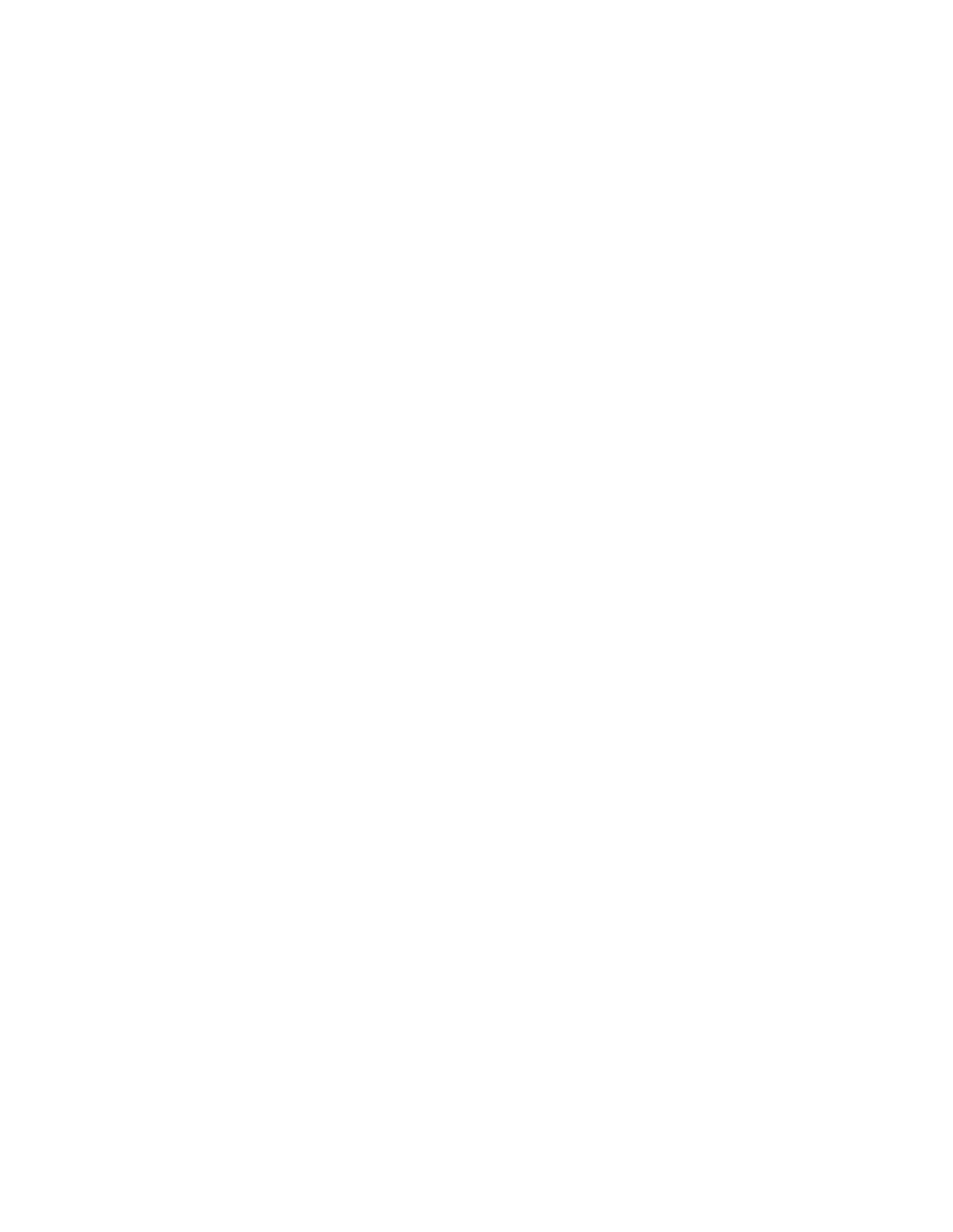# **Table of Contents**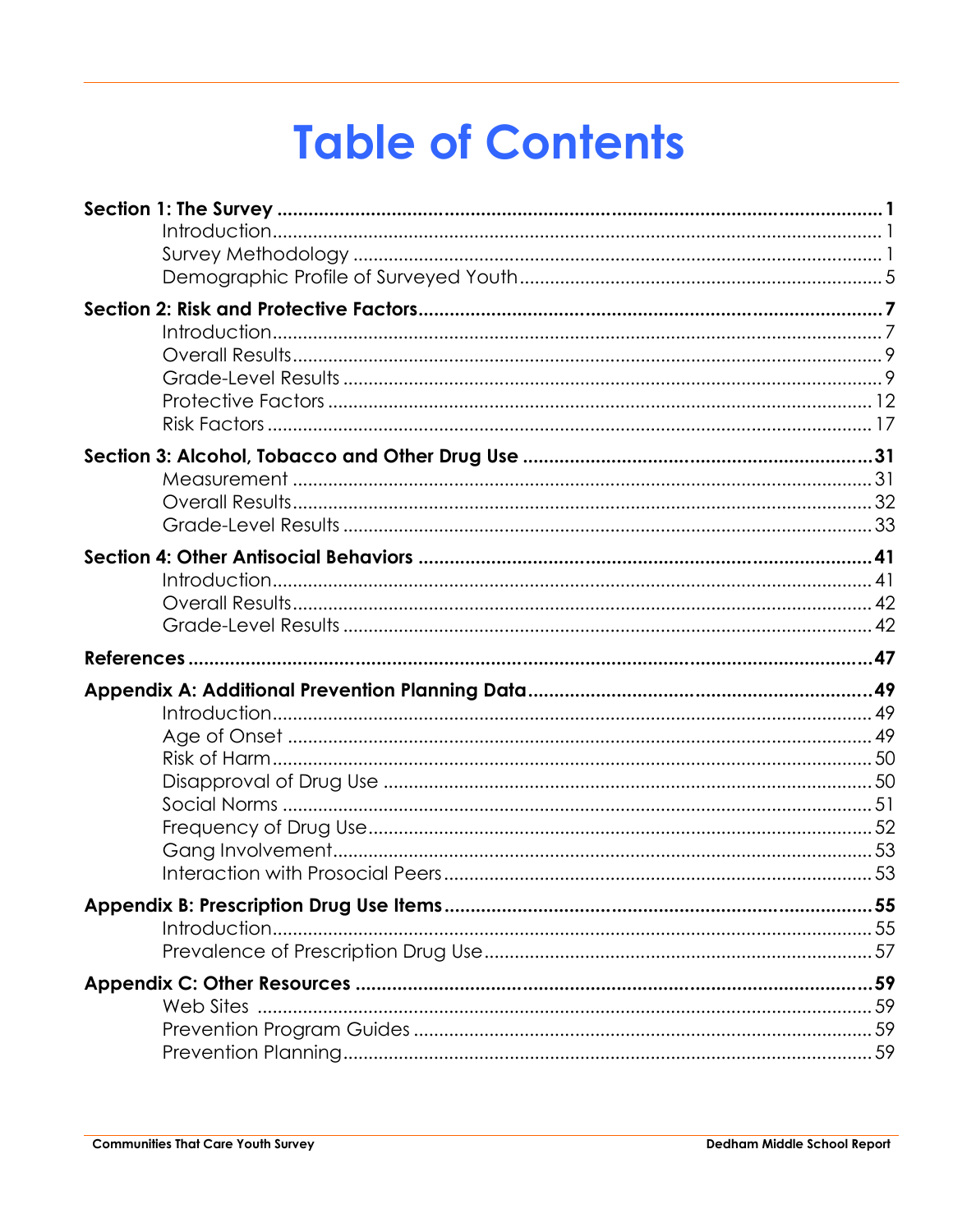

**Communities That Care Youth Survey Dedham Middle School Report**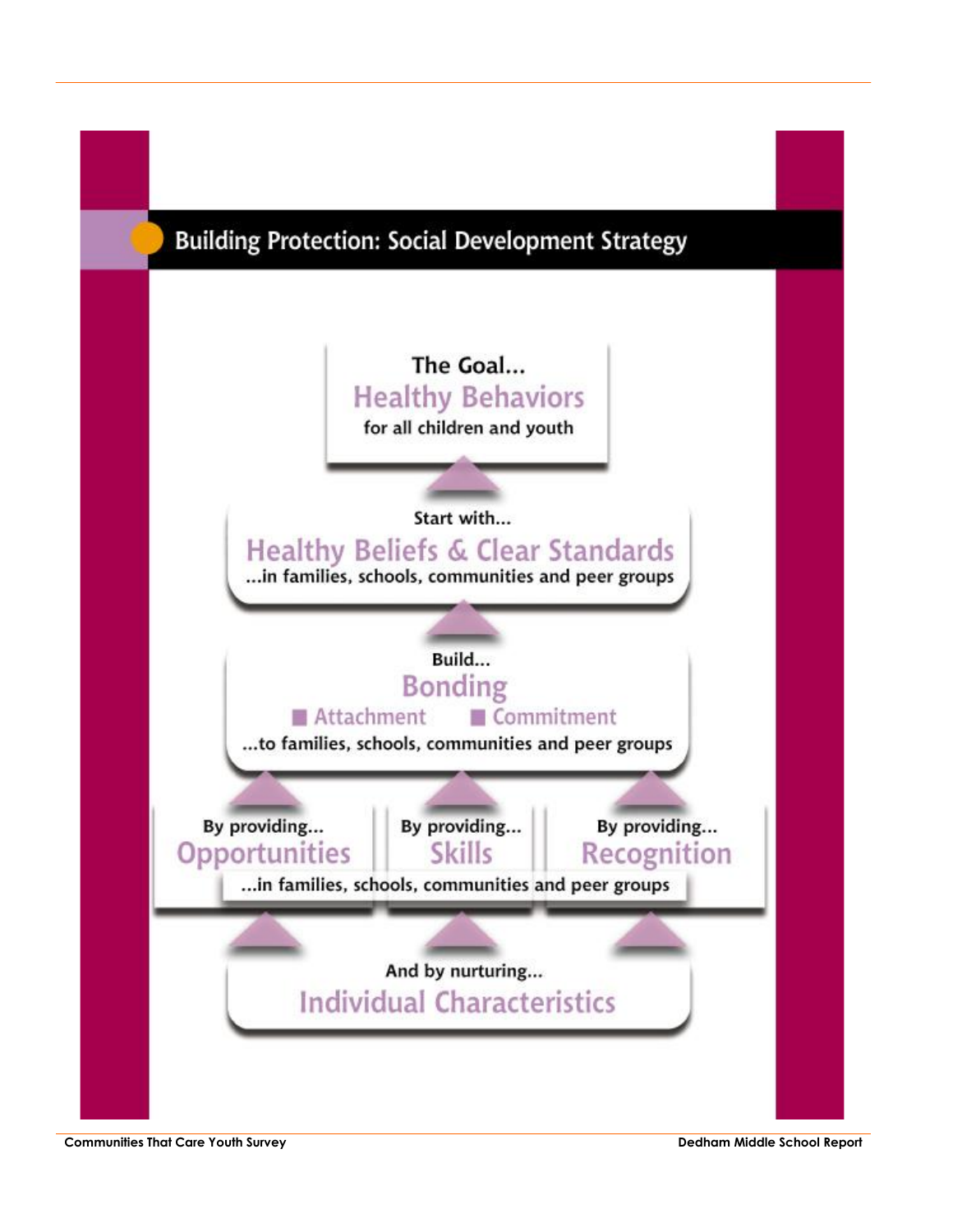## **Section 1 The Survey**

## **Introduction**

This report describes the administration and findings for the *Communities That Care Youth Survey* administered in Dedham Middle School in December of 2013. Rothenbach Research and Consulting, LLC, prepared this report.

Based on the work of Dr. J. David Hawkins and Dr. Richard F. Catalano, the *Communities That Care Youth Survey* is designed to identify the levels of **risk factors** related to problem behaviors such as alcohol, tobacco and other drug use—and to identify the levels of **protective factors** that help guard against those behaviors. (For a more detailed discussion, see Section 2 of this report.) In addition to measuring risk and protective factors, the *Communities That Care Youth Survey* also measures the actual prevalence of drug use, violence and other antisocial behaviors among surveyed students. Three articles (Pollard, Hawkins & Arthur, 1999; Arthur, Hawkins, Pollard, Catalano & Baglioni, 2002; Glaser, Van Horn, Arthur, Hawkins & Catalano, 2005) describe the survey, its uses and its ongoing development.

The administration of the *Communities That Care Youth Survey* has helped Dedham Middle School to assess the risk and protective factors in the lives of young people. This report identifies the risk and protective factors most in need of attention in the community. This information can be used to guide prevention efforts, to help address existing problems, and to promote healthy and positive youth development.

All together, 520 students in grades 6 through 8 participated in the survey.

## **Survey Methodology**

The *Communities That Care Youth Survey* was developed to provide scientifically sound information to communities. It measures a variety of risk and protective factors by using groups of survey items, which are called scales. Please note that some of the risk factors are measured with more than one scale.

The *Communities That Care Youth Survey* was developed from research funded by the Center for Substance Abuse Prevention of the U.S. Department of Health and Human Services. This research supported the development of a student survey to measure the following items: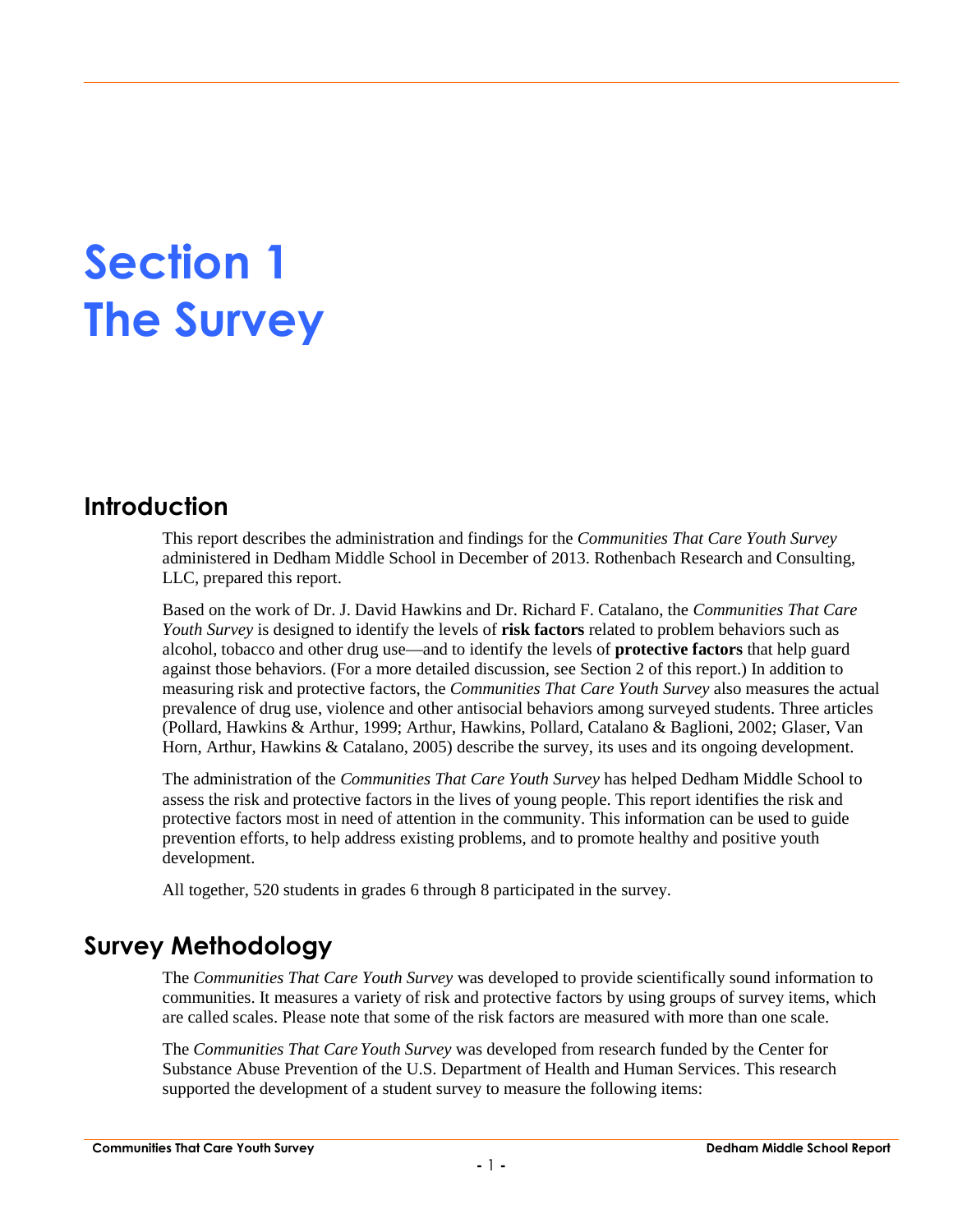- risk and protective factors that predict alcohol, tobacco and other drug (ATOD) use, delinquency and other problem behaviors in adolescents.
- the prevalence and frequency of drug use.
- the prevalence and frequency of antisocial behaviors.

This survey instrument became the *Communities That Care Youth Survey.* The original research involved data collection in five states: Kansas, Maine, Oregon, South Carolina and Washington. Over 72,000 students participated in these statewide surveys, and analysis of the collected data contributed to the development of the *Communities That Care Youth Survey*.

## *Administration*

The survey was administered in the classroom and required approximately one class period to complete. Each teacher received an appropriate number of surveys and survey collection envelopes. The teachers reviewed the instructions with their students and asked the students to complete the survey. The instructions informed the students that there were no right or wrong answers. The instructions also explained the proper way to mark the answers.

Students were asked to complete the survey but were also told that participation is voluntary. Furthermore, students were told that they could skip any question that they were not comfortable answering. Both the teacher and the written instructions on the front of the survey form assured students that the survey was anonymous and confidential.

Permission for students to participate in the survey was obtained through an active consent procedure. This means that the parents of each student received a letter explaining the survey. The letter also required that a parent of each student sign a form granting permission for his or her child to participate. Surveys were only administered to students with signed permission forms. In contrast, it is common for surveys to use a passive consent procedure. This means that a parent of each student signs and returns a form only if refusing to allow the child to participate. Otherwise, permission is considered to be granted.

Compared to passive consent, active consent can reduce survey participation in three ways:

- The formal request for permission may heighten concerns parents have with the content of the survey. As a result, parents may be less likely to grant permission for participation in an active consent survey compared to an identical passive consent survey.
- Parents with no opposition to their children participating in the survey may simply forget to sign and return the approval form.
- Even if parents are ready to grant permission for survey participation, the approval form might not make it to and from the home. If students are responsible for carrying the forms, the permission slip may get "lost," either intentionally or unintentionally, in the jumble of notifications and information sheets students are routinely asked to deliver to their parents. If consent forms are delivered through the mail, families with new addresses may not receive the permission form in time.

Any of these effects can reduce the survey participation rate, which, in turn, would reduce the precision of the statistical estimates. Of more concern, however, is the possibility that active consent could result in participation bias. In other words, certain kinds of students may be less likely to participate in the study when active consent is used. For example, parents who suspect that their children are involved in delinquent behavior may be more likely to deny permission, knowing that they need not take any action to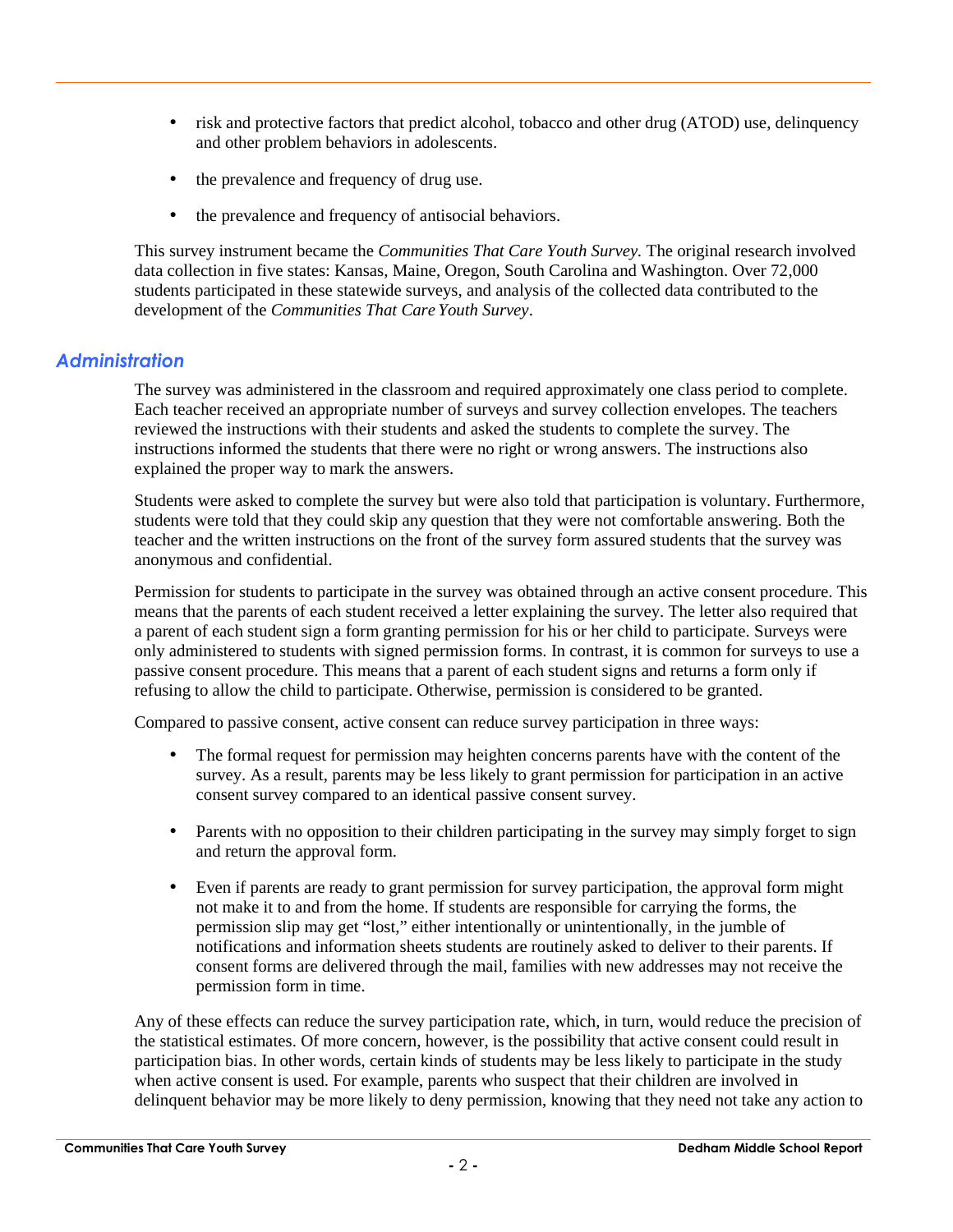do so. Alternatively, some parents may deny permission because they believe that exposure to materials discussing alcohol, tobacco and other drug use may be harmful to their children. In either case, the sample would yield population estimates that differ from those that would be obtained through passive consent. For this reason, caution should be exercised when analyzing findings from active consent surveys.

### *Survey Validation*

Four strategies were used to assess the validity of the surveys. The first two strategies eliminated the surveys of students who appeared to exaggerate their drug use and other antisocial behavior. The third strategy eliminated students who reported use of a fictitious drug. The fourth strategy eliminated the surveys of students who repeatedly reported logically inconsistent patterns of drug use.

- In the first strategy, surveys from students who reported an average of four or more daily uses of the following drugs—inhalants, cocaine, LSD/Psychedelics, Ecstasy, methamphetamine and heroin—were eliminated from the survey data set. This strategy removes the survey of any student who did not take it seriously.
- The second strategy supplements the drug use exaggeration test by examining the frequency of five other antisocial behaviors: *Attacking Someone with Intent to Harm*, *Attempting to Steal a Vehicle*, *Being Arrested*, *Getting Suspended* and *Taking a Handgun to School*. Respondents who reported an unrealistically high frequency of these behaviors—more than 120 instances within the past year—were removed from the analysis.
- In the third strategy, students were asked if they had used a fictitious drug in the past 30 days or in their lifetimes. If students reported any use of the fictitious drug, their surveys were not included in the analysis of the findings.
- The fourth strategy was used to detect logical inconsistencies among responses to the drug-related questions. Students were identified as inconsistent responders in the following circumstances only: (1) if they were inconsistent on two or more of the following drugs: alcohol, cigarettes, smokeless tobacco and marijuana/hashish; or (2) if they were inconsistent on two or more of the remaining drugs. An example of an inconsistent response would be if a student reported that he or she had used alcohol three to five times in the past 30 days but had never used alcohol in his or her lifetime.

Dedham Middle School students were cooperative—all but one student completed valid surveys. Three additional survey were removed because an insufficient number of survey questions were answered.

## *Sample Analysis*

A number of variables—such as the readability of the survey questionnaire, the effectiveness of the administration process and the amount of time students have to complete the survey—can affect the quality of survey data. In addition to factors like these, which influence the ability of students to provide good information, the way students are selected to participate in the survey can affect the results.

In order for the survey report to truly reflect the attitudes and behaviors of the surveyed population, the sample of students drawn to participate in the study should accurately represent the surveyed population. Three of the most important factors in this selection process are: (1) the grades chosen to participate in the survey effort, (2) the grade distribution of the sample relative to the grade distribution of school enrollment, and (3) the size of the sample within each grade.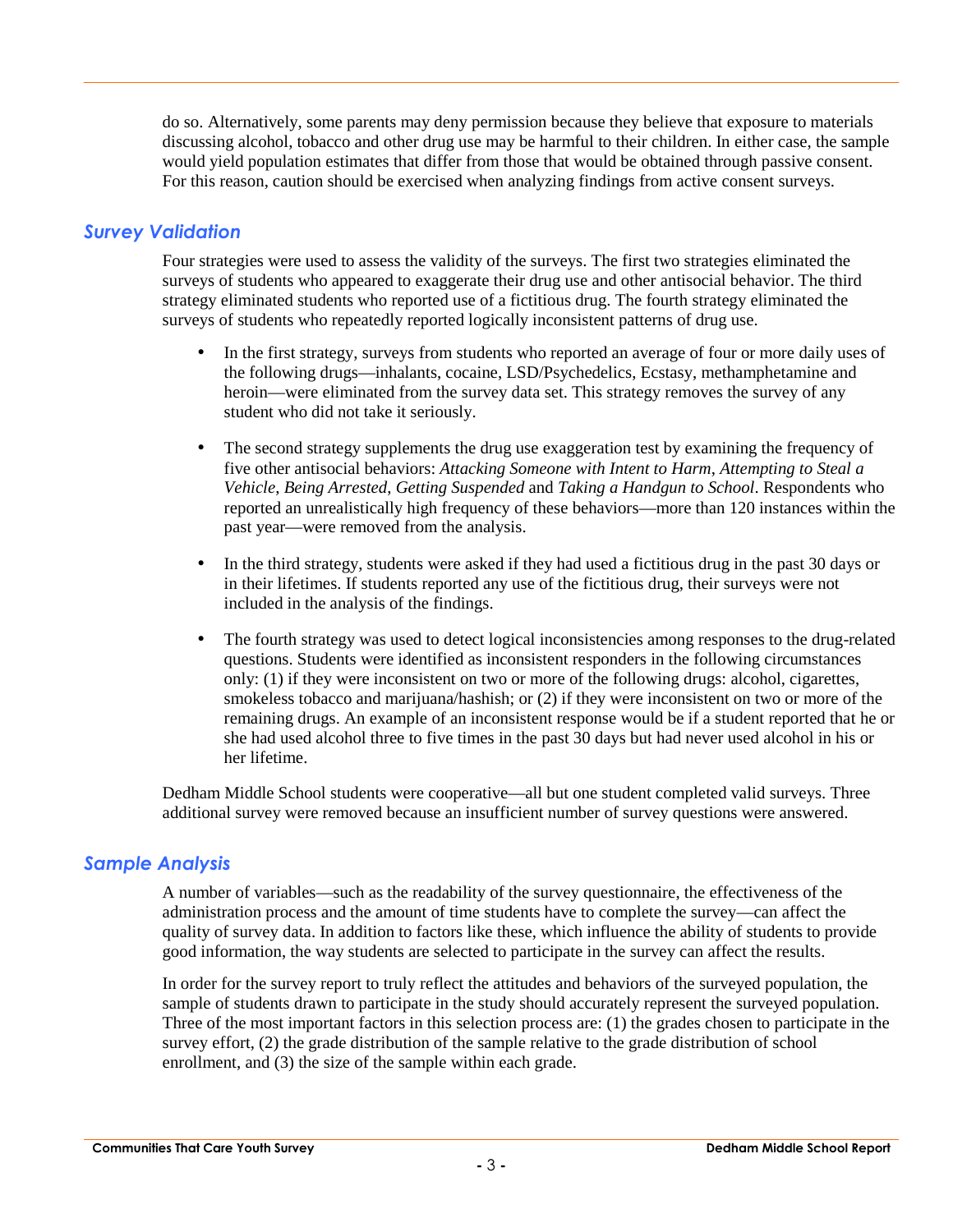#### **Surveyed Grades**

The results of the *Communities That Care Youth Survey* are presented in two ways: (1) for each surveyed grade and (2) for the overall sample. The overall results must be interpreted in light of the sampling composition, especially which grades were included in the sample.

In Dedham Middle School, students in grades 6 through 8 participated in the survey. Since this includes the full range of grade levels in the school(s) surveyed, the overall survey results can be interpreted as representing the attitudes and behaviors of the student population as a whole.

#### **Sample Size**

When reviewing survey results people often ask, "What is the margin of error?" This is referred to as the "confidence interval," and it reflects the precision of a statistical estimate. For example, a confidence interval of ±3.0 points for a drug use prevalence rate of 50.0% means that there is a 95% chance that the true score is between 47.0% and 53.0%.

For school-based survey research, confidence intervals are determined by the size of the sample relative to the school's enrollment. The higher the percentage of a school's total enrollment that is included in the sample, the smaller the confidence interval and the more precise the results. Table 1 presents confidence intervals for both grade-level and overall estimates. Note that these confidence intervals are for prevalence rates of 50%. For less prevalent behaviors, such as heroin use and taking a handgun to school, the confidence interval narrows substantially.

As Table 1 shows, maximum grade-level confidence intervals range from a low of  $\pm 1.5\%$  for 6<sup>th</sup> graders to a high of  $\pm$ 4.3% for 8<sup>th</sup> graders. Estimates for the overall sample have a maximum confidence interval of  $\pm 1.9\%$ . For an overall drug use prevalence rate of 50%, there is a 95% chance that the true prevalence rate ranges between 48.1% and 51.9%.

| <b>Table 1. Confidence Intervals for Sample</b> |                  |               |                   |               |            |                               |  |  |  |  |  |
|-------------------------------------------------|------------------|---------------|-------------------|---------------|------------|-------------------------------|--|--|--|--|--|
|                                                 |                  |               | <b>Enrollment</b> |               | Sample     |                               |  |  |  |  |  |
| Grade                                           |                  | <b>Number</b> | Percentage        | <b>Number</b> | Percentage | Confidence<br><b>Interval</b> |  |  |  |  |  |
|                                                 | 6 <sup>th</sup>  | 201           | 31.0              | 192           | 36.9       | 1.5                           |  |  |  |  |  |
|                                                 | 7 <sup>th</sup>  | 233           | 35.9              | 176           | 33.8       | 3.7                           |  |  |  |  |  |
|                                                 | 8 <sup>th</sup>  | 215           | 33.1              | 152           | 29.2       | 4.3                           |  |  |  |  |  |
|                                                 | <b>9th</b>       |               |                   |               |            |                               |  |  |  |  |  |
|                                                 | 10 <sup>th</sup> |               |                   |               |            |                               |  |  |  |  |  |
|                                                 | 11 <sup>th</sup> |               |                   |               |            |                               |  |  |  |  |  |
|                                                 | 12 <sup>th</sup> |               |                   |               |            |                               |  |  |  |  |  |
| <b>Totals</b>                                   |                  | 649           | 100.0             | 520           | 100.0      | 1.9                           |  |  |  |  |  |

Note: Rounding can produce totals that do not equal 100%. Survey respondents who did not report grade level are not included in this table.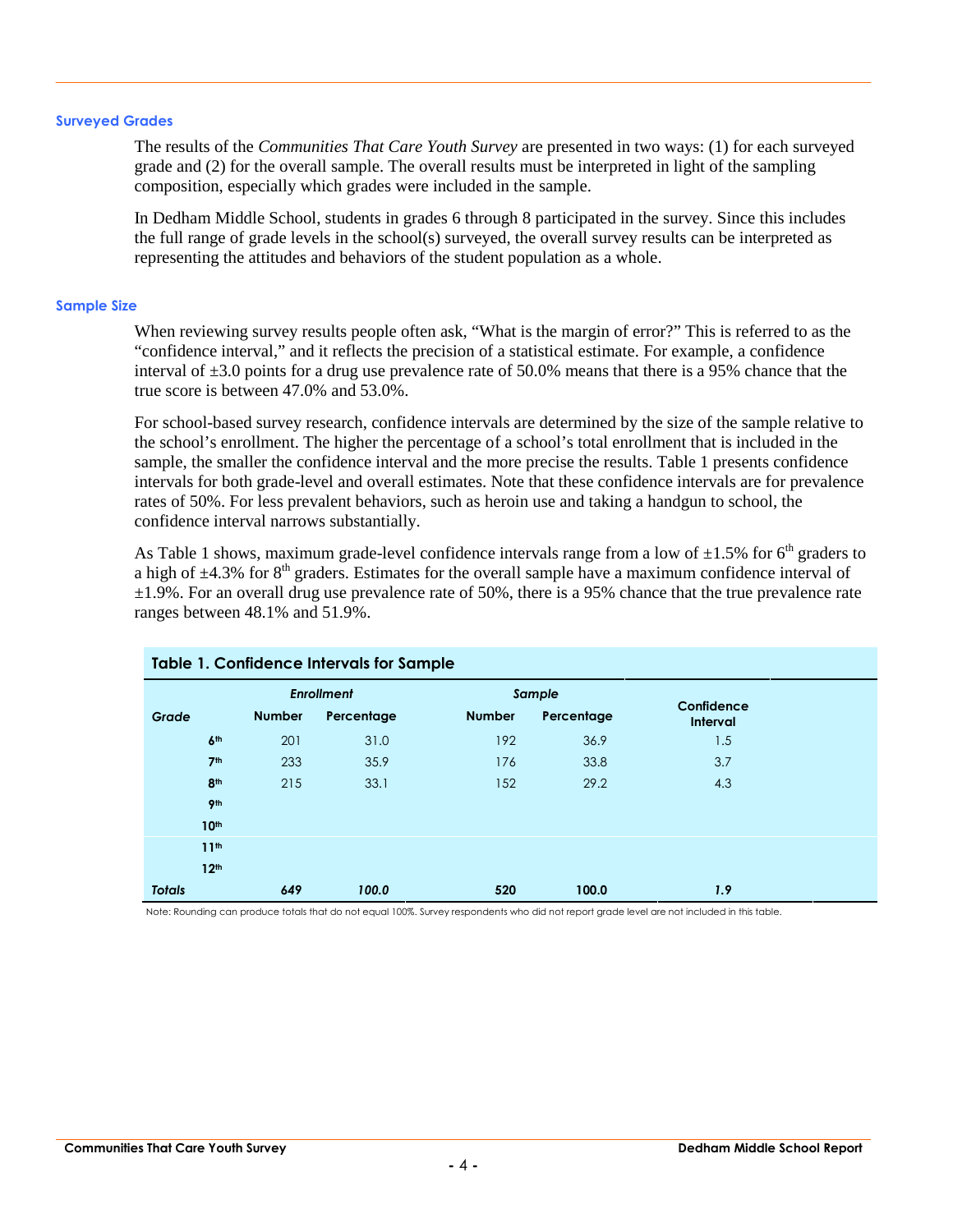## **Demographic Profile of Surveyed Youth**

The survey measures a variety of demographic characteristics. Table 2 shows selected characteristics of surveyed youth: sex, ethnicity and the primary language spoken at home. The primary language spoken at home refers to the primary language the student speaks at home (rather than what the parents speak at home).

A higher percentage of surveyed Dedham Middle School students were female (49.5% female versus 47.3% male). A majority of students identified themselves as White (72.6%). The largest minority population is Latino (5.2%), followed by African American (4.7%), Asian (3.0%) and American Indian (0.9%). Note that while the "Other/Multiple" category listed on all tables includes students who selected "Other" as their primary ethnicity, this category also includes those students who selected multiple ethnicities. Therefore, for example, students who reported both African American and Latino ethnicity were classified in the "Other/Multiple" category for the purposes of this report.

A majority of the surveyed students (89.2%) reported English as the language they most often speak at home.

|                                 | <b>Number of Students</b> | <b>Percentage of Students</b> |
|---------------------------------|---------------------------|-------------------------------|
| <b>Overall Valid Surveys</b>    | 537                       | 100.0                         |
| Sex                             |                           |                               |
| Male                            | 254                       | 47.3                          |
| Female                          | 266                       | 49.5                          |
| Did not respond                 | 17                        | 3.2                           |
| <b>Ethnicity</b>                |                           |                               |
| White                           | 390                       | 72.6                          |
| <b>African American</b>         | 25                        | 4.7                           |
| Latino                          | 28                        | 5.2                           |
| <b>American Indian</b>          | 5                         | 0.9                           |
| Asian                           | 16                        | 3.0                           |
| Other/Multiple                  | 48                        | 8.9                           |
| Did not respond                 | 25                        | 4.7                           |
| Primary Language Spoken at Home |                           |                               |
| <b>English</b>                  | 479                       | 89.2                          |
| Spanish                         | 12                        | 2.2                           |
| <b>Other Language</b>           | 21                        | 3.9                           |
| Did not respond                 | 25                        | 4.7                           |

Note: Rounding can produce totals that do not equal 100%.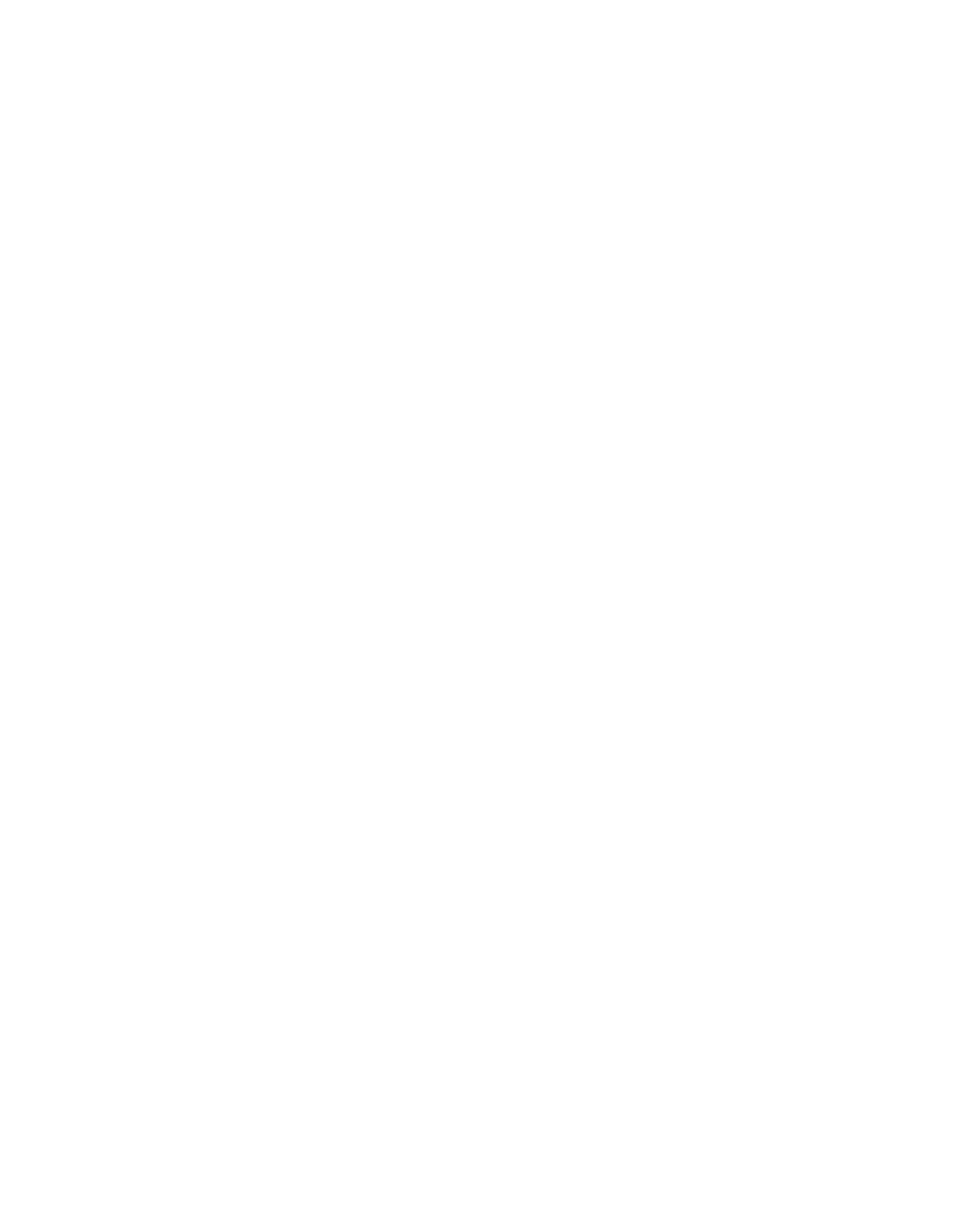# **Section 2 Risk and Protective Factors**

## **Introduction**

Just as eating a high-fat diet is a risk factor for heart disease and getting regular exercise is a protective factor for heart disease and other health problems, there are factors that can help protect youth from, or put them at risk for, drug use and other problem behaviors.

**Protective factors,** also known as "assets," are conditions that buffer children and youth from exposure to risk by either reducing the impact of the risks or changing the way that young people respond to risks. Protective factors identified through research include strong bonding to family, school, community and peers. These groups support the development of healthy behaviors for children by setting and communicating healthy beliefs and clear standards for children's behavior. Young people are more likely to follow the standards for behavior set by these groups if the bonds are strong. Strong bonds are encouraged by providing young people with opportunities to make meaningful contributions, by teaching them the skills they need to be successful in these new opportunities, and by recognizing their contributions.

**Risk factors** are conditions that increase the likelihood of a young person becoming involved in drug use, delinquency, school dropout and/or violence. For example, children living in families with poor parental monitoring are more likely to become involved in these problems.

Research during the past 30 years supports the view that delinquency; alcohol, tobacco and other drug use; school achievement; and other important outcomes in adolescence are associated with specific characteristics in the student's community, school and family environments, as well as with characteristics of the individual (Hawkins, Catalano and Miller, 1992). In fact, these characteristics have been shown to be more important in understanding these behaviors than ethnicity, income or family structure (Blum et al., 2000).

There is a substantial amount of research showing that adolescents' exposure to a greater number of risk factors is associated with more drug use and delinquency. There is also evidence that exposure to a number of protective factors is associated with lower prevalence of these problem behaviors (Bry, McKeon and Pandina, 1982; Newcomb, Maddahian and Skager, 1987; Newcomb and Felix-Ortiz, 1992; Newcomb, 1995; Pollard et al., 1999).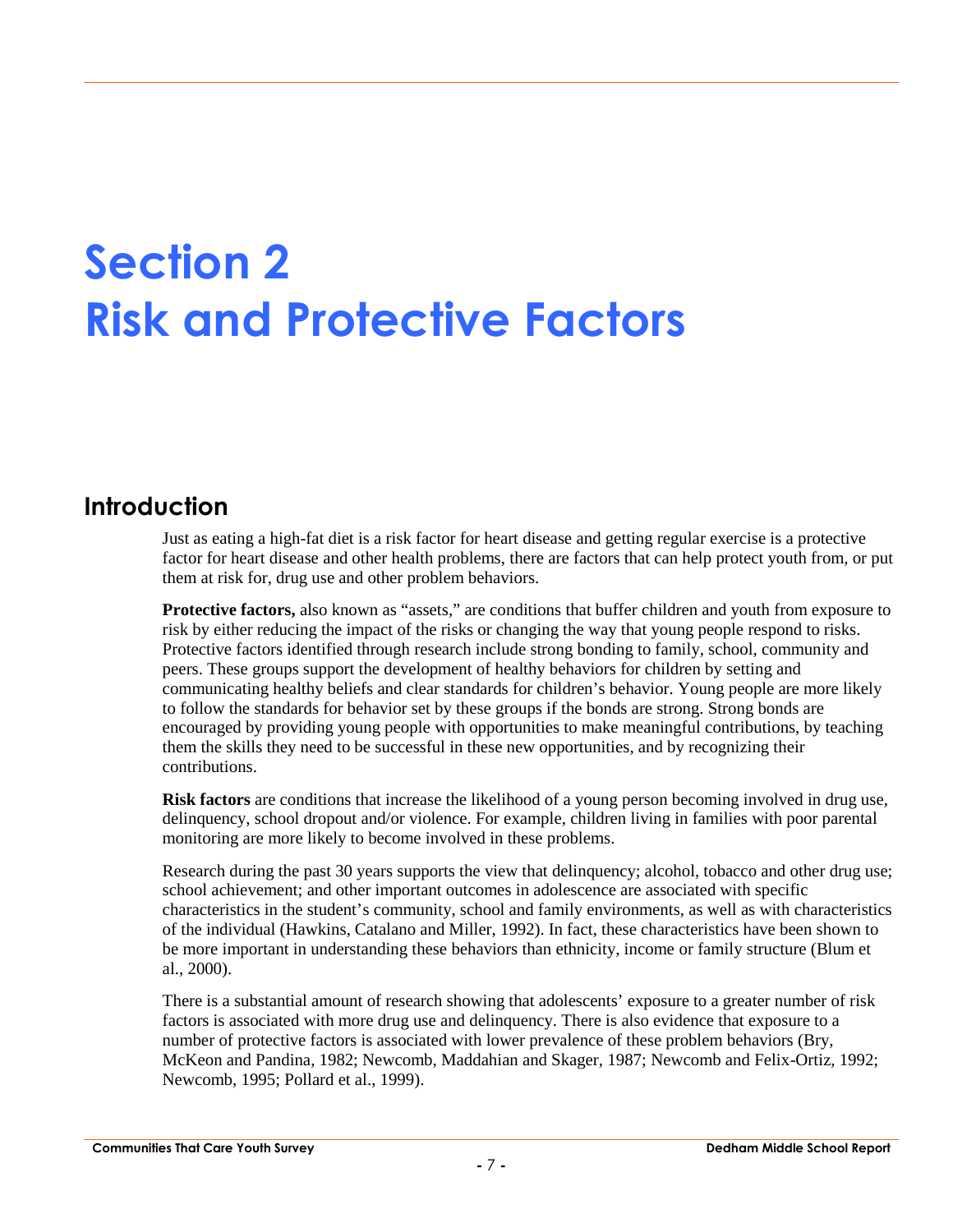The analysis of risk and protective factors is the most powerful tool available for understanding what promotes both positive and negative adolescent behavior and for helping design successful prevention programs for young people. To promote positive development and prevent problem behavior, it is necessary to address the factors that predict these outcomes. By measuring these risk and protective factors, specific factors that are elevated should be prioritized in the community. This process also helps in selecting targeted tested-effective prevention programming shown to address those elevated factors and consequently provide the greatest likelihood for success.

This system of risk and protective factors is organized into a strategy that families can use to help children develop healthy behaviors—the Social Development Strategy (Hawkins et al., 1992). The Social Development Strategy is a theoretical framework that organizes risk and protective factors for adolescent problem behavior prevention.

#### *Measurement*

The *Communities That Care Youth Survey* provides the most comprehensive measurement of risk and protective factors currently available for  $6<sup>th</sup>$  to  $12<sup>th</sup>$  graders. Risk and protective factors are measured by sets of survey items called scales. Because they are very broad, some risk factors are measured by multiple scales. For example, "Favorable Parental Attitudes and Involvement in the Problem Behavior" is a single risk factor, but it is measured by two risk factor scales: *Parental Attitudes Favorable toward ATOD Use* and *Parental Attitudes Favorable toward Antisocial Behavior*. In total, 16 risk factors are measured by 23 risk factor scales, while each of the ten protective factors is measured by a single protective factor scale.

Risk and protective factor scales are scored against the *Communities That Care* normative database. This bed of normative data, which contains survey responses from over 280,000 students in grades 6 through 12, was compiled by combining the results of selected *Communities That Care Youth Survey* efforts that were completed in 2000, 2001 and 2002. To enhance representativeness, statistical weights were applied to adjust the sample to exactly match the population of U.S. public school students on four key demographic variables: ethnicity, sex, socioeconomic status and urbanicity. Information on the U.S. public school student population was obtained from the Common Core of Data program at the U.S. Department of Education's National Center for Educational Statistics (National Center for Education Statistics, 2004).

Like the scoring systems used by many national testing programs—such as the SAT<sup>®</sup> and ACT<sup>™</sup>—this method of norm-referencing generates percentile scores ranging from 0 to 100. A score of 50, which matches the normative median, indicates that 50% of the respondents in the normative sample reported a score that is lower than the average for Dedham Middle School and 50% reported a score that is higher. Similarly, a score of 75 indicates that 75% of the normative sample reported a lower score and 25% reported a higher score. Because risk is associated with negative behavioral outcomes, it is better to have lower risk factor scale scores, not higher. Conversely, because protective factors are associated with better behavioral outcomes, it is better to have higher protective factor scale scores, not lower.

Percentile scores are calculated on a grade-by-grade basis. This means that risk and protective factor scales for a community's  $8<sup>th</sup>$  graders, for example, are scored against the responses of  $8<sup>th</sup>$  graders in the *Communities That Care* normative database. For survey samples with more than one grade, overall percentile scores for risk and protective factor scales are created by weighting the *Communities That Care* normative database to match the grade-level distribution of the community's sample. If, for example, a community only surveyed  $9<sup>th</sup>$  and  $10<sup>th</sup>$  graders, statistical weights would be applied so that the overall risk and protective factor percentile scores for that community will be calculated against only the  $9<sup>th</sup>$  and  $10<sup>th</sup>$ graders in the *Communities That Care* normative database.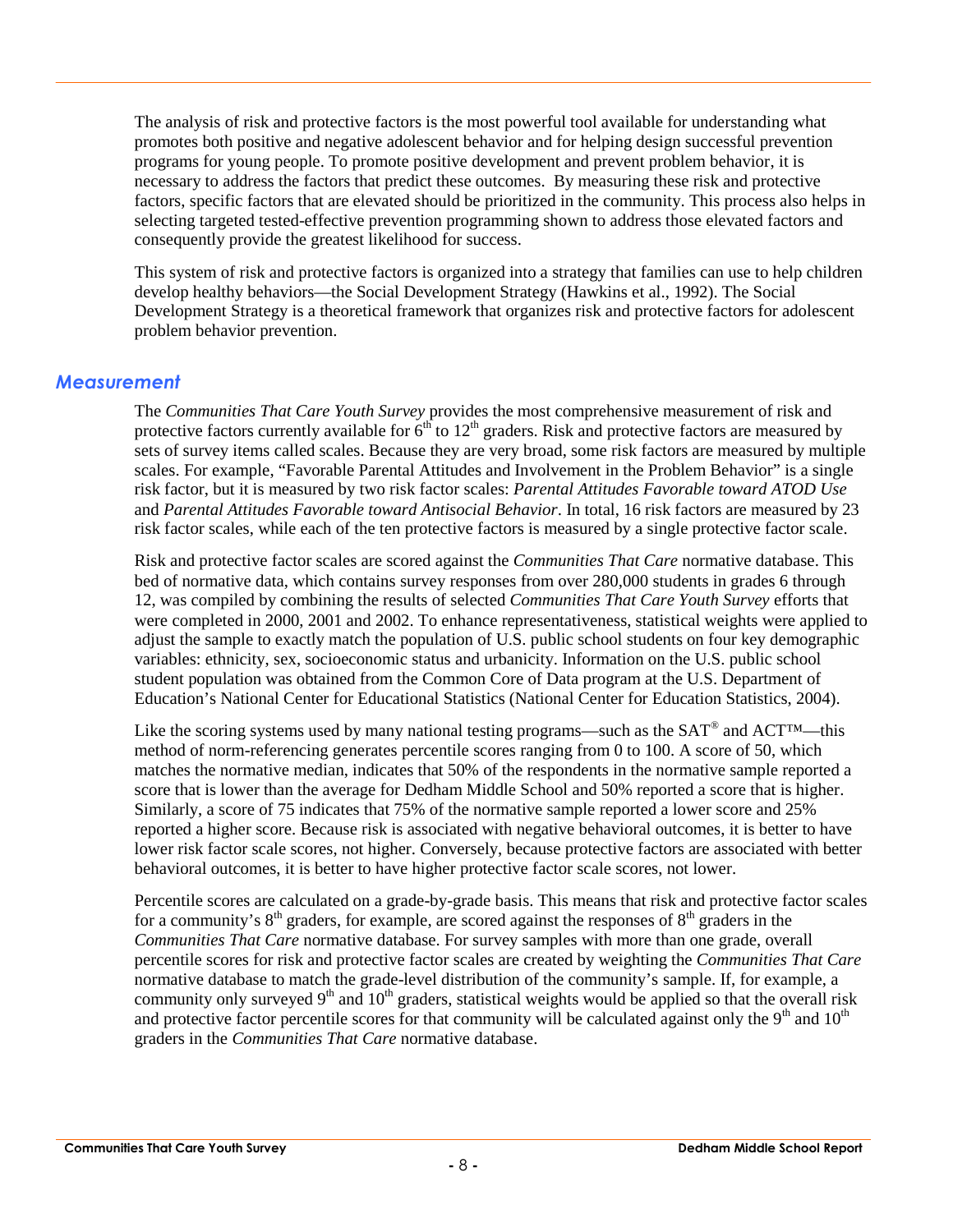## **Overall Results**

Overall risk and protective factor scale scores are presented in Graphs 1 and 2. These results provide a general description of the prevention needs of Dedham Middle School 6<sup>th</sup> through 8<sup>th</sup> graders as a whole.

As Graph 1 shows, overall scores across the 10 protective factor scales range from a low of 42 to a high of 72, with an average score of 57, which is seven points higher than the normative average. The three lowest protective factor scales are *Religiosity* (42), *Community Rewards for Prosocial Involvement* (51) and *School Rewards for Prosocial Involvement* (55). While policies that target any protective factor could potentially be an important resource for students in Dedham Middle School, focusing prevention planning in these areas could be especially beneficial. The most elevated protective factor scales are *Belief in the Moral Order* (72), *Social Skills* (65), *Community Opportunities for Prosocial Involvement* (59) and *Family Attachment* (59). The high scores reported by students in these areas represent strengths that Dedham Middle School can build on.

As Graph 2 shows, overall scores across the 23 risk factor scales range from a low of 28 to a high of 47, with an average score of 38, 12 points lower than the normative average of 50. The two most elevated risk factor scales are *Family Conflict* (47) and *Peer Rewards for Antisocial Behavior* (47). While policies that target any risk factor could potentially be an important resource for students in Dedham Middle School, the high scores on these scales suggest that directing prevention programming in these areas could be especially beneficial. The three most suppressed risk factor scales are *Laws and Norms Favorable to Handguns* (28), *Rebelliousness* (29), and *Early Initiation of Drug Use* (32). The low scores reported by students in these areas represent strengths that Dedham Middle School can build on.

## **Grade-Level Results**

While overall scores provide a general picture of the risk and protective factor profile for Dedham Middle School, they can mask problems within individual grades. Tables 3 and 4 in this section of the report present individual-grade data for risk and protective factor scale scores. This detailed information provides prevention planners with a snapshot revealing which risk and protective factor scales are of greatest concern by grade. It allows those prevention planners to focus on the most appropriate points in youth development for preventive intervention action—and to target their prevention efforts as precisely as possible.

As Tables 3 and 4 show, risk and protective factor profiles differ substantially across grade levels. For example, Dedham Middle School 6<sup>th</sup> graders reported the highest level of risk for *Transitions and Mobility* (54), *Family Conflict* (42), *Parental Attitudes Favorable toward ATOD Use* (42) and *Low Perceived Risks* of Drug Use (42). In contrast, Dedham Middle School 8<sup>th</sup> graders reported the highest risk levels for *Peer Rewards for Antisocial Behavior* (57), *Family Conflict* (49) and *Parental Attitudes Favorable toward Antisocial Behavior* (49). Using this information as a guide, programs targeted toward younger students would address a different set of needs than those targeted toward older students.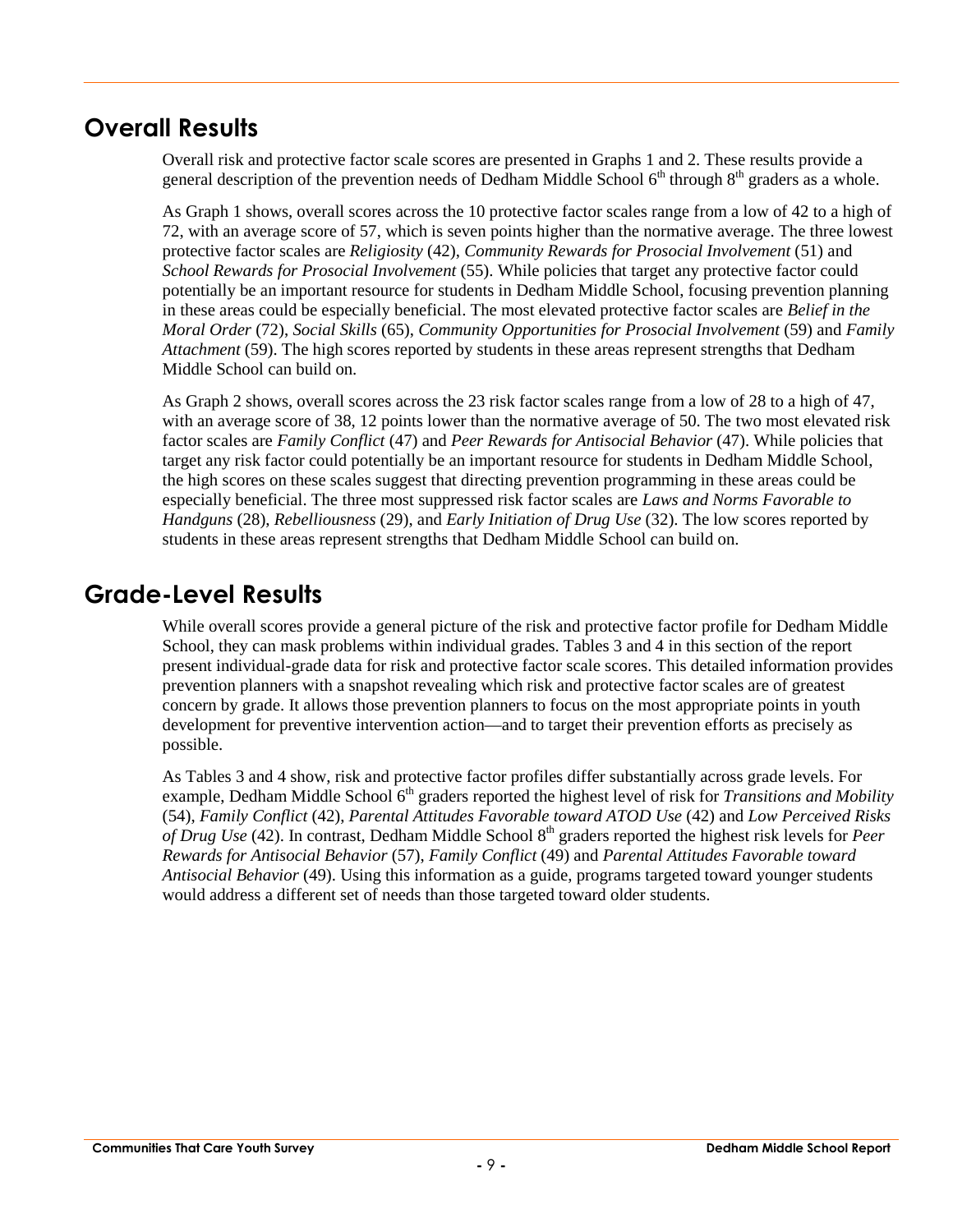## *Comparisons Across Protective Factors*



## *Comparisons Across Risk Factors*

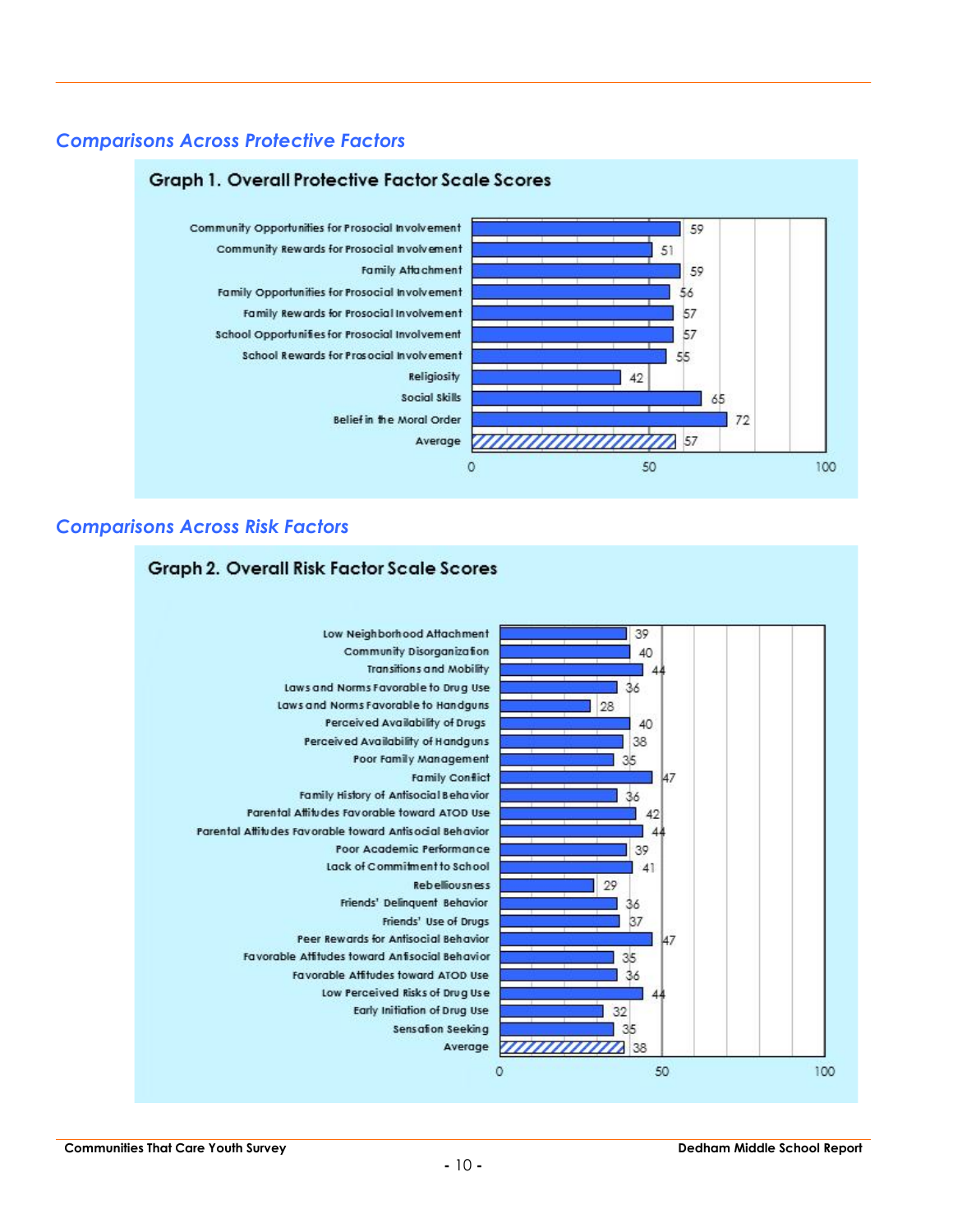|                             | Table 3. Protective Factor Scale Scores Reported by Surveyed Youth, by Grade |                 |                 |                 |                 |                  |                  |                  |
|-----------------------------|------------------------------------------------------------------------------|-----------------|-----------------|-----------------|-----------------|------------------|------------------|------------------|
|                             |                                                                              | 6 <sup>th</sup> | 7 <sup>th</sup> | 8 <sup>th</sup> | 9 <sup>th</sup> | 10 <sup>th</sup> | 11 <sup>th</sup> | 12 <sup>th</sup> |
| Community                   | <b>Community Opportunities for Prosocial Involvement</b>                     | 58              | 59              | 61              |                 |                  |                  |                  |
| <b>Domain</b>               | <b>Community Rewards for Prosocial Involvement</b>                           | 51              | 49              | 52              |                 |                  |                  |                  |
| Family                      | <b>Family Attachment</b>                                                     | 57              | 59              | 59              |                 |                  |                  |                  |
| <b>Domain</b>               | <b>Family Opportunities for Prosocial Involvement</b>                        | 56              | 53              | 59              |                 |                  |                  |                  |
|                             | <b>Family Rewards for Prosocial Involvement</b>                              | 56              | 55              | 60              |                 |                  |                  |                  |
| School                      | <b>School Opportunities for Prosocial Involvement</b>                        | 59              | 55              | 56              |                 |                  |                  |                  |
| <b>Domain</b>               | <b>School Rewards for Prosocial Involvement</b>                              | 55              | 54              | 57              |                 |                  |                  |                  |
| Peer and                    | <b>Religiosity</b>                                                           | 41              | 41              | 44              |                 |                  |                  |                  |
| Individual<br><b>Domain</b> | <b>Social Skills</b>                                                         | 69              | 65              | 62              |                 |                  |                  |                  |
|                             | <b>Belief in the Moral Order</b>                                             | 72              | 73              | 70              |                 |                  |                  |                  |
| Average                     |                                                                              | 57              | 56              | 58              |                 |                  |                  |                  |

|                                    |                                                                          | 6 <sup>th</sup> | 7 <sup>th</sup> | 8th | 9 <sub>th</sub> | 10 <sup>th</sup> | 11 <sup>th</sup> | 12 <sup>th</sup> |
|------------------------------------|--------------------------------------------------------------------------|-----------------|-----------------|-----|-----------------|------------------|------------------|------------------|
| Community                          | Low Neighborhood Attachment                                              | 34              | 39              | 44  |                 |                  |                  |                  |
| <b>Domain</b>                      | <b>Community Disorganization</b>                                         | 34              | 40              | 46  |                 |                  |                  |                  |
|                                    | <b>Transitions and Mobility</b>                                          | 54              | 40              | 38  |                 |                  |                  |                  |
|                                    | Laws and Norms Favorable to Drug Use                                     | 32              | 37              | 39  |                 |                  |                  |                  |
|                                    | Laws and Norms Favorable to Handguns                                     | 27              | 29              | 30  |                 |                  |                  |                  |
|                                    | <b>Perceived Availability of Drugs</b>                                   | 41              | 40              | 41  |                 |                  |                  |                  |
|                                    | <b>Perceived Availability of Handguns</b>                                | 40              | 38              | 35  |                 |                  |                  |                  |
| <b>Family</b>                      | <b>Poor Family Management</b>                                            | 38              | 33              | 36  |                 |                  |                  |                  |
| <b>Domain</b>                      | <b>Family Conflict</b>                                                   | 42              | 49              | 49  |                 |                  |                  |                  |
|                                    | <b>Family History of Antisocial Behavior</b>                             | 31              | 37              | 39  |                 |                  |                  |                  |
|                                    | Parental Attitudes Favorable toward ATOD Use                             | 42              | 42              | 44  |                 |                  |                  |                  |
|                                    | <b>Parental Attitudes Favorable toward Antisocial</b><br><b>Behavior</b> | 37              | 44              | 49  |                 |                  |                  |                  |
| School                             | Poor Academic Performance                                                | 35              | 41              | 39  |                 |                  |                  |                  |
| <b>Domain</b>                      | <b>Lack of Commitment to School</b>                                      | 38              | 40              | 46  |                 |                  |                  |                  |
| Peer and                           | <b>Rebelliousness</b>                                                    | 28              | 27              | 33  |                 |                  |                  |                  |
| <b>Individual</b><br><b>Domain</b> | <b>Friends' Delinquent Behavior</b>                                      | 35              | 36              | 37  |                 |                  |                  |                  |
|                                    | <b>Friends' Use of Drugs</b>                                             | 36              | 35              | 40  |                 |                  |                  |                  |
|                                    | <b>Peer Rewards for Antisocial Behavior</b>                              | 41              | 43              | 57  |                 |                  |                  |                  |
|                                    | <b>Favorable Attitudes toward Antisocial Behavior</b>                    | 32              | 33              | 41  |                 |                  |                  |                  |
|                                    | <b>Favorable Attitudes toward ATOD Use</b>                               | 35              | 35              | 40  |                 |                  |                  |                  |
|                                    | Low Perceived Risks of Drug Use                                          | 42              | 44              | 45  |                 |                  |                  |                  |
|                                    | <b>Early Initiation of Drug Use</b>                                      | 31              | 32              | 32  |                 |                  |                  |                  |
|                                    | <b>Sensation Seeking</b>                                                 | 37              | 33              | 37  |                 |                  |                  |                  |
| Average                            |                                                                          | 37              | 38              | 41  |                 |                  |                  |                  |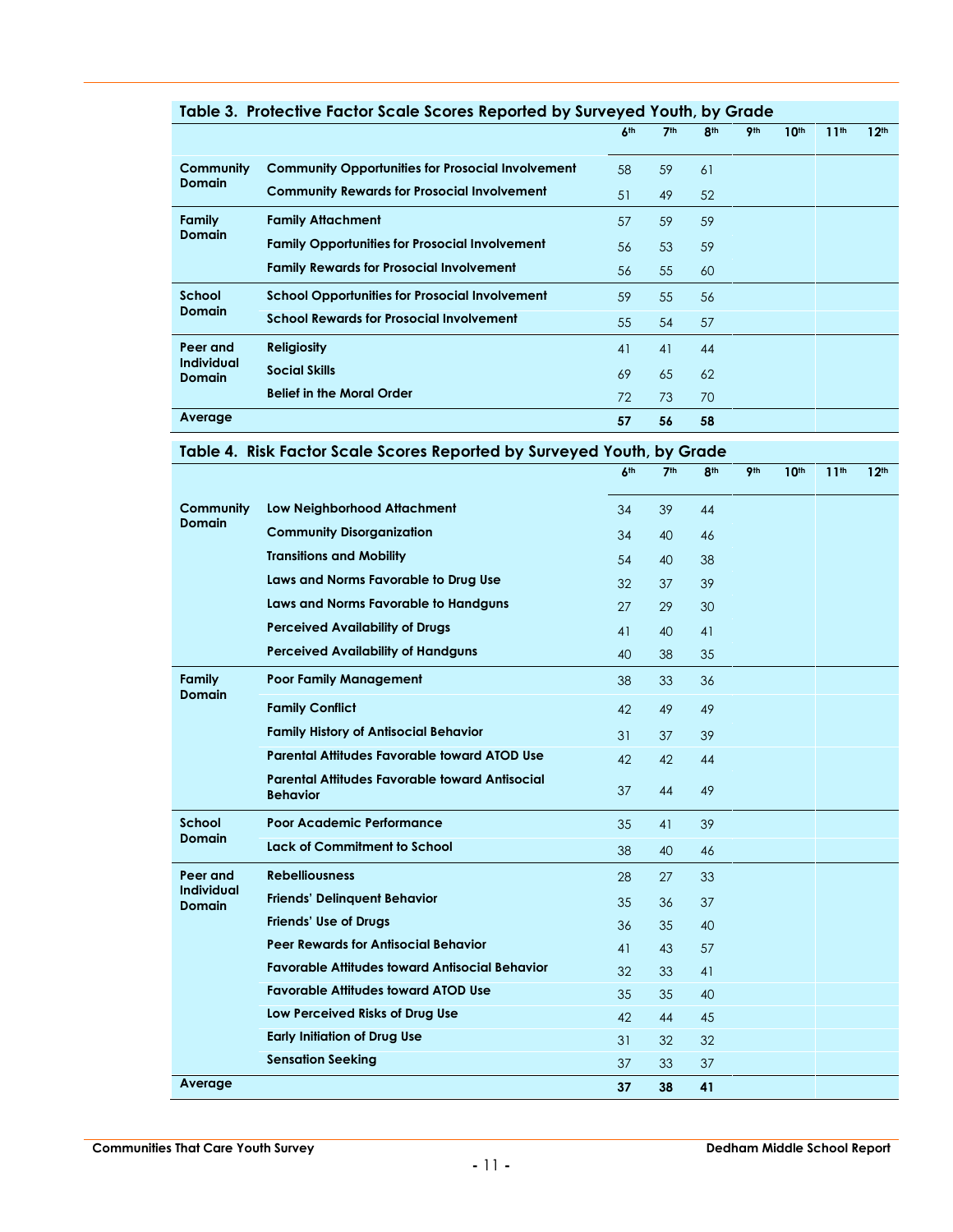## **Protective Factors**

Protective factors are characteristics that are known to decrease the likelihood that a student will engage in problem behaviors. For example, bonding to parents reduces the risk of an adolescent engaging in problem behaviors.

The Social Development Strategy organizes the research on protective factors. Protective factors can buffer young people from risks and promote positive youth development. To develop these healthy positive behaviors, young people must be immersed in environments that consistently communicate healthy beliefs and clear standards for behavior; that foster the development of strong bonds to members of their family, school and community; and that recognize the individual characteristics of each young person.

The *Communities That Care Youth Survey* measures a variety of protective factor scales across four domains: Community Domain, Family Domain, School Domain, and Peer and Individual Domain. Unlike some risk factors, each of the protective factors is measured using a single protective factor scale. Below, each protective factor scale is described and the results for Dedham Middle School are reported.

## *Community Opportunities for Prosocial Involvement*

Providing students with the opportunity to participate in prosocial 100 activities or join organizations that promote positive youth development is a central component of the Social Development Strategy. By becoming more involved with their communities in 60 this way, young people are more likely to develop healthy norms that reduce the risk of involvement in antisocial behavior. This protective factor is measured using the *Community Opportunities for Prosocial Involvement* scale.

The protective factor **Community Opportunities for Prosocial Involvement** is measured by a single scale using items such as "Which of the following activities for people your age are available in your community: Sports Teams?"

- Across grade levels, percentile scores for *Community Opportunities for Prosocial Involvement* range from a low of 58 among 6<sup>th</sup> graders to a high of 61 among 8<sup>th</sup> graders.
- Overall, Dedham Middle School received a percentile score of 59 on the *Community Opportunities for Prosocial Involvement* scale, nine points higher than the normative average of 50.

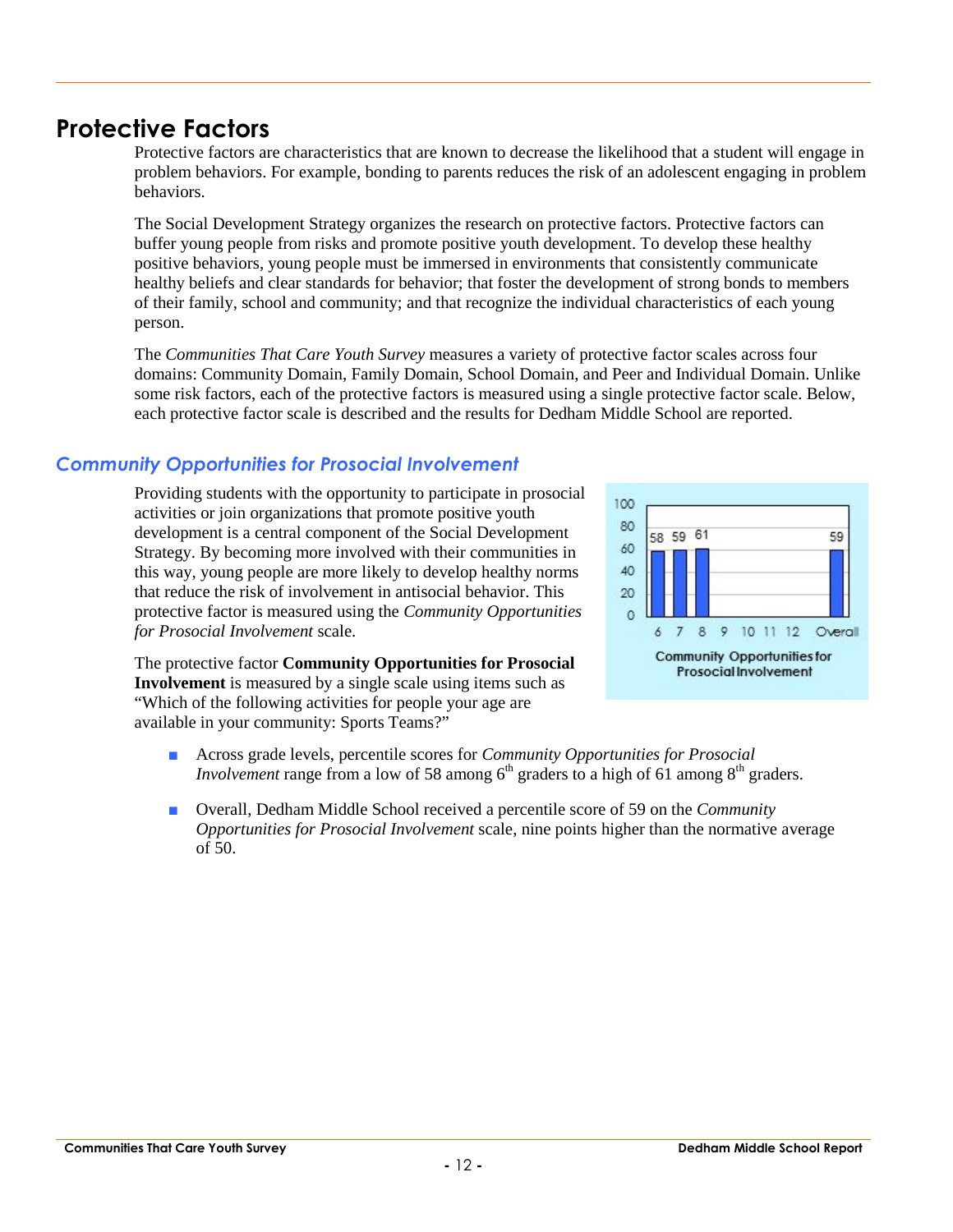#### **Communities That Care Youth Survey and Survey and Survey and Survey and Survey Associates and Dedham Middle School Report**

## *Community Rewards for Prosocial Involvement*

Students who feel recognized and rewarded by members of their community are less likely to engage in negative behaviors, because that recognition helps increase a student's self-esteem and<br>the feeling of being bonded to that community. This protective the feeling of being bonded to that community. This protective factor is measured using the *Community Rewards for Prosocial Involvement* scale.

The protective factor **Community Rewards for Prosocial Involvement** is measured by a single scale using survey items such as "There are people in my neighborhood who are proud of me when I do something well."

- Across grade levels, percentile scores for *Community Rewards for Prosocial Involvement* range from a low of 49 among  $7<sup>th</sup>$  graders to a high of 52 among  $8<sup>th</sup>$  graders.
- Overall, Dedham Middle School received a percentile score of 51 on the *Community Rewards for Prosocial Involvement* scale, one point higher than the normative average of 50.

## *Family Attachment*

One of the most effective ways to reduce the risk of problem behaviors among young people is to help strengthen their bonds with family members who embody healthy beliefs and clear standards. Children who are bonded to family members who have 60 healthy beliefs are less likely to do things that threaten that bond, such as use drugs, commit crimes or drop out of school. Positive bonding can act as a buffer against risk factors. If children are attached to their parents and want to please them, they will be less likely to threaten that connection by doing things that their parents strongly disapprove of.

57 59 59 59 40  $\Omega$ 7 8 9 10 11 12 Overall 6 **Family Attachment** 

The protective factor **Family Attachment** is measured by a single scale using survey items such as "Do you share your thoughts and feelings with your mother?"

- Across grade levels, percentile scores for *Family Attachment* range from a low of 57 among  $6<sup>th</sup>$  graders to a high of 59 among 7<sup>th</sup> and 8<sup>th</sup> graders.
- Overall, Dedham Middle School received a percentile score of 59 on the *Family Attachment* scale, nine points higher than the normative average of 50.



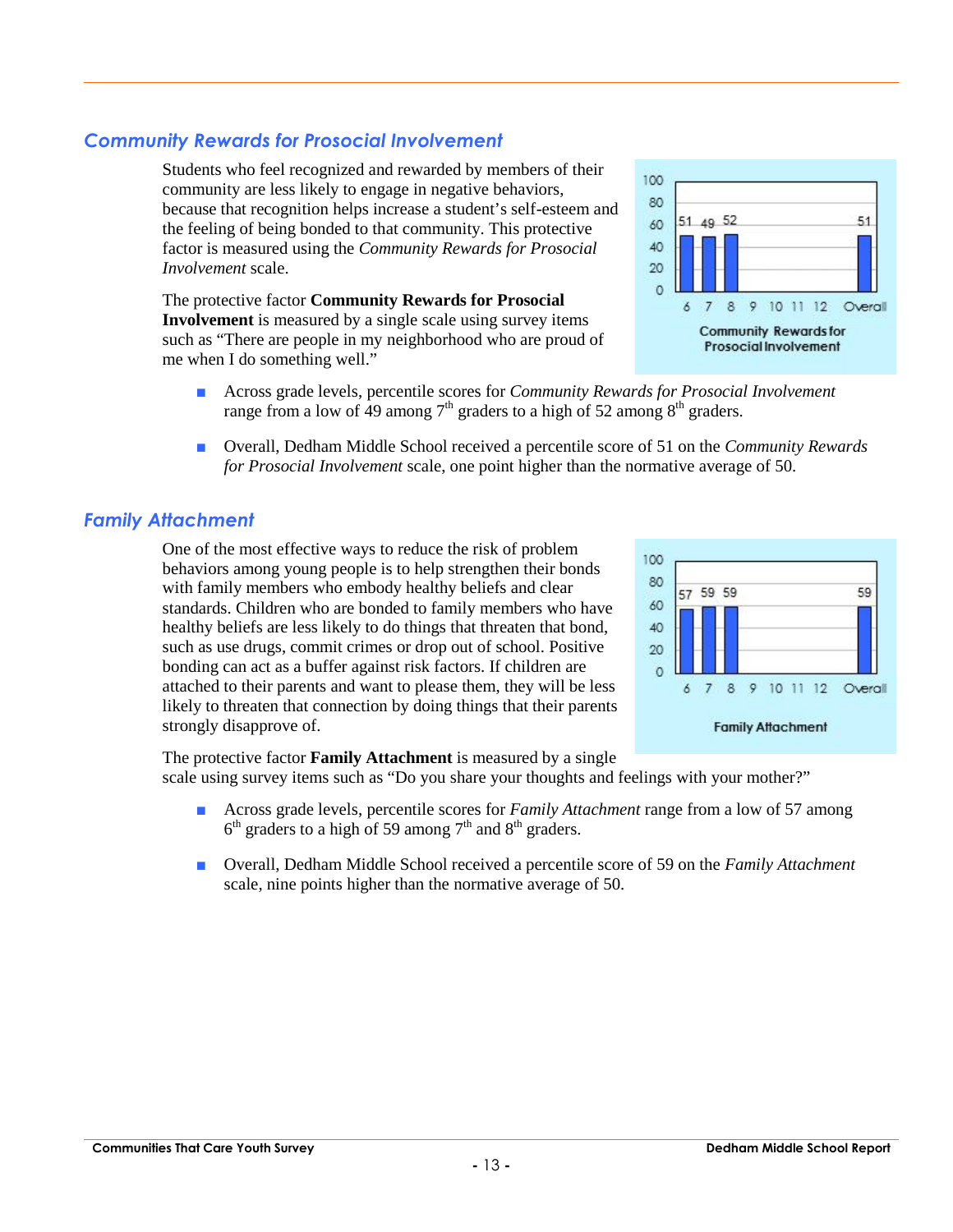**Communities That Care Youth Survey Dedham Middle School Report**

## *Family Opportunities for Prosocial Involvement*

When students have the opportunity to make meaningful contributions to their families, they are less likely to get involved in risky behaviors. By having the opportunity to make a contribution, students feel as if they're an integral part of their families. These strong bonds allow students to adopt the family norms, which can protect students from risk. For instance, children 20 whose parents have high expectations for their school success and achievement are less likely to drop out of school.

The protective factor **Family Opportunities for Prosocial Involvement** is measured by a single scale using survey items such as "My parents ask me what I think before most family decisions affecting me are made."

- Across grade levels, percentile scores for *Family Opportunities for Prosocial Involvement* range from a low of 53 among  $7<sup>th</sup>$  graders to a high of 59 among  $8<sup>th</sup>$  graders.
- Overall, Dedham Middle School received a percentile score of 56 on the *Family Opportunities for Prosocial Involvement* scale, six points higher than the normative average of 50.

100 80

> 60 40 20

56 55 60

8

 $7<sup>1</sup>$ 

Á

#### *Family Rewards for Prosocial Involvement*

When family members reward their children for positive participation in activities, it helps children feel motivated to contribute and stay involved with the family, thus reducing their risk for problem behaviors. When families promote clear standards for behavior, and when young people consequently develop strong bonds of attachment and commitment to their families, young people's behavior becomes consistent with those standards.

The protective factor **Family Rewards for Prosocial Involvement** is measured by a single scale using survey items such as "How often do your parents tell you they're proud of you for something you've done?"

- Across grade levels, percentile scores for *Family Rewards for Prosocial Involvement* range from a low of 55 among  $7<sup>th</sup>$  graders to a high of 60 among  $8<sup>th</sup>$  graders.
- Overall, Dedham Middle School received a percentile score of 57 on the *Family Rewards for Prosocial Involvement* scale, seven points higher than the normative average of 50.



9 10 11 12

**Family Rewards for Prosocial** Involvement

57

Overall

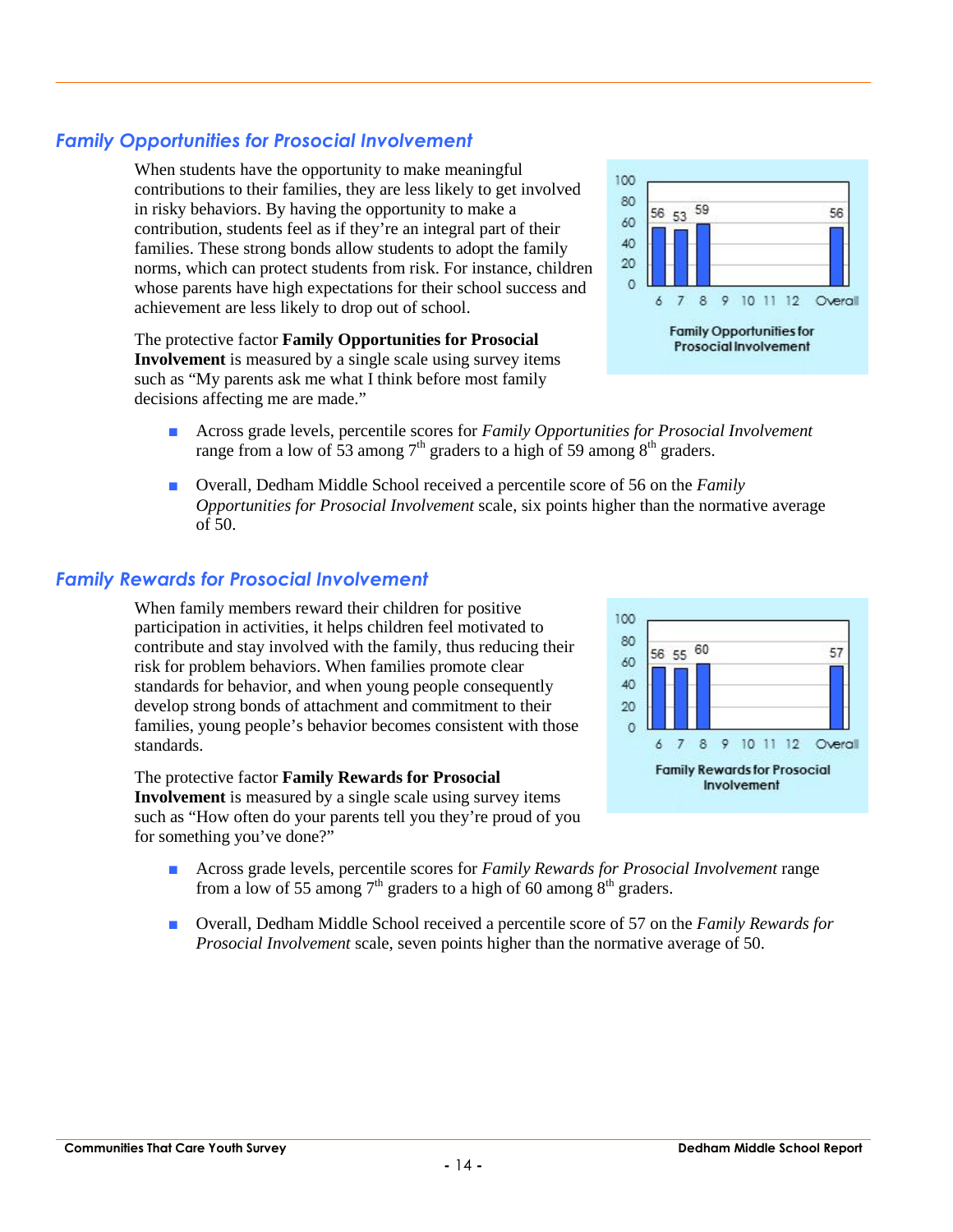#### **Communities That Care Youth Survey Dedham Middle School Report**

## *School Opportunities for Prosocial Involvement*

Giving students opportunities to participate in important activities at school helps to reduce the likelihood that they will become involved in problem behaviors. Students who feel they have opportunities to be involved are more likely to contribute to school 60<br>activity. This bond can protect a student from engaging in activity. This bond can protect a student from engaging in behaviors that violate socially accepted standards.

The protective factor **School Opportunities for Prosocial Involvement** is measured by a single scale using survey items such as "In my school, students have lots of chances to help decide things like class activities and rules."

- Across grade levels, percentile scores for *School Opportunities for Prosocial Involvement* range from a low of 55 among  $7<sup>th</sup>$  graders to a high of 59 among  $6<sup>th</sup>$  graders.
- Overall, Dedham Middle School received a percentile score of 57 on the *School Opportunities for Prosocial Involvement* scale, seven points higher than the normative average of 50.

#### *School Rewards for Prosocial Involvement*

Making students feel appreciated and rewarded for their involvement at school helps reduce the likelihood of their involvement in drug use and other problem behaviors. This is because students who feel appreciated for their activity at school bond to their school.

The protective factor **School Rewards for Prosocial Involvement** is measured by a single scale using survey items such as "The school lets my parents know when I have done something well."

■ Across grade levels, percentile scores for *School Rewards for Prosocial Involvement* range from a low of 54 among 7<sup>th</sup> graders to a high of 57 among 8<sup>th</sup> graders.

■ Overall, Dedham Middle School received a percentile score of 55 on the *School Rewards for Prosocial Involvement* scale, five points higher than the normative average of 50.



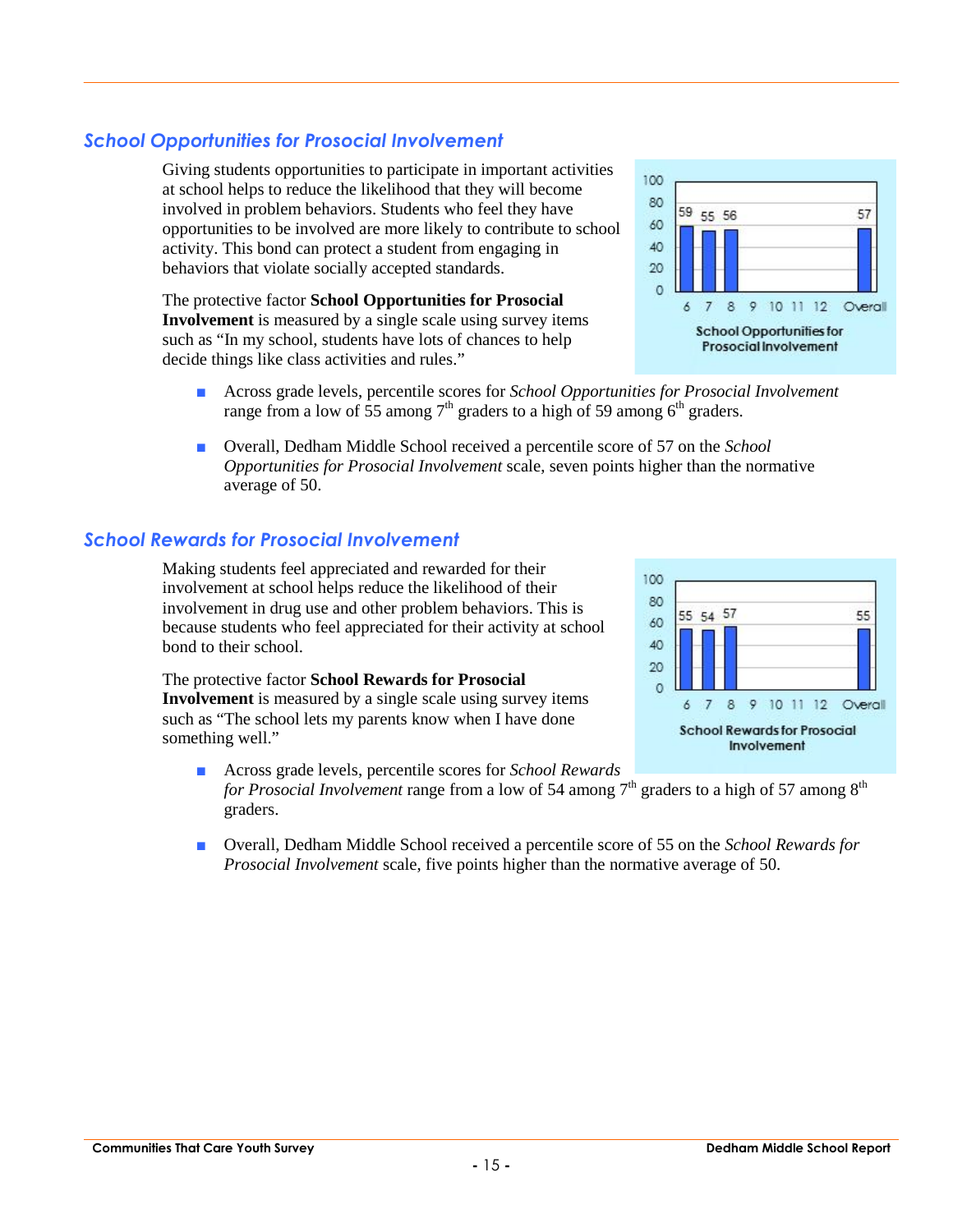## *Religiosity*

Religious institutions can help students develop firm prosocial beliefs. Students who have high levels of religious connection are less vulnerable to becoming involved in antisocial behaviors, because they have already adopted a social norm against those activities.

The protective factor **Religiosity** is measured by a single scale using the survey item "How often do you attend religious services or activities?"

- Across grade levels, percentile scores for *Religiosity* range from a low of 41 among  $6<sup>th</sup>$  and  $7<sup>th</sup>$  graders to a high of 44 among 8<sup>th</sup> graders.
- Overall, Dedham Middle School received a percentile score of 42 on the *Religiosity* scale, eight points lower than the normative average of 50.

## *Social Skills*

Students who have developed a high level of social skills are more likely to do well interacting with others, and will find these interactions rewarding. If they are skilled at avoiding trouble, they<br>are less likely to engage in problem behaviors, such as drug use are less likely to engage in problem behaviors, such as drug use.

The protective factor **Social Skills** is measured by presenting students with a series of scenarios and giving them four possible responses to each scenario. The following is one scenario on the survey: "You are visiting another part of town, and you don't know any of the people your age there. You are walking down the street, and some teenager you don't know is walking toward you. He is about your size, and as he is about to pass you, he

deliberately bumps into you and you almost lose your balance. What would you do or say?"

- Across grade levels, percentile scores for *Social Skills* range from a low of 62 among 8<sup>th</sup> graders to a high of  $\overline{69}$  among  $6<sup>th</sup>$  graders.
- Overall, Dedham Middle School received a percentile score of 65 on the *Social Skills* scale, 15 points higher than the normative average of 50.



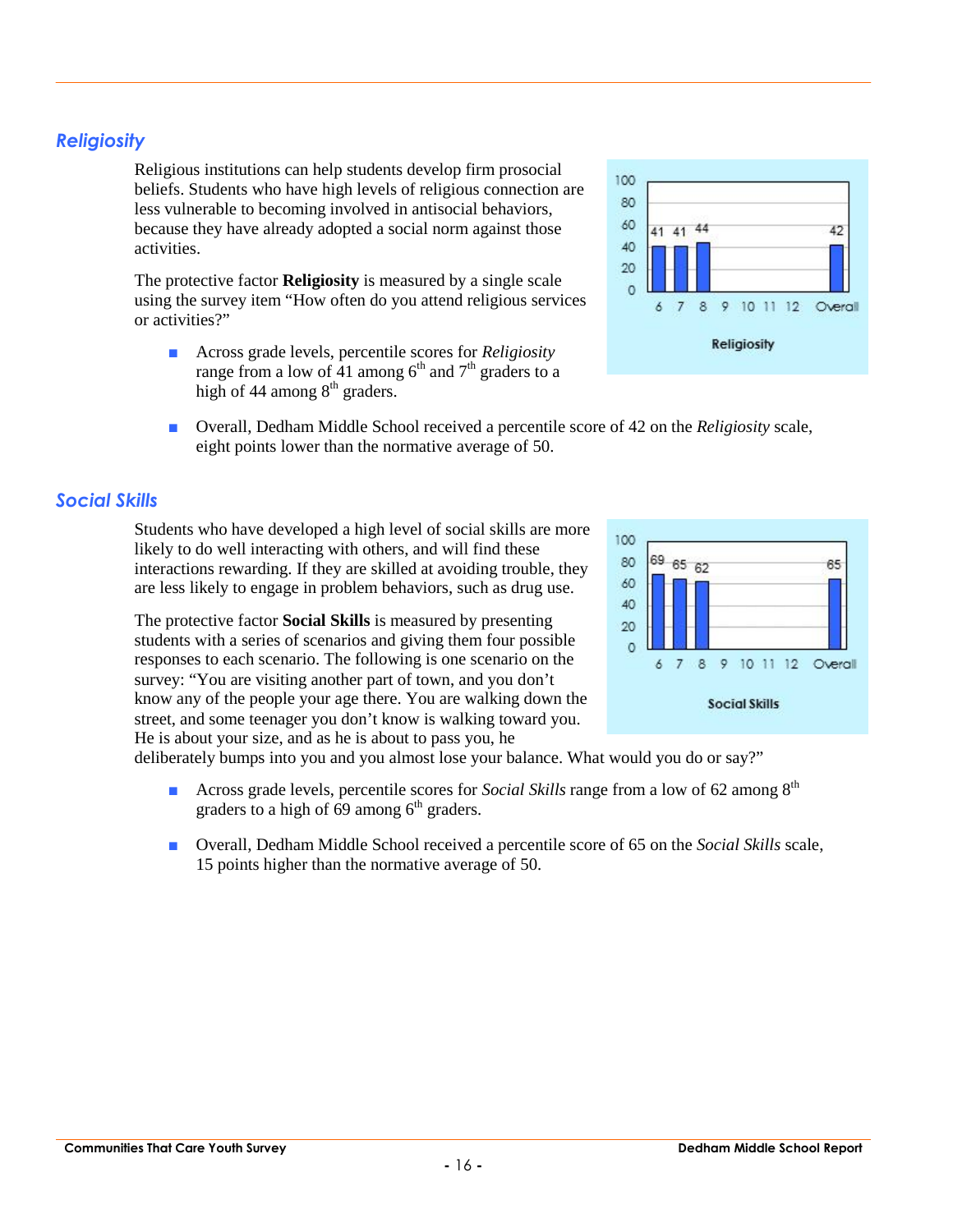## *Belief in the Moral Order*

When people feel bonded to society, they are more motivated to follow society's standards and expectations. It is important for families, schools and communities to have clearly stated policies<br>on drug use. Young people who have developed a positive belief on drug use. Young people who have developed a positive belief system are less likely to become involved in problem behaviors. For example, young people who believe that drug use is socially 20 unacceptable or harmful are likely to be protected against peer influences to use drugs.





- Across grade levels, percentile scores for *Belief in the Moral Order* range from a low of 70 among  $8<sup>th</sup>$  graders to a high of 73 among  $7<sup>th</sup>$  graders.
- Overall, Dedham Middle School received a percentile score of 72 on the *Belief in the Moral Order* scale, 22 points higher than the normative average of 50.

## **Risk Factors**

Risk factors are characteristics in the community, family, school and individual's environments that are known to increase the likelihood that a student will engage in one or more problem behaviors. For example, a risk factor in the community environment is the existence of laws and norms favorable to drug use, which can affect the likelihood that a young person will try alcohol, tobacco or other drugs. In those communities where there is acceptance or tolerance of drug use, students are more likely to engage in alcohol, tobacco and other drug use.

The *Communities That Care Youth Survey* measures a variety of risk factor scales across four major domains. On the following pages, each of the risk factor scales measured in the Community, Family, School, and Peer and Individual Domains is described and the results for Dedham Middle School are reported.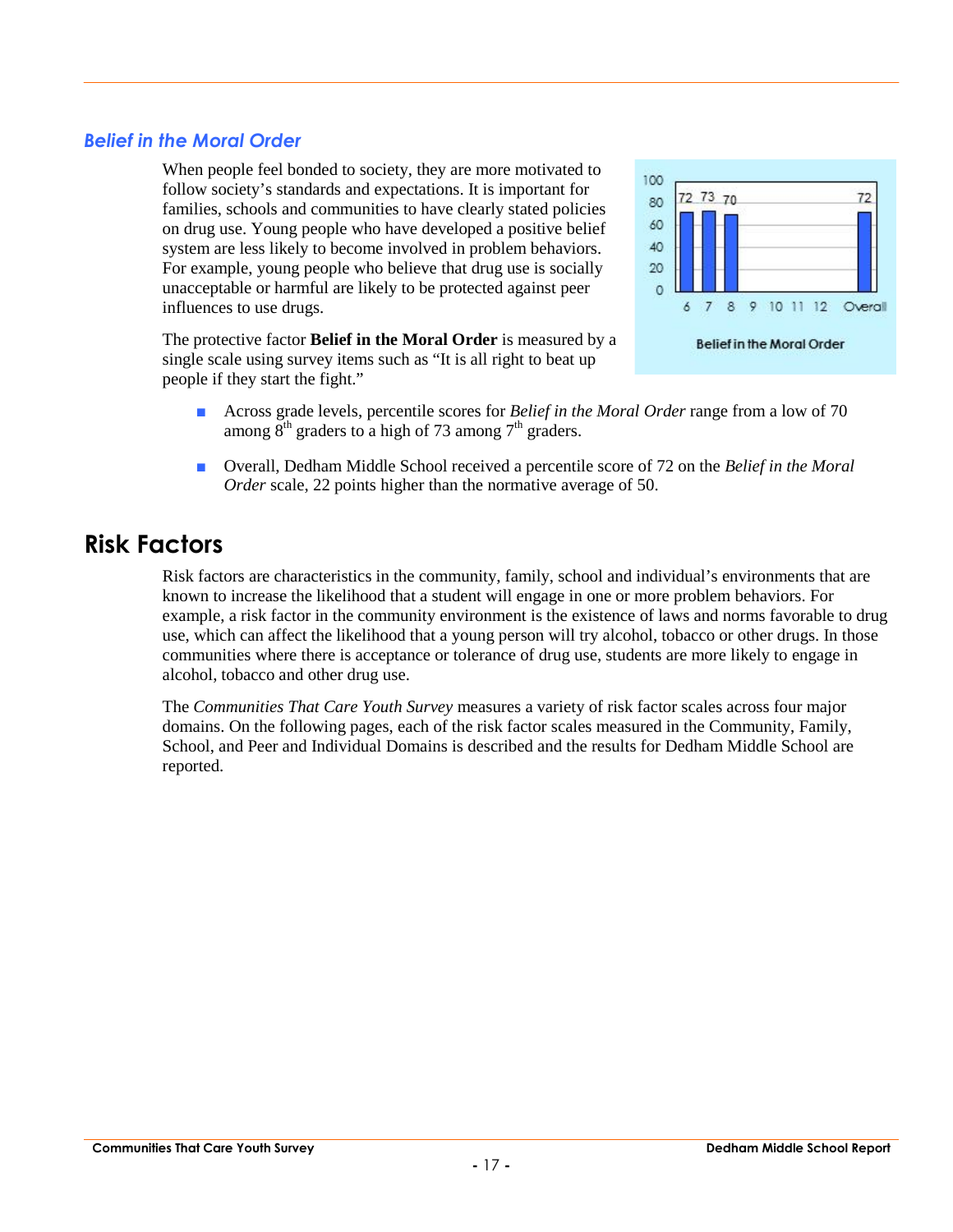## *Low Neighborhood Attachment*

Higher rates of drug usage, delinquency and violence occur in communities or neighborhoods where people feel little attachment to the community. This situation is not specific to low-income neighborhoods. It also can be found in affluent neighborhoods. Perhaps the most significant issue affecting community attachment is whether residents feel they can make a difference in each other's lives. If the key players in a neighborhood—such as merchants, teachers, clergy, police and human and social services personnel—live outside the neighborhood, residents' sense of commitment will be lower. This low sense of commitment may be reflected in lower rates of voter participation and parental involvement in schools.



The *Low Neighborhood Attachment* scale was developed to measure a component of the risk factor **Low Neighborhood Attachment and Community Disorganization**. This scale is measured by survey items such as "I'd like to get out of my neighborhood" and "If I had to move, I would miss the neighborhood I now live in."

- Across grade levels, percentile scores for *Low Neighborhood Attachment* range from a low of 34 among  $6<sup>th</sup>$  graders to a high of 44 among  $8<sup>th</sup>$  graders.
- Overall, Dedham Middle School received a percentile score of 39 on the *Low Neighborhood Attachment* scale, 11 points lower than the normative average of 50.

### *Community Disorganization*

The *Community Disorganization* scale pertains to students' perceptions of their communities' appearance and other external attributes.

The *Community Disorganization* scale was developed to measure a component of the risk factor **Low Neighborhood Attachment and Community Disorganization**. This scale is measured by several survey items that would indicate a neighborhood in disarray (e.g., the existence of graffiti, abandoned buildings, fighting and drug selling) as well as the item "I feel safe in my neighborhood."



- Across grade levels, percentile scores for *Community Disorganization* range from a low of 34 among  $6<sup>th</sup>$  graders to a high of 46 among  $8<sup>th</sup>$  graders.
- Overall, Dedham Middle School received a percentile score of 40 on the *Community Disorganization* scale, 10 points lower than the normative average of 50.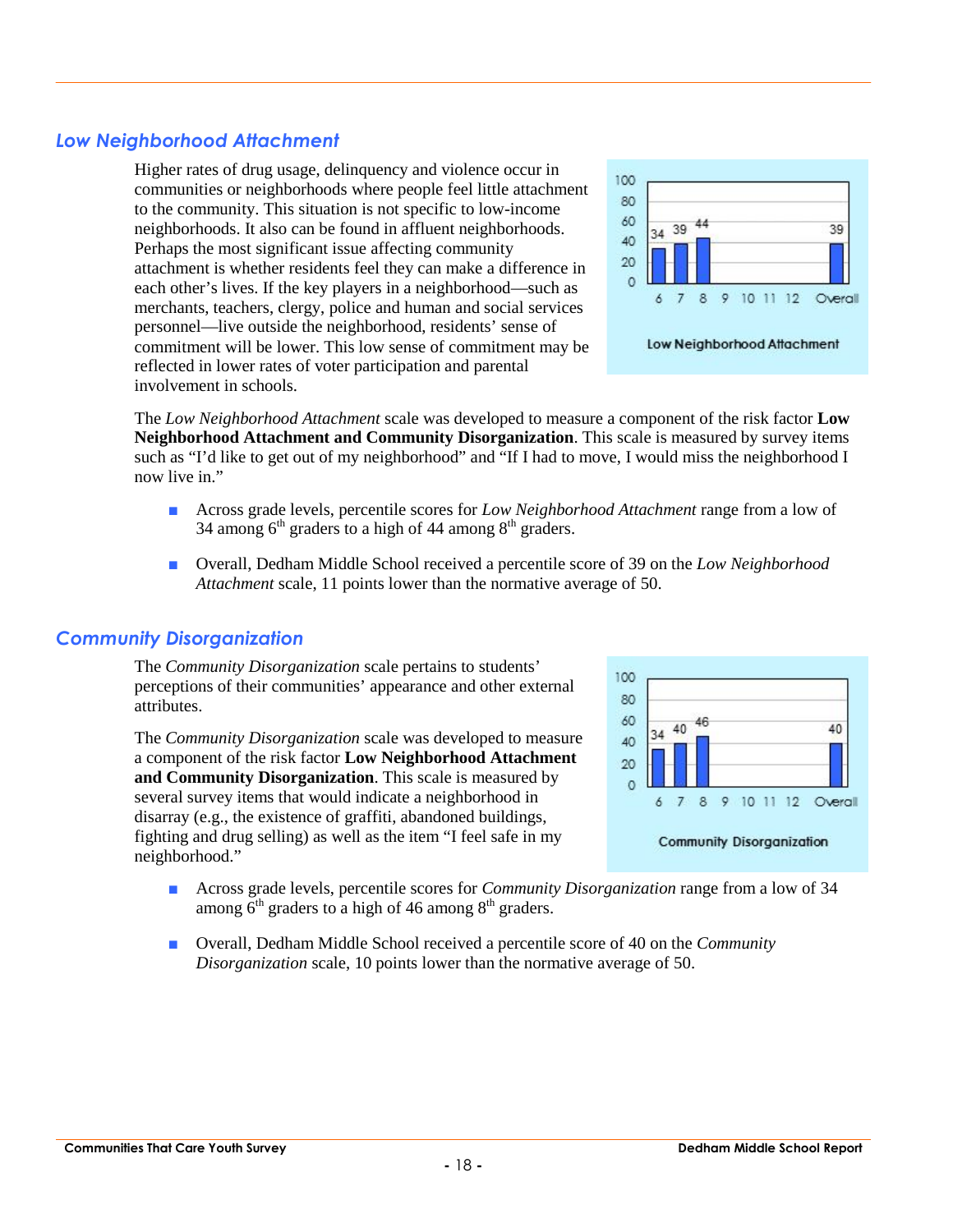## *Transitions and Mobility*

Even normal school transitions are associated with an increase in problem behaviors. When children move from elementary school to middle school or from middle school to high school, significant<br>increases in the rates of drug use, school dropout and antisocial increases in the rates of drug use, school dropout and antisocial behavior may occur. This is thought to occur because by making a 40 transition to new environments, students no longer have the bonds they had in their old environments. Consequently, students may be less likely to become attached to their new environments and develop the bonds that help protect them from involvement in problem behaviors.

#### The risk factor **Transitions and Mobility** is measured by a single

scale using survey items such as "How many times have you changed schools since kindergarten?" and "How many times have you changed homes since kindergarten?"

- Across grade levels, percentile scores for *Transitions and Mobility* range from a low of 38 among  $8<sup>th</sup>$  graders to a high of 54 among 6<sup>th</sup> graders.
- Overall, Dedham Middle School received a percentile score of 44 on the *Transitions and Mobility* scale, six points lower than the normative average of 50.

#### *Laws and Norms Favorable to Drug Use*

Students' perceptions of the rules and regulations concerning alcohol, tobacco and other drug use that exist in their neighborhoods are also associated with problem behaviors in adolescence. Community norms—the attitudes and policies a community holds in relation to drug use and other antisocial behaviors—are communicated in a variety of ways: through laws and written policies, through informal social practices and through the expectations parents and other members of the community have of young people. When laws and community standards are favorable toward drug use, violence and/or other crime, or even when they are just unclear, young people are more likely to engage in negative behaviors (Bracht and Kingsbury, 1990).

An example of conflicting messages about drug use can be found in the acceptance of alcohol use as a social activity within the community. The beer gardens popular at street fairs and community festivals are in contrast to the "just say no" messages that schools and parents may be promoting. These conflicting and ambiguous messages are problematic in that they do not have the positive impact on preventing alcohol and other drug use that a clear community-level anti-drug message can have.

The *Laws and Norms Favorable to Drug Use* scale was developed to measure a component of the risk factor **Community Laws and Norms Favorable toward Drug Use, Firearms and Crime**. This scale is measured by survey items such as "How wrong would most adults in your neighborhood think it was for kids your age to drink alcohol?" and "If a kid smoked marijuana in your neighborhood, would he or she be caught by the police?"

■ Across grade levels, percentile scores for *Laws and Norms Favorable to Drug Use* range from a low of 32 among  $6<sup>th</sup>$  graders to a high of 39 among  $8<sup>th</sup>$  graders.



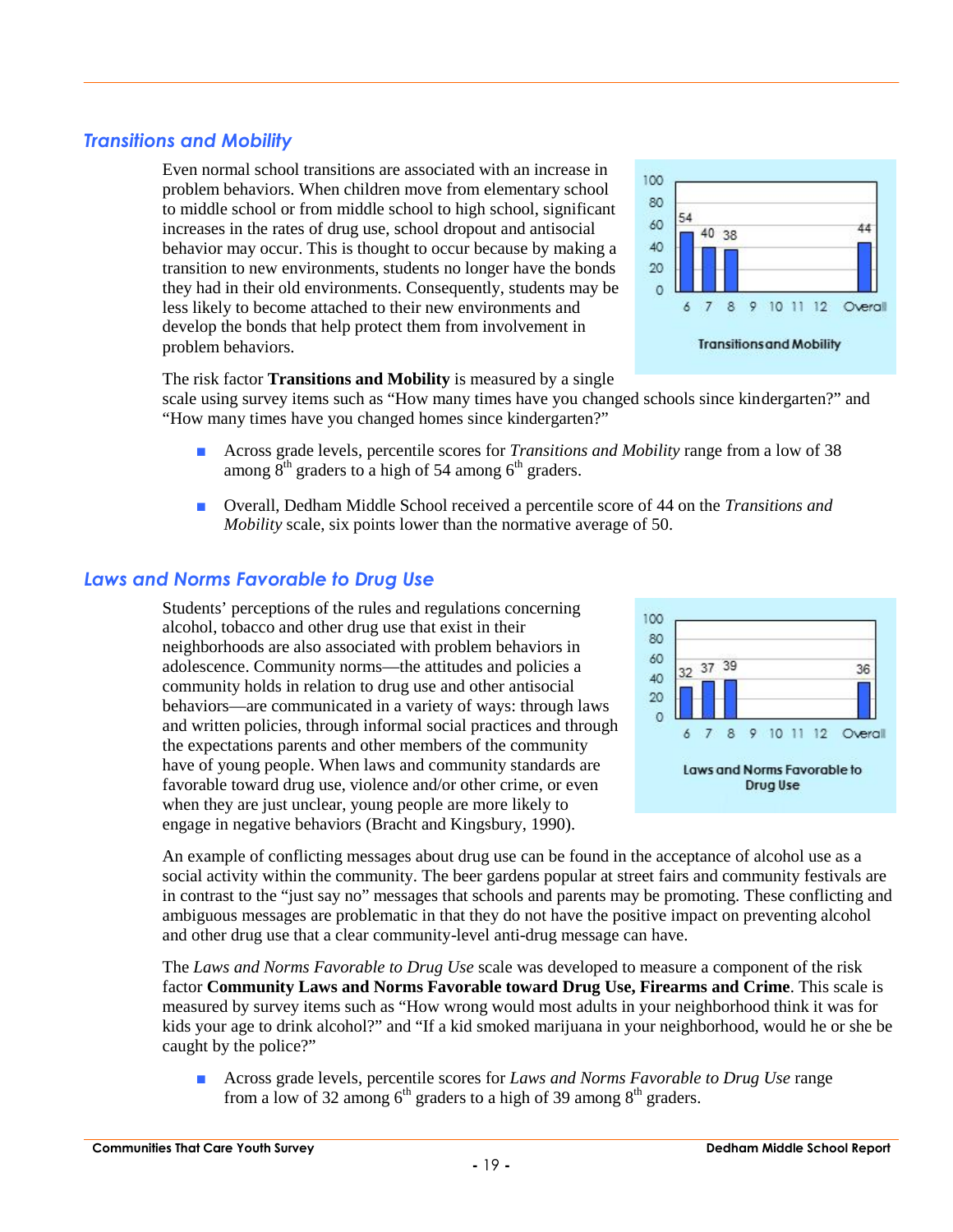**Communities That Care Youth Survey Dedham Middle School Report**

■ Overall, Dedham Middle School received a percentile score of 36 on the *Laws and Norms Favorable to Drug Use* scale, 14 points lower than the normative average of 50.

### *Laws and Norms Favorable to Handguns*

As with drug use, students' perceptions of the laws regarding illegal use of firearms may be related to violence. That is, when students perceive laws to be strict and consistently enforced, they may be less likely to carry guns and to engage in gun violence.

The *Laws and Norms Favorable to Handguns* scale was developed to measure a component of the risk factor **Community Laws and Norms Favorable toward Drug Use, Firearms and Crime**. This scale is measured using the survey item "If a kid carried a handgun in your neighborhood, would he or she be caught by the police?"

- Across grade levels, percentile scores for *Laws and Norms Favorable to Handguns* range from a low of 27 among  $6<sup>th</sup>$  graders to a high of 30 among  $8<sup>th</sup>$  graders.
- Overall, Dedham Middle School received a percentile score of 28 on the *Laws and Norms Favorable to Handguns* scale, 22 points lower than the normative average of 50.

### *Perceived Availability of Drugs*

The perceived availability of alcohol, tobacco and other drugs in a community is directly related to the incidence of delinquent behavior. For example, in schools where children believe that drugs are more available, a higher rate of drug use occurs.

The risk factor scale *Perceived Availability of Drugs* was developed to measure a component of the risk factor **Availability of Drugs**. This scale is measured by survey items such as "If you wanted to get some marijuana, how easy would it be for you to get some?"

Elevation of this risk factor scale score may indicate the need to

make alcohol, tobacco and other drugs more difficult for students to acquire. For instance, a number of policy changes have been shown to reduce the availability of alcohol and cigarettes. Minimum-age requirements, taxation and responsible beverage service have all been shown to affect the perception of availability of alcohol.

- Across grade levels, percentile scores for *Perceived Availability of Drugs* range from a low of 40 among  $7<sup>th</sup>$  graders to a high of 41 among  $6<sup>th</sup>$  and  $8<sup>th</sup>$  graders.
- Overall, Dedham Middle School received a percentile score of 40 on the *Perceived Availability of Drugs* scale, 10 points lower than the normative average of 50.



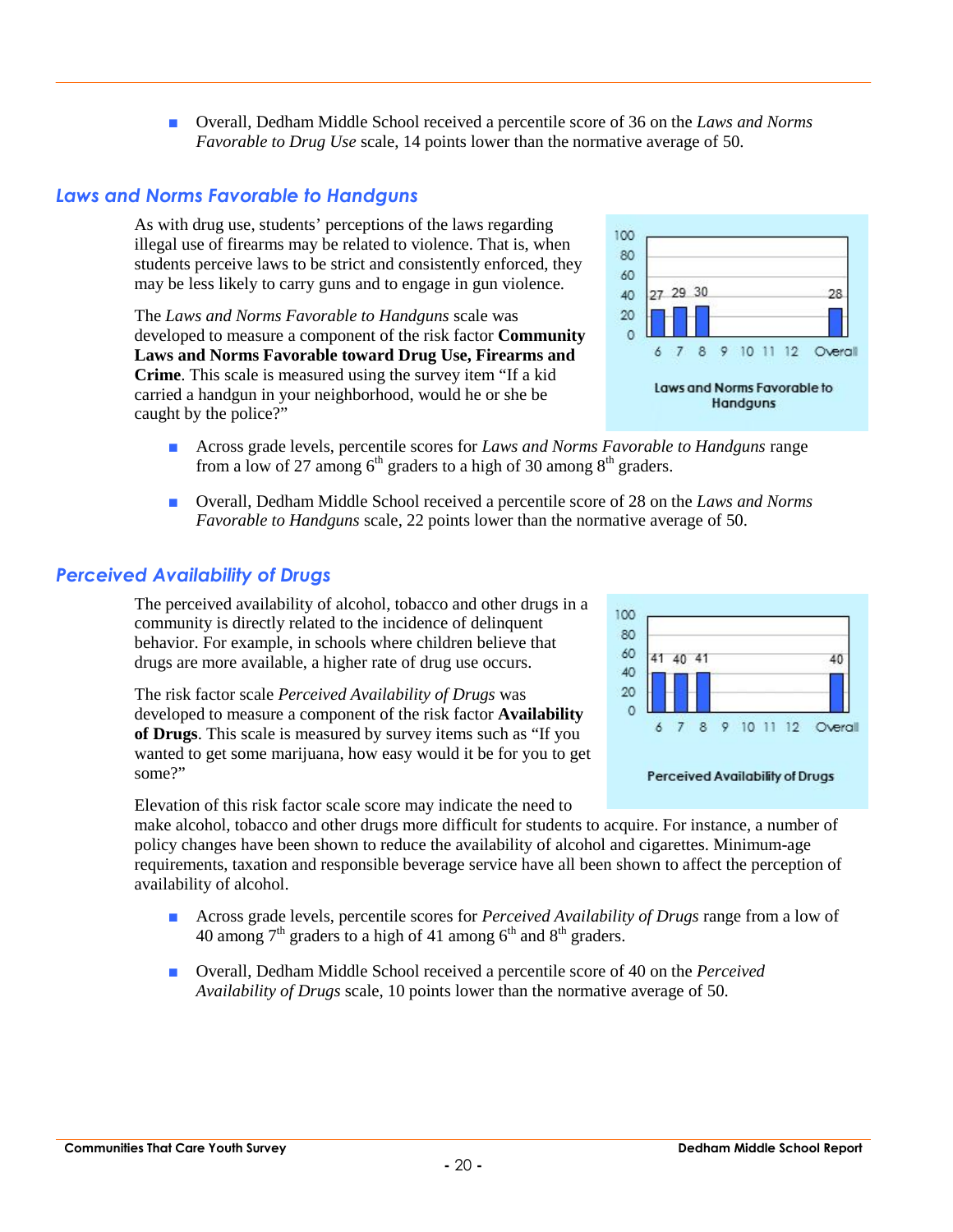## *Perceived Availability of Handguns*

While a few studies report no association between firearm availability and violence, more studies do show a relationship. Given the lethality of firearms, the greater likelihood of conflict escalating into homicide when guns are present, and the strong association between the availability of guns and homicide rates, the availability of handguns is included in this survey.

The *Perceived Availability of Handguns* scale was developed to measure a component of the risk factor **Availability of Handguns**. This scale is measured using the survey item "If you wanted to get a handgun, how easy would it be for you to get one?"



- Across grade levels, percentile scores for *Perceived Availability of Handguns* range from a low of 35 among  $8<sup>th</sup>$  graders to a high of 40 among  $6<sup>th</sup>$  graders.
- Overall, Dedham Middle School received a percentile score of 38 on the *Perceived Availability of Handguns* scale, 12 points lower than the normative average of 50.

#### *Poor Family Management*

The risk factor scale *Poor Family Management* measures two components of family life: "poor family supervision," which is defined as parents failing to supervise and monitor their children, and "poor family discipline," which is defined as parents failing to  $\frac{60}{38}$ <br>communicate clear expectations for behavior and giving communicate clear expectations for behavior and giving excessively severe, harsh or inconsistent punishment. Children who experience poor family supervision and poor family discipline are at higher risk of developing problems with drug use, delinquency, violence and school dropout.



**Poor Family Management** 

The risk factor scale *Poor Family Management* was developed to measure a component of the risk factor **Family Management**

**Problems**. This scale is measured by using items such as "Would your parents know if you did not come home on time?" and "My family has clear rules about alcohol and drug use."

- Across grade levels, percentile scores for *Poor Family Management* range from a low of 33 among  $7<sup>th</sup>$  graders to a high of 38 among 6<sup>th</sup> graders.
- Overall, Dedham Middle School received a percentile score of 35 on the *Poor Family Management* scale, 15 points lower than the normative average of 50.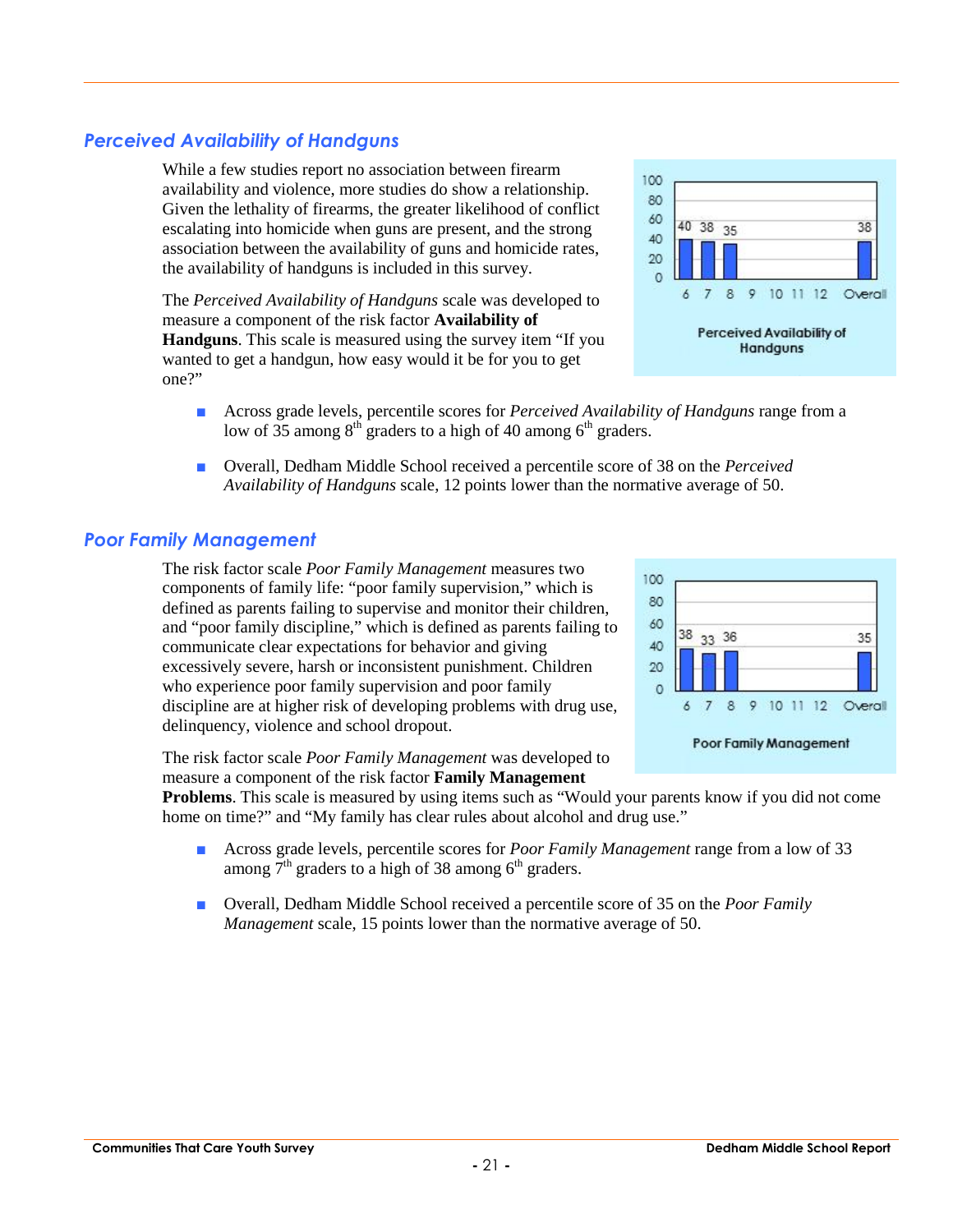## *Family Conflict*

Bonding between family members, especially between children and their parents or guardians, is a key component in the development of positive social norms. High levels of family conflict interfere with the development of these bonds, and increase the likelihood that young people will engage in illegal drug use and other forms of delinquent behavior.

The risk factor **Family Conflict** is measured by a single scale using survey items such as "People in my family have serious arguments" and "People in my family often insult or yell at each other."

- Across grade levels, percentile scores for *Family Conflict* range from a low of 42 among 6<sup>th</sup> graders to a high of 49 among  $7<sup>th</sup>$  and  $8<sup>th</sup>$  graders.
- Overall, Dedham Middle School received a percentile score of 47 on the *Family Conflict* scale, three points lower than the normative average of 50.

## *Family History of Antisocial Behavior*

If children are raised in a family where a history of addiction to alcohol or other drugs exists, the risk of their having alcohol or other drug problems themselves increases. If children are born or<br>raised in a family where criminal activity is present, their risk for raised in a family where criminal activity is present, their risk for delinquency increases. Similarly, children who are born to teenage 40 mothers are more likely to become teen parents, and children of dropouts are more likely to drop out of school themselves. Children whose parents engage in violent behavior inside or outside the home are at greater risk for exhibiting violent behavior themselves. Students' perceptions of their families' behavior and standards regarding drug use and other antisocial behaviors are measured by the survey.

The *Family History of Antisocial Behavior* scale was developed to measure a component of the risk factor **Family History of the Problem Behavior**. This scale is measured by survey items such as "Has anyone in your family ever had a severe alcohol or drug problem?"

- Across grade levels, percentile scores for *Family History of Antisocial Behavior* range from a low of 31 among  $6<sup>th</sup>$  graders to a high of 39 among  $8<sup>th</sup>$  graders.
- Overall, Dedham Middle School received a percentile score of 36 on the *Family History of Antisocial Behavior* scale, 14 points lower than the normative average of 50.



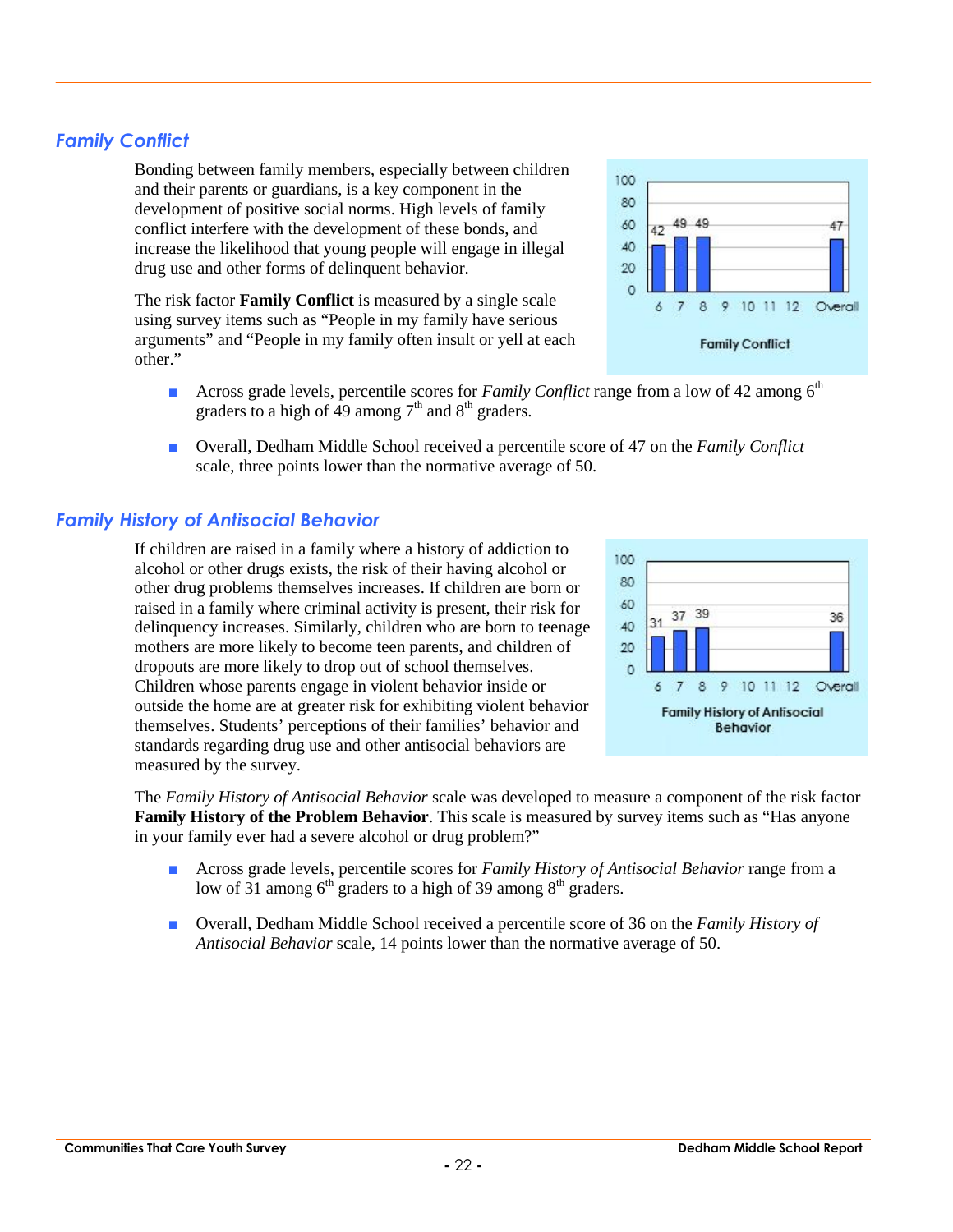## *Parental Attitudes Favorable toward ATOD Use*

Students' perceptions of their parents' opinions about alcohol, tobacco and other drug use are an important risk factor. In families where parents use illegal drugs, are heavy users of alcohol or are  $\frac{80}{60}$ tolerant of use by their children, children are more likely to become drug users in adolescence.

The *Parental Attitudes Favorable toward ATOD Use* scale was developed to measure a component of the risk factor **Favorable Parental Attitudes and Involvement in the Problem Behavior**. This scale is measured by survey items such as "How wrong do your parents feel it would be for you to smoke marijuana?"



- Across grade levels, percentile scores for *Parental Attitudes Favorable toward ATOD Use* range from a low of 42 among  $6<sup>th</sup>$  and  $7<sup>th</sup>$  graders to a high of 44 among  $8<sup>th</sup>$  graders.
- Overall, Dedham Middle School received a percentile score of 42 on the *Parental Attitudes Favorable toward ATOD Use* scale, eight points lower than the normative average of 50.

## *Parental Attitudes Favorable toward Antisocial Behavior*



Students' perceptions of their parents' opinions about antisocial behavior are also an important risk factor. Parental attitudes and behavior regarding crime and violence influence the attitudes and<br>behavior of objection. If persons approve of or excuse their objection behavior of children. If parents approve of or excuse their children <sup>60</sup><br>for breaking the law, then the children are more likely to develop for breaking the law, then the children are more likely to develop  $\frac{40}{20}$ problems with juvenile delinquency.

The *Parental Attitudes Favorable toward Antisocial Behavior* scale was developed to measure a component of the risk factor **Favorable Parental Attitudes and Involvement in the Problem** Parental Attitudes Favorable<br>Favorable Parental Attitudes and Involvement in the Problem boward Antisocial Behavior **Behavior**. This scale is measured by survey items such as "How wrong do your parents feel it would be for you to pick a fight with someone?"

- Across grade levels, percentile scores for *Parental Attitudes Favorable toward Antisocial Behavior* range from a low of 37 among  $6<sup>th</sup>$  graders to a high of 49 among  $8<sup>th</sup>$  graders.
- Overall, Dedham Middle School received a percentile score of 44 on the *Parental Attitudes Favorable toward Antisocial Behavior* scale, six points lower than the normative average of 50.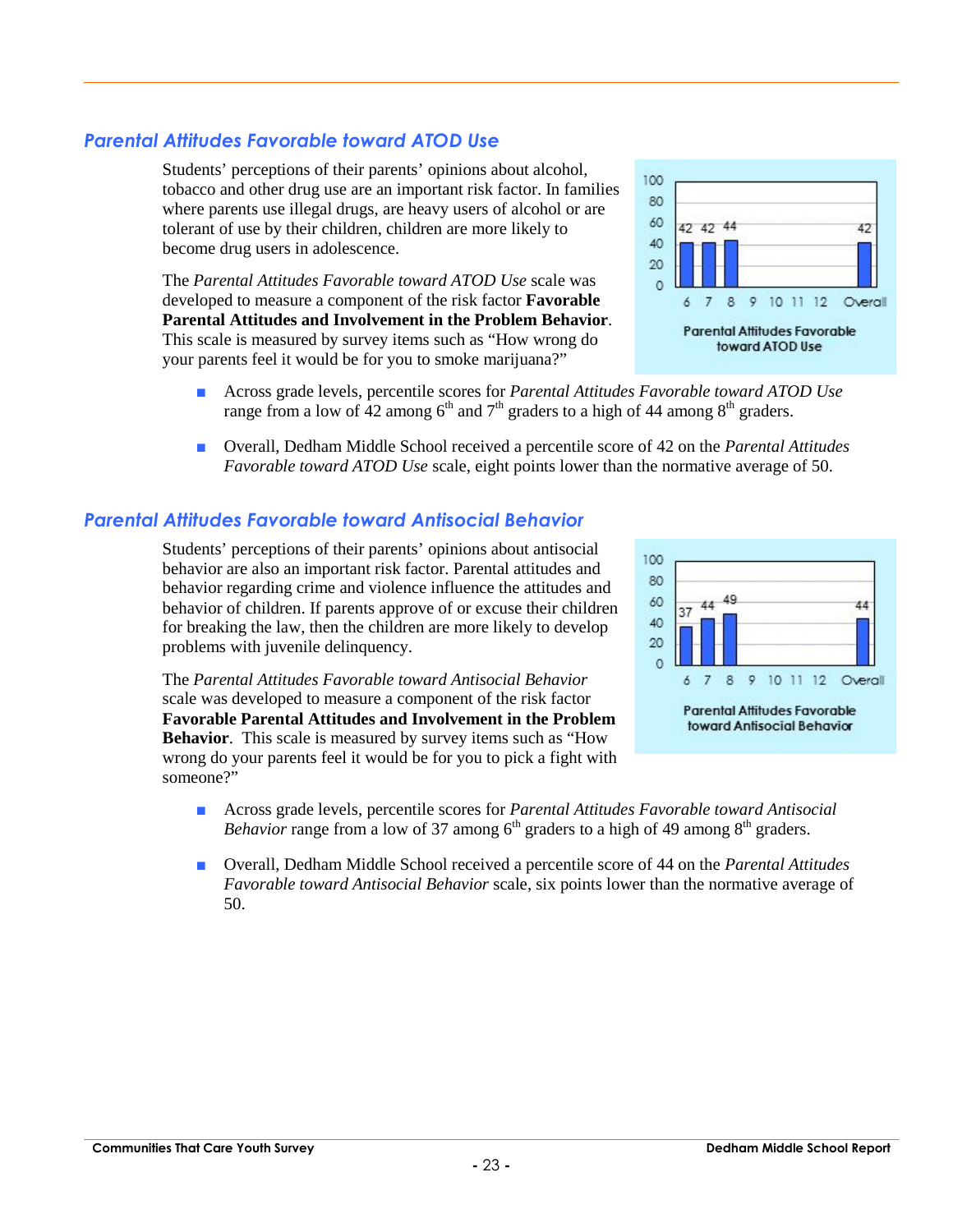## *Poor Academic Performance*

Beginning in the late elementary grades, poor academic performance increases the risk of drug use, delinquency, violence and school dropout. Children fail for many reasons, but it appears that the experience of failure increases the risk of these problem that the experience of failure increases the risk of these problem<br>behaviors behaviors.

The *Poor Academic Performance* scale was developed to measure a component of the risk factor **Academic Failure Beginning in Late Elementary School**. This scale is measured by the survey items "Putting them all together, what were your grades like last year?" and "Are your school grades better than the grades of most students in your class?" Elevated findings for this risk factor scale

suggest that not only do students believe that they have lower grades than they might expect to get, but also that they perceive that compared to their peers they have below-average grades.

- Across grade levels, percentile scores for *Poor Academic Performance* range from a low of 35 among  $6<sup>th</sup>$  graders to a high of 41 among  $7<sup>th</sup>$  graders.
- Overall, Dedham Middle School received a percentile score of 39 on the *Poor Academic Performance* scale, 11 points lower than the normative average of 50.

### *Lack of Commitment to School*

*Lack of Commitment to School* assesses a student's general Feelings about his or her schooling. Elevated findings for this risk factor scale can suggest that students feel less attached to, or connected with, their classes and school environment. Lack of connected with, their classes and school environment. Eack of<br>commitment to school means the child has ceased to see the role of student as a positive one. Young people who have lost this commitment to school are at higher risk for a variety of problem<br>  $\frac{1}{6}$  7 8 9 10 11 12 Overall behaviors.

The risk factor **Lack of Commitment to School** is measured by a single scale using survey items such as "How important do you think the things you are learning in school are going to be for your

later life?" and "Now, thinking back over the past year in school, how often did you enjoy being in school?"

- Across grade levels, percentile scores for *Lack of Commitment to School* range from a low of 38 among  $6<sup>th</sup>$  graders to a high of 46 among  $8<sup>th</sup>$  graders.
- Overall, Dedham Middle School received a percentile score of 41 on the *Lack of Commitment to School* scale, nine points lower than the normative average of 50.





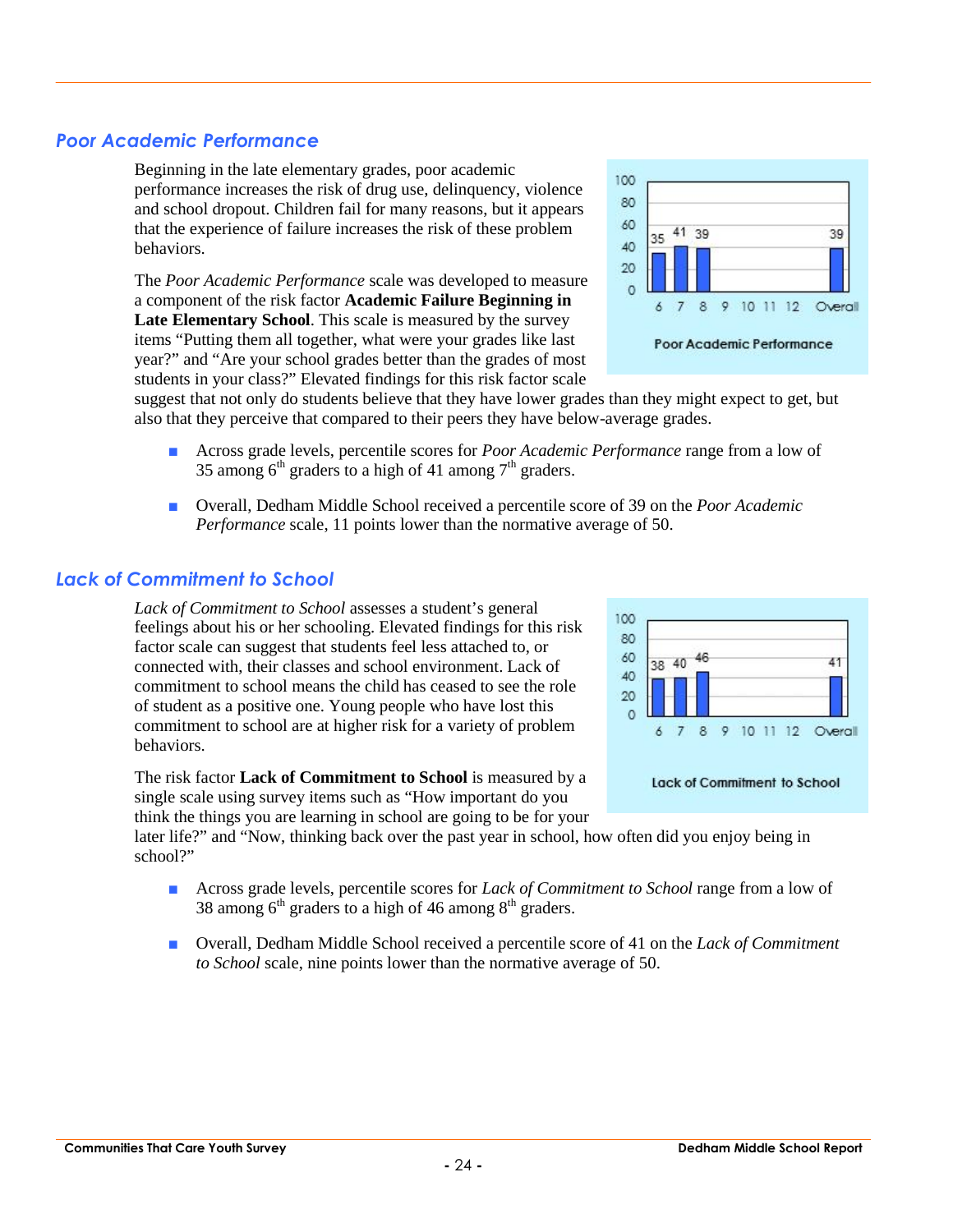## *Rebelliousness*

The survey also determines the number of young people who feel they are not part of society, who feel they are not bound by rules, and who don't believe in trying to be successful or responsible. These students are at higher risk of drug use, delinquency and<br>school dronout school dropout.

The risk factor **Rebelliousness** is measured by a single scale using survey items such as "I ignore the rules that get in my way."

- Across grade levels, percentile scores for *Rebelliousness* range from a low of  $27$  among  $7<sup>th</sup>$  graders to a high of 33 among  $8<sup>th</sup>$  graders.
- Overall, Dedham Middle School received a percentile score of 29 on the *Rebelliousness* scale, 21 points lower than the normative average of 50.

## *Friends' Delinquent Behavior*

Young people who associate with peers who engage in delinquent behavior are much more likely to engage in delinquent behavior themselves. This is one of the most consistent predictors identified<br>by research. Even when young people come from well-managed by research. Even when young people come from well-managed families and do not experience other risk factors, spending time with peers who engage in delinquent behavior greatly increases the risk of their becoming involved in delinquent behavior.

The *Friends' Delinquent Behavior* scale was developed to measure a component of the risk factor **Friends Who Engage in the Problem Behavior**. This scale is measured by survey items such as "In the past year, how many of your four best friends have

been suspended from school?" Elevated scores can indicate that students are interacting with more antisocial peers than average. Low scores can suggest that students' delinquent behavior is not strongly influenced by their peers.

- Across grade levels, percentile scores for *Friends' Delinquent Behavior* range from a low of 35 among  $6<sup>th</sup>$  graders to a high of 37 among  $8<sup>th</sup>$  graders.
- Overall, Dedham Middle School received a percentile score of 36 on the *Friends' Delinquent Behavior* scale, 14 points lower than the normative average of 50.



29

80

28 27 33

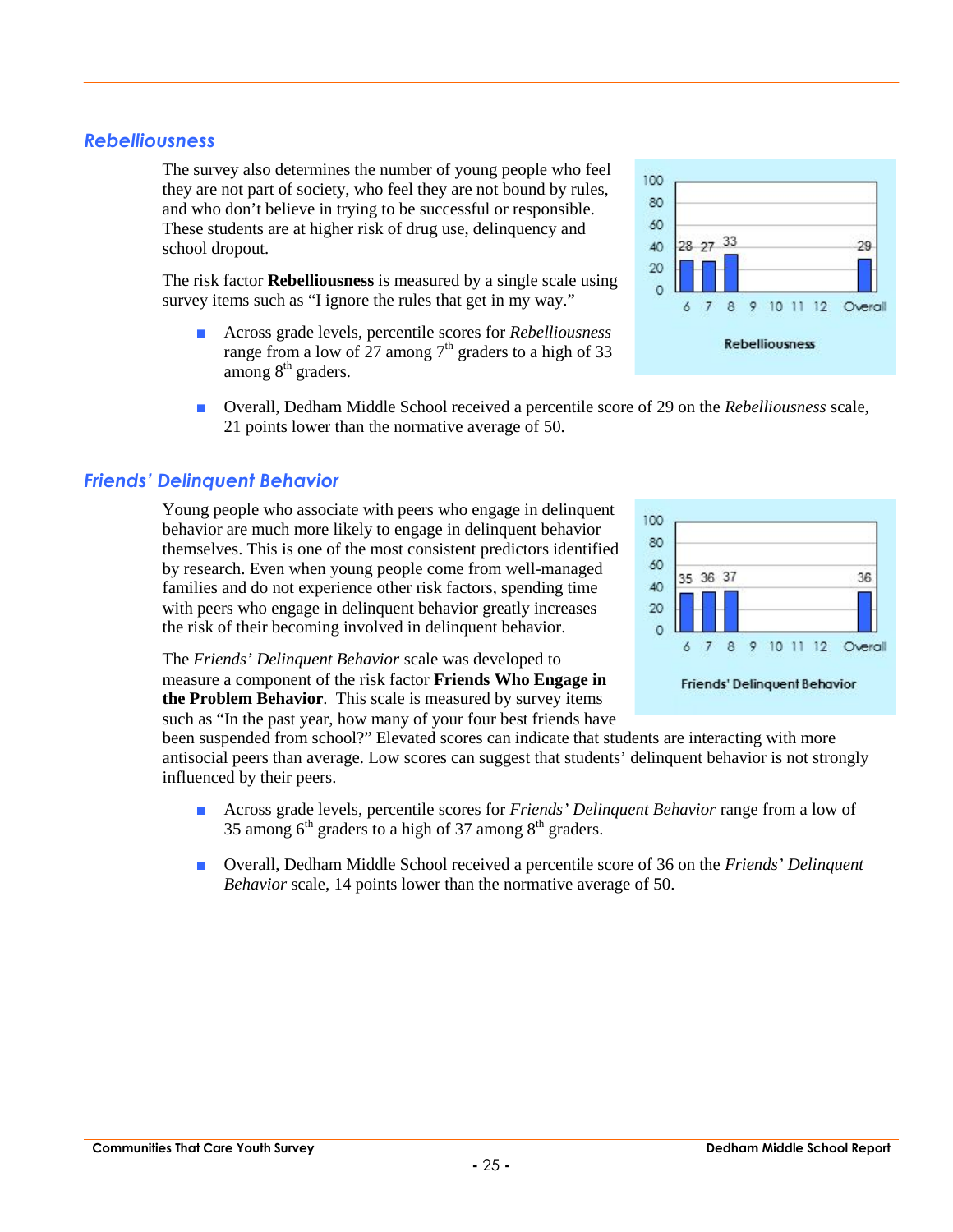## *Friends' Use of Drugs*

Young people who associate with peers who engage in substance use are much more likely to engage in it themselves. This is one of the most consistent predictors identified by research. Even when<br>young people come from well managed families and do not young people come from well-managed families and do not experience other risk factors, spending time with peers who use  $\frac{40}{2}$ drugs greatly increases a youth's risk of becoming involved in such behavior.

The *Friends' Use of Drugs* scale was developed to measure a component of the risk factor **Friends Who Engage in the Problem Behavior**. This scale is measured by survey items such as "In the past year, how many of your best friends have used marijuana?"

- Across grade levels, percentile scores for *Friends' Use of Drugs* range from a low of 35 among  $7<sup>th</sup>$  graders to a high of 40 among  $8<sup>th</sup>$  graders.
- Overall, Dedham Middle School received a percentile score of 37 on the *Friends' Use of Drugs* scale, 13 points lower than the normative average of 50.

## *Peer Rewards for Antisocial Behavior*

Students' perceptions of their peer groups' social norms are also an important predictor of involvement in problem behavior. When students feel that they get positive feedback from their peers for using alcohol, tobacco or other drugs, or getting involved in delinquent behaviors, they are more likely to engage in these behaviors. When young people believe that their peer groups are 20 involved in antisocial behaviors, they are more likely to become involved in antisocial behaviors themselves.

The *Peer Rewards for Antisocial Behavior* scale was developed to measure a component of the risk factor **Friends Who Engage in the Problem Behavior**. This scale is measured by survey items

such as "What are the chances you would be seen as cool if you smoked marijuana?"

- Across grade levels, percentile scores for *Peer Rewards for Antisocial Behavior* range from a low of 41 among  $6<sup>th</sup>$  graders to a high of 57 among  $8<sup>th</sup>$  graders.
- Overall, Dedham Middle School received a percentile score of 47 on the *Peer Rewards for Antisocial Behavior* scale, three points lower than the normative average of 50.



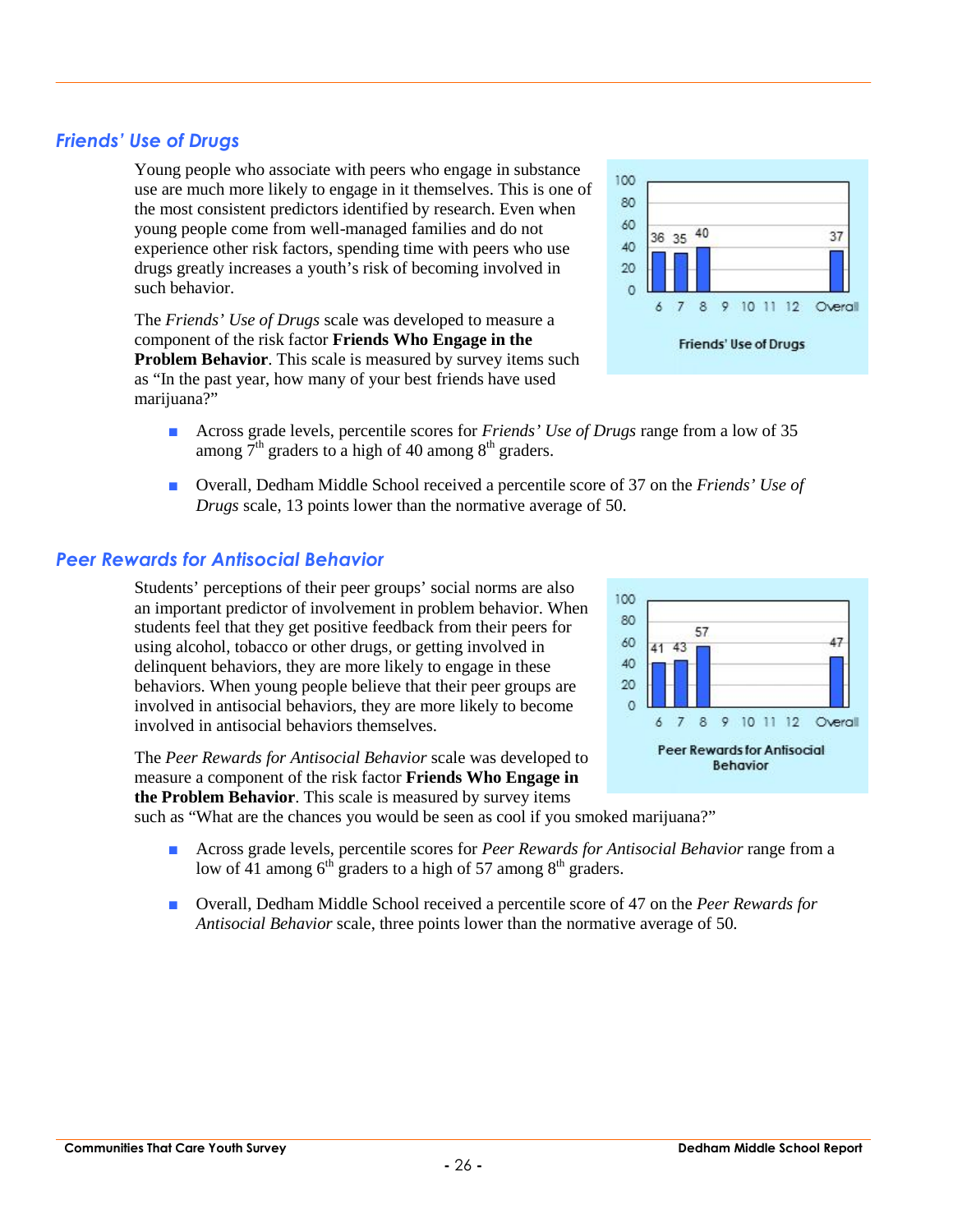## *Favorable Attitudes toward Antisocial Behavior*

During the elementary school years, children usually express Buring the clender of years, emitted usually express<br>anticrime and prosocial attitudes and have difficulty imagining why people commit crimes or drop out of school. However, in middle school, as others they know begin to participate in such<br>equivalent property assets as a second of the solution of the solution of the solution of the solution of the solution of the solution of the solution of the activities, their attitudes often shift toward greater acceptance of these behaviors. This acceptance places them at higher risk for antisocial behaviors.

The *Favorable Attitudes toward Antisocial Behavior* scale was developed to measure a component of the risk factor **Favorable Attitudes toward the Problem Behavior**. This scale is measured by survey items such as "How wrong do you think it is for someone your age to pick a fight with someone?"



- Across grade levels, percentile scores for *Favorable Attitudes toward Antisocial Behavior* range from a low of 32 among  $6<sup>th</sup>$  graders to a high of 41 among  $8<sup>th</sup>$  graders.
- Overall, Dedham Middle School received a percentile score of 35 on the *Favorable Attitudes toward Antisocial Behavior* scale, 15 points lower than the normative average of 50.

### *Favorable Attitudes toward ATOD Use*

During the elementary school years, children usually express antidrug attitudes and have difficulty imagining why people use drugs. However, in middle school, as others they know begin to participate in such activities, their attitudes often shift toward greater acceptance of these behaviors. This acceptance places them at higher risk. The risk factor scale *Favorable Attitudes toward ATOD Use* assesses risk by asking young people how wrong they think it is for someone their age to use drugs.

The *Favorable Attitudes toward ATOD Use* scale was developed to measure a component of the risk factor **Favorable Attitudes toward the Problem Behavior**. This scale is measured by survey



items such as "How wrong do you think it is for someone your age to drink beer, wine or hard liquor (for example, vodka, whiskey or gin) regularly?" An elevated score for this risk factor can indicate that students see little wrong with using drugs.

- Across grade levels, percentile scores for *Favorable Attitudes toward ATOD Use* range from a low of 35 among  $6^{th}$  and  $7^{th}$  graders to a high of 40 among  $8^{th}$  graders.
- Overall, Dedham Middle School received a percentile score of 36 on the *Favorable Attitudes toward ATOD Use* scale, 14 points lower than the normative average of 50.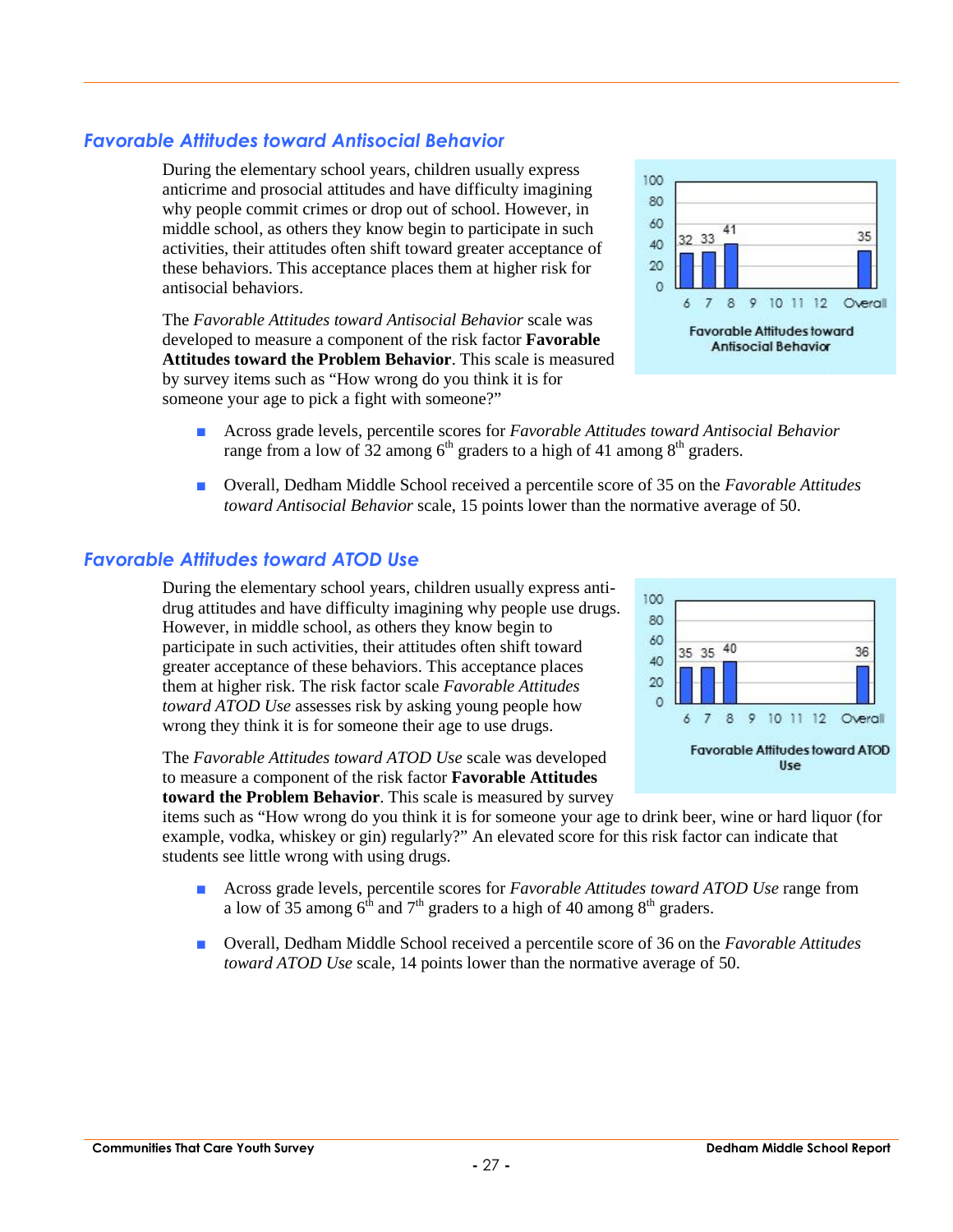## *Low Perceived Risks of Drug Use*

The perception of harm from drug use is related to both experimentation and regular use. The less harm that an adolescent perceives as the result of drug use, the more likely it is that he or she will use drugs.

The *Low Perceived Risks of Drug Use* scale was developed to measure a component of the risk factor **Favorable Attitudes toward the Problem Behavior**. This scale is measured by survey items such as "How much do you think people risk harming themselves if they try marijuana once or twice?" An elevated score can indicate that students are not aware of, or do not comprehend, the possible harm resulting from drug use.



- Across grade levels, percentile scores for *Low Perceived Risks of Drug Use* range from a low of 42 among  $6<sup>th</sup>$  graders to a high of 45 among  $8<sup>th</sup>$  graders.
- Overall, Dedham Middle School received a percentile score of 44 on the *Low Perceived Risks of Drug Use* scale, six points lower than the normative average of 50.

## *Early Initiation of Drug Use*

The initiation of alcohol, tobacco or other drug use at an early age is linked to a number of negative outcomes. The earlier that experimentation with drugs begins, the more likely it is that experimentation will become consistent, regular use. Early initiation may lead to the use of a greater range of drugs, as well as other problem behaviors.

The risk factor scale *Early Initiation of Drug Use* was developed to measure a component of the risk factor **Early Initiation of the Problem Behavior**. This scale is measured by survey items that ask when drug use began.



- Across grade levels, percentile scores for *Early Initiation of Drug Use* range from a low of 31 among  $6<sup>th</sup>$  graders to a high of 32 among  $7<sup>th</sup>$  and  $8<sup>th</sup>$  graders.
- Overall, Dedham Middle School received a percentile score of 32 on the *Early Initiation of Drug Use* scale, 18 points lower than the normative average of 50.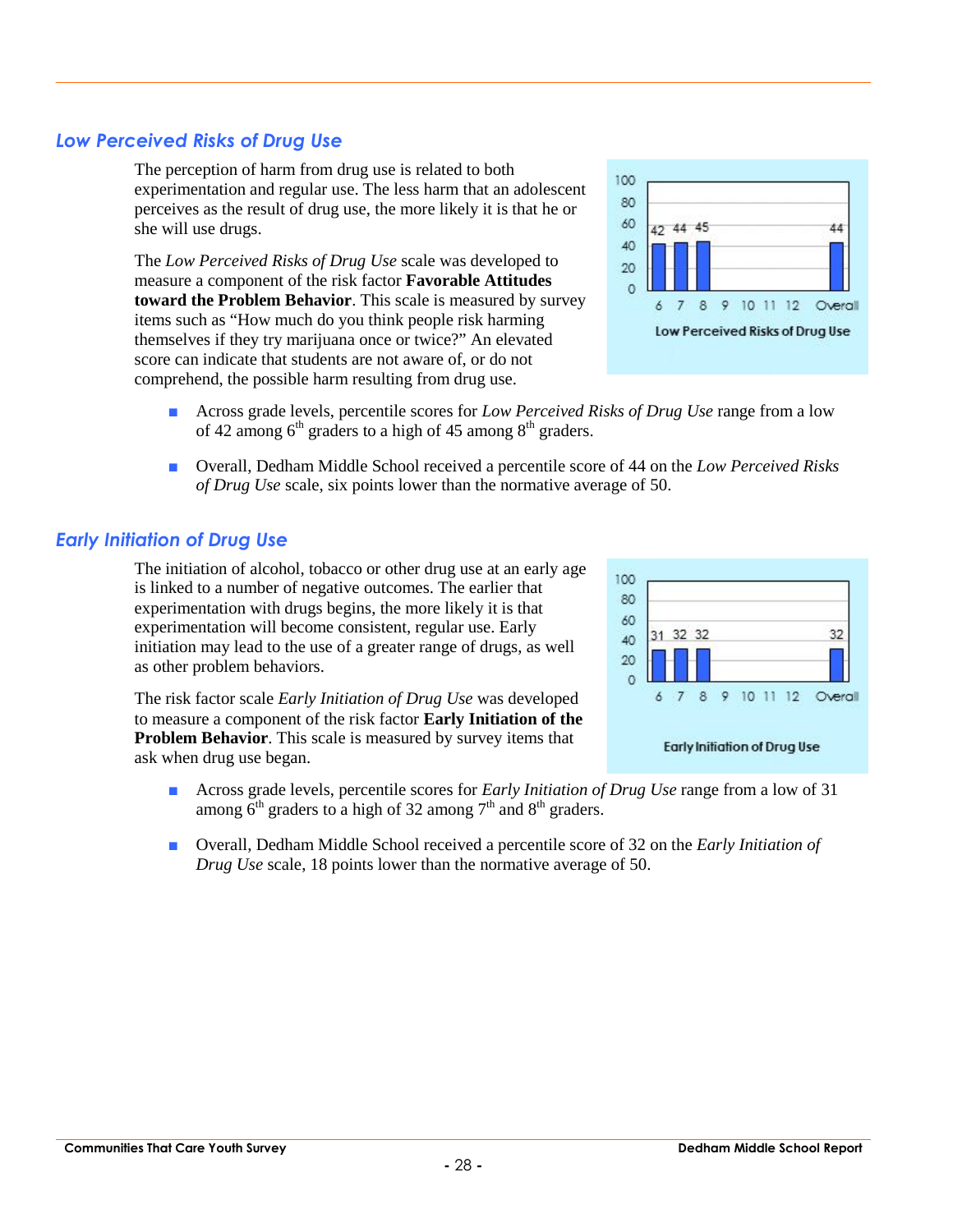### *Sensation Seeking*

Individual characteristics that may have a biological or physiological basis are sometimes referred to as "constitutional factors." *Sensation Seeking* is among those constitutional factors that appear to increase the likelihood of a young person's using that appear to increase the likelihood of a young person's using<br>drugs engaging in delinquent behavior and/or committing violent drugs, engaging in delinquent behavior and/or committing violent acts.

*Sensation Seeking* is assessed by asking how often students participate in behaviors to experience thrills or a particular feeling or emotion.

The *Sensation Seeking* scale was developed to measure a



component of the risk factor **Constitutional Factors**. This scale is measured by survey items such as "How many times have you done crazy things even if they are a little dangerous?"

- Across grade levels, percentile scores for *Sensation Seeking* range from a low of 33 among 7<sup>th</sup> graders to a high of  $37$  among  $6<sup>th</sup>$  and  $8<sup>th</sup>$  graders.
- Overall, Dedham Middle School received a percentile score of 35 on the *Sensation Seeking* scale, 15 points lower than the normative average of 50.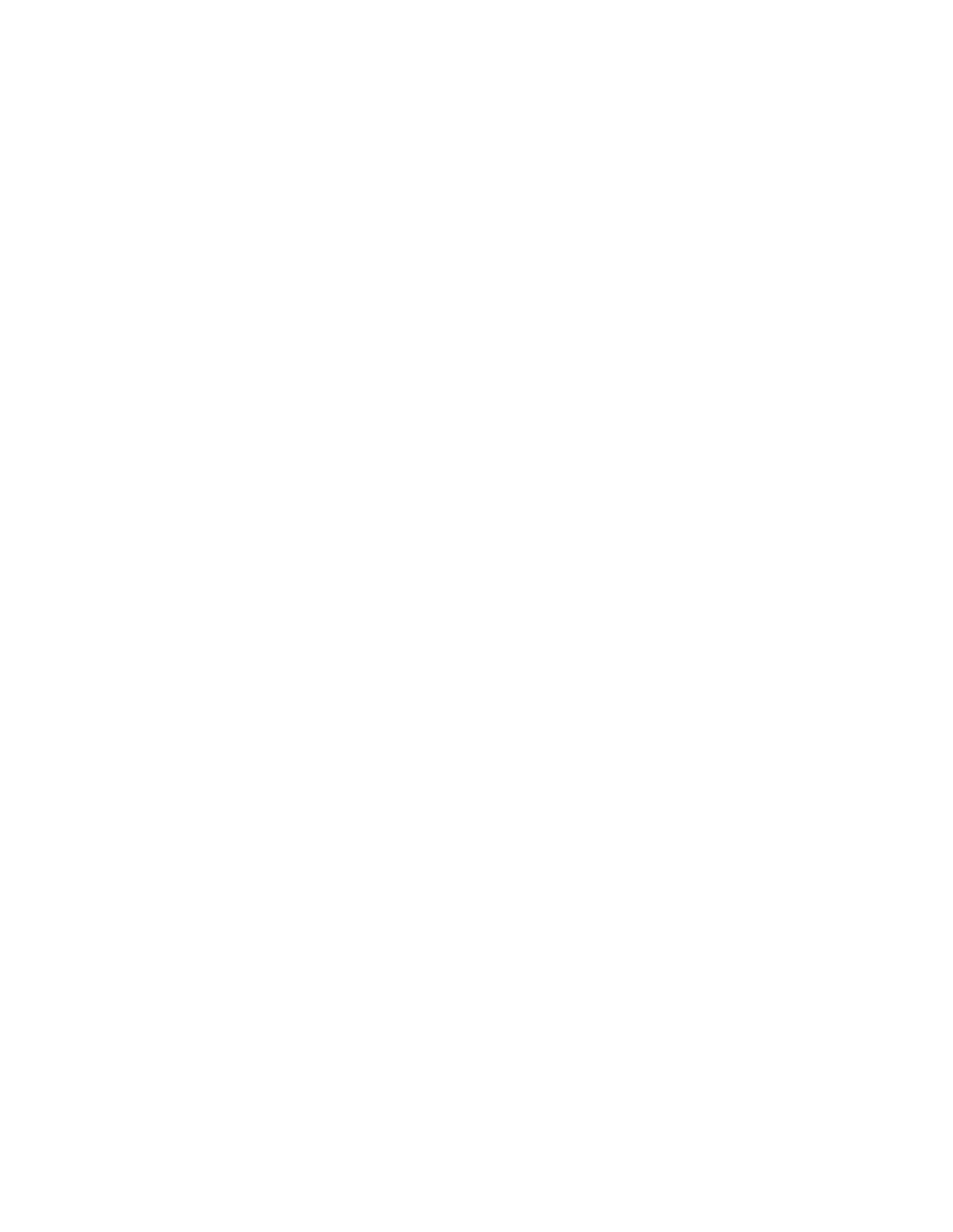# **Section 3 Alcohol, Tobacco and Other Drug Use**

## **Measurement**

Drug use is measured by a set of 23 survey questions on the *Communities That Care Youth Survey*. The questions are similar to those used in the *Monitoring the Future* study, a nationwide study of drug use by middle and high school students. Consequently, national data as well as data from other similar surveys can be easily and accurately compared to data from the *Communities That Care Youth Survey*.

Prevalence-of-use tables and graphs are used to illustrate the percentages of students who reported using alcohol, tobacco and other drugs (ATODs). These results are presented for both lifetime and past-30-day prevalence of use periods. Lifetime prevalence of use (whether the student has ever used the drug) is a good measure of student experimentation. Past-30-day prevalence of use (whether the student has used the drug within the last month) is a good measure of current use. In addition to the standard lifetime and past- 30-day prevalence rates for alcohol use, binge drinking behavior (defined as a report of five or more drinks in a row within the past two weeks) is also measured.

A final indicator—"any illicit drug (other than marijuana)"—measures the use of one or more of the following drugs: Ecstasy, methamphetamine, cocaine, LSD/Psychedelics and heroin. The purpose of this drug combination rate is to provide prevention planners with an overall gauge of so-called "hard" drug use (Johnston, O'Malley, Bachman & Schulenberg, 2014).

### *Normative Comparison*

Comparing and contrasting findings from a community- or school-district-level survey to relevant data from county, state or national surveys provides a valuable perspective on local data. For the purposes of this report, comparisons for alcohol, tobacco and other drug involvement will be made to the 2013 *Monitoring the Future* study. The *Monitoring the Future* survey project, which provides national prevalence-of-use information for ATODs from a representative sample of  $8<sup>th</sup>$ ,  $10<sup>th</sup>$  and  $12<sup>th</sup>$  graders, is conducted annually by the Survey Research Center of the Institute for Social Research at the University of Michigan (see www.monitoringthefuture.org). For a review of the methodology of this study, please see Johnston et al., 2014.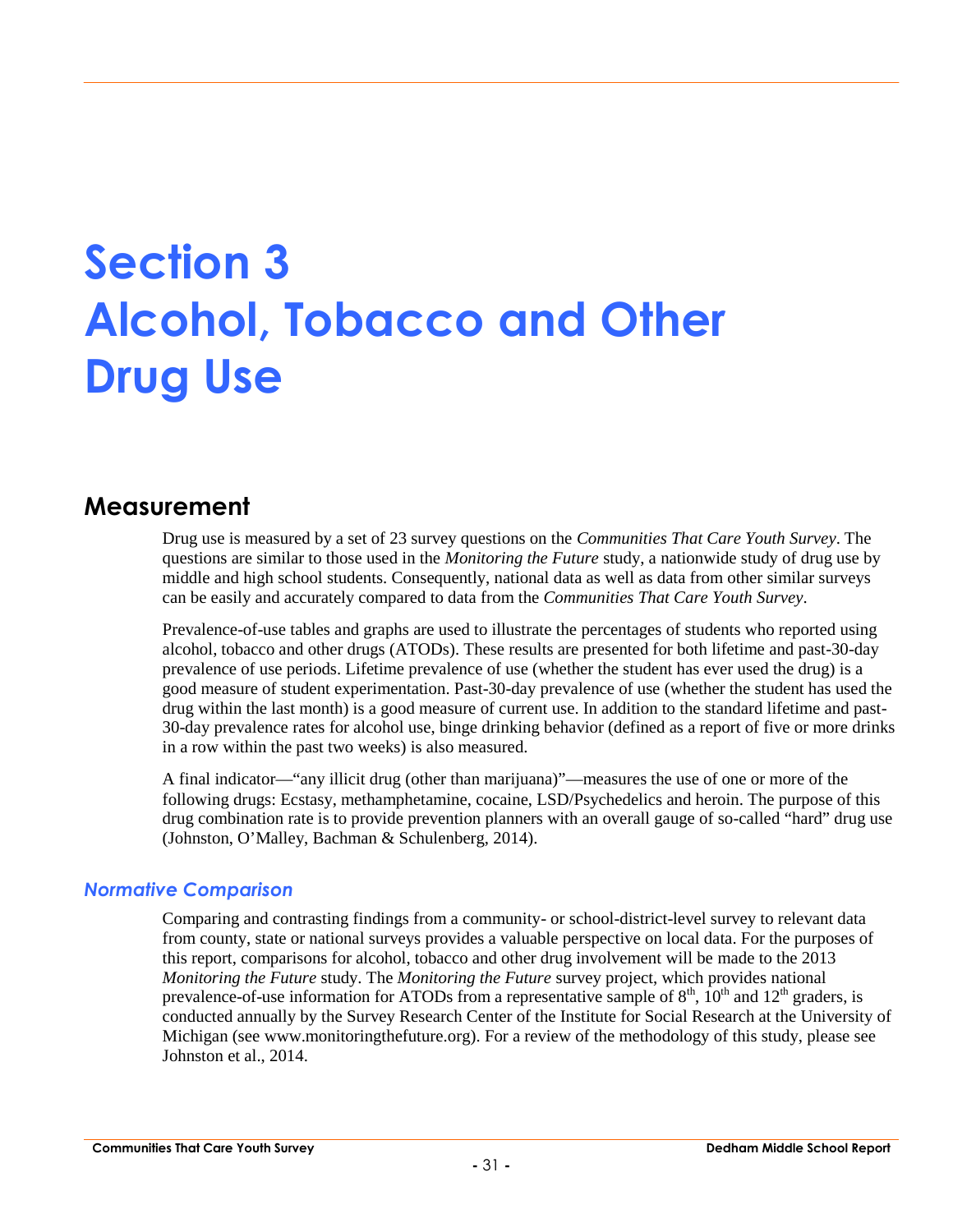## **Overall Results**



ATOD prevalence rates for the combined sample of  $6<sup>th</sup>$  through  $8<sup>th</sup>$  graders are presented in Graph 3, and in the overall results column of Tables 5 and 6. As these results show, Dedham Middle School students recorded the highest prevalence-of-use rates for alcohol and inhalants. 16.2% of surveyed students reported that they had used alcohol in their lifetimes, and 5.6% reported that they had used alcohol at least once in the past 30 days. 6.2% of surveyed students reported that they had used inhalants in their lifetimes, and 1.9% reported that they had used inhalants in the past 30 days.

Cigarettes and marijuana are the third and fourth most commonly used drugs. 4.0% of surveyed students reported that they had used cigarettes in their lifetimes, and 0.6% reported that they had used cigarettes at least once in the past 30 days. 4.0% of surveyed students reported that they had used marijuana in their lifetimes, and 2.7% reported that they had used marijuana at least once in the past 30 days.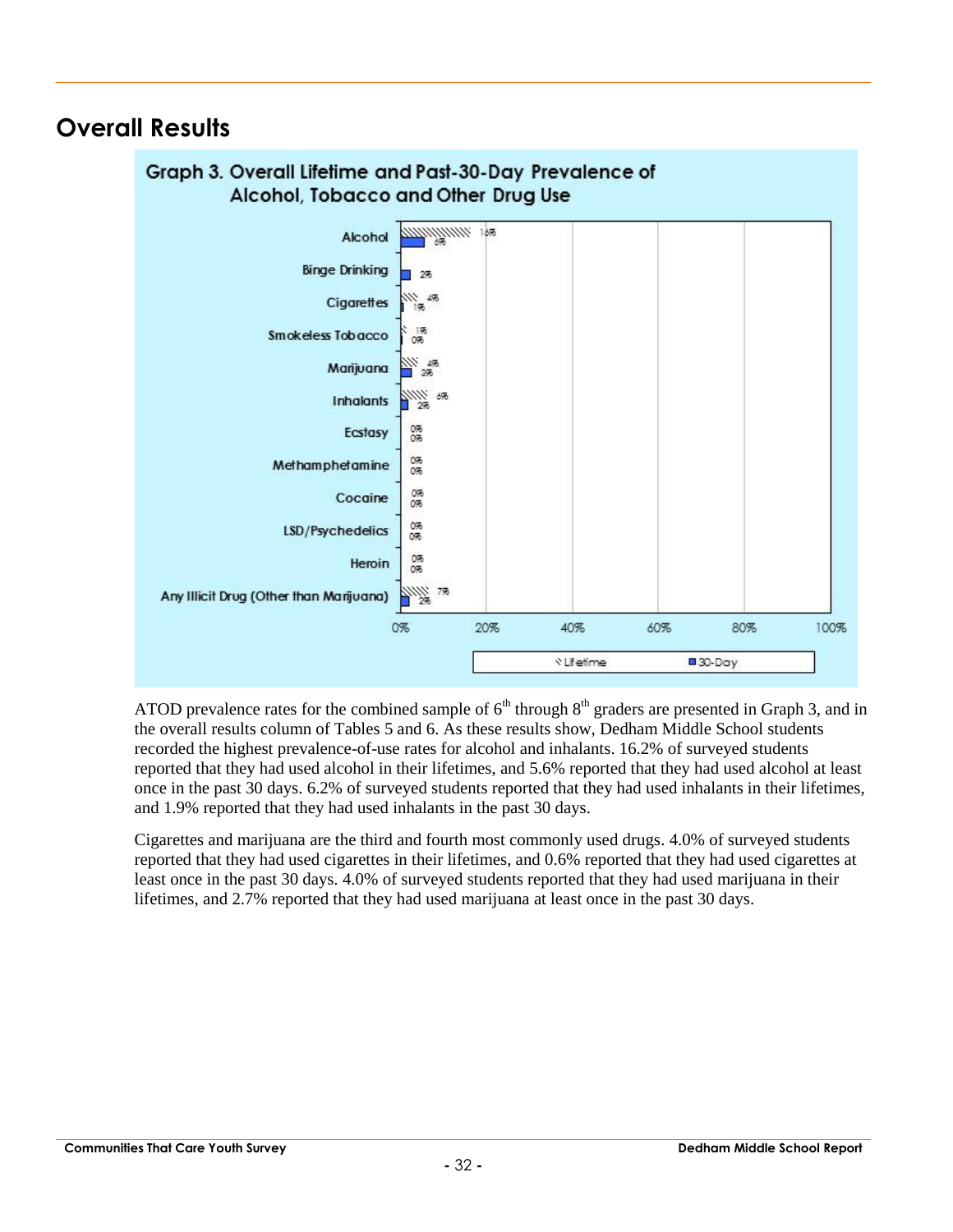## **Grade-Level Results**

ATOD prevalence rates for individual Tables 5 and 6. Drug use in Dedham Middle School, as Graph 4 illustrates, generally increases as students enter higher grades. This pattern is particularly<br>pronounced for alcohol, which shows a<br>substantial increase in past-30-day use<br>from 0.0% among  $6^{\text{th}}$  graders to 14.5%<br>among  $8^{\text{th}}$  graders. Past-30-day prevalence pronounced for alcohol, which shows a substantial increase in past-30-day use from 0.0% among  $6^{\text{th}}$  graders to 14.5% among 8th graders. Past-30-day prevalence of marijuana use shows a substantial increase with grade level as well, rising from  $0.0\%$  among  $6<sup>th</sup>$  graders to  $7.9\%$ among  $8<sup>th</sup>$  graders. Inhalant use also follows this pattern, rising from 1.1% among  $6^{th}$  graders to 2.6% among  $8^{th}$ graders. In many communities, inhalant use is more prevalent with younger



students, perhaps because it is often the easiest drug for them to obtain.

In addition to a complete report of prevalence-of-use rates for each surveyed grade, Tables 5 and 6 present national comparative results from the *Monitoring the Future* study. Across the one comparison grade  $(8<sup>th</sup>)$ , students in Dedham Middle School students reported higher levels of lifetime alcohol and inhalant use compared to their national counterparts.  $32.5\%$  of  $8<sup>th</sup>$  graders in Dedham Middle School reported at least one instance of alcohol use in their lifetimes compared to 27.8% of 8<sup>th</sup> graders from the *Monitoring the Future* sample. 12.5% of 8<sup>th</sup> graders in Dedham Middle School reported at least one instance of inhalant use in their lifetimes compared to 10.8% of 8<sup>th</sup> graders from the *Monitoring the Future* sample.

In contrast to these patterns, Dedham Middle School students reported lower levels of cigarette and marijuana use compared to results from *Monitoring the Future*. 10.1% of Dedham Middle School 8<sup>th</sup> graders reported lifetime cigarette use, compared to 14.8% of 8<sup>th</sup> graders from the *Monitoring the Future* sample. 11.3% of Dedham Middle School  $8<sup>th</sup>$  graders reported lifetime marijuana use, compared to 16.5% of 8<sup>th</sup> graders from the *Monitoring the Future* sample.

Table 6 shows a pattern for past-30-day prevalence of use that is similar to lifetime use. For past-30-day ATOD use,  $8<sup>th</sup>$  graders in Dedham Middle School reported higher average levels of alcohol, marijuana and inhalant use than their national counterparts. For cigarettes, Dedham Middle School 8<sup>th</sup> graders reported lower levels of use than their national counterparts.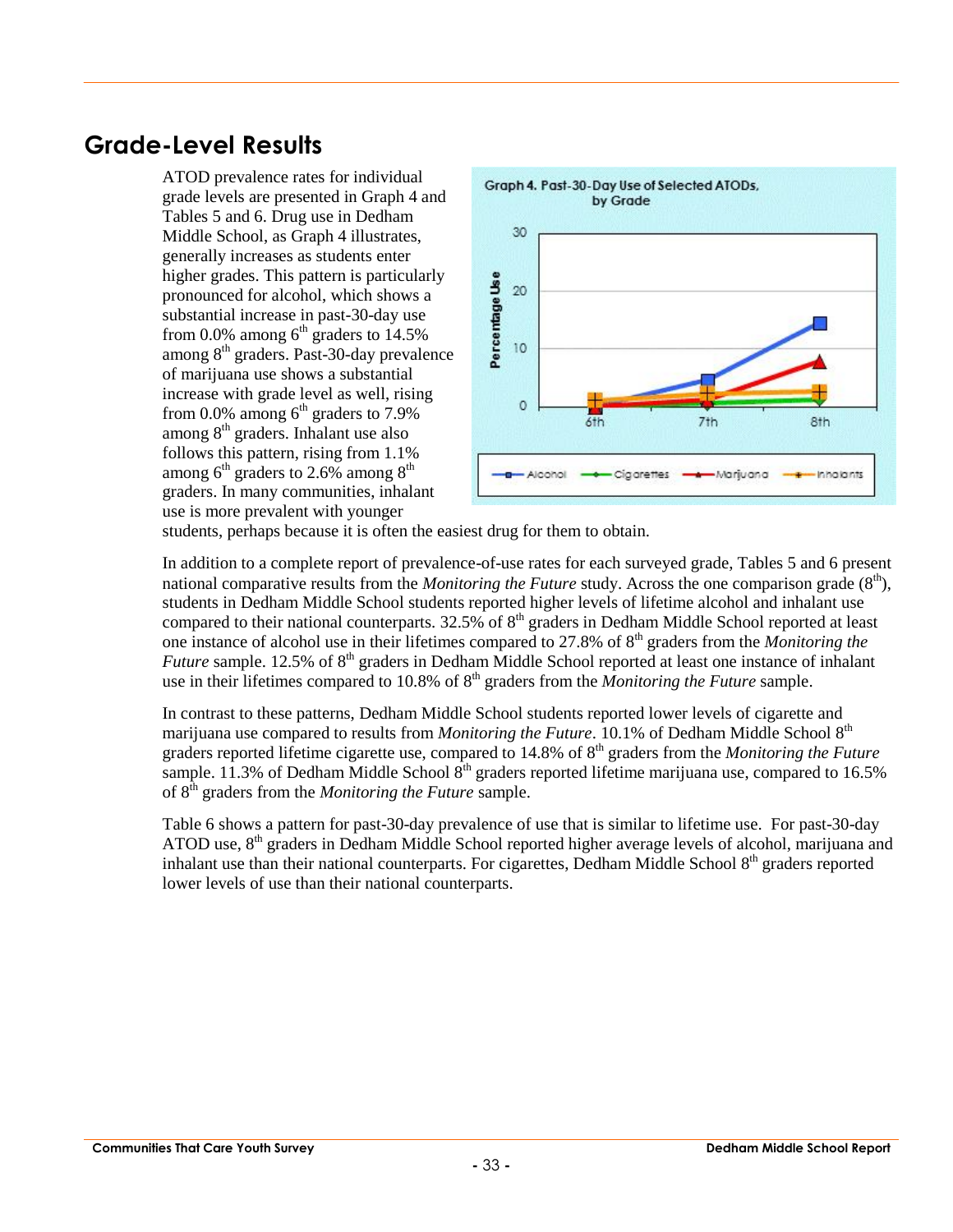|                                            |                         |                         | <b>Dedham Middle School</b> | <b>Monitoring the</b><br>Future <sup>1</sup> |                          |                          |                          |              |                         |                          |                       |
|--------------------------------------------|-------------------------|-------------------------|-----------------------------|----------------------------------------------|--------------------------|--------------------------|--------------------------|--------------|-------------------------|--------------------------|-----------------------|
|                                            | 6 <sup>th</sup><br>$\%$ | 7 <sup>th</sup><br>$\%$ | 8 <sup>th</sup><br>$\%$     | 9 <sub>th</sub><br>$\%$                      | 10 <sup>th</sup><br>$\%$ | 11 <sup>th</sup><br>$\%$ | 12 <sup>th</sup><br>$\%$ | Overall<br>% | 8 <sup>th</sup><br>$\%$ | 10 <sup>th</sup><br>$\%$ | 12 <sup>th</sup><br>% |
| <b>Alcohol</b>                             | 5.3                     | 13.8                    | 32.5                        |                                              |                          |                          |                          | 16.2         | 27.8                    | 52.1                     | 68.2                  |
| <b>Cigarettes</b>                          | 0.5                     | 2.9                     | 10.1                        |                                              |                          |                          |                          | 4.0          | 14.8                    | 25.7                     | 38.1                  |
| <b>Smokeless Tobacco</b>                   | 0.5                     | 1.7                     | 2.0                         |                                              |                          |                          |                          | 1.3          | 7.9                     | 14.0                     | 17.2                  |
| Marijuana                                  | 0.0                     | 2.3                     | 11.3                        |                                              |                          |                          |                          | 4.0          | 16.5                    | 35.8                     | 45.5                  |
| <b>Inhalants</b>                           | 3.2                     | 4.6                     | 12.5                        |                                              |                          |                          |                          | 6.2          | 10.8                    | 8.7                      | 6.9                   |
| <b>Ecstasy</b>                             | 0.0                     | 0.0                     | 0.7                         |                                              |                          |                          |                          | 0.2          | 1.8                     | 5.7                      | 7.1                   |
| Methamphetamine                            | 0.0                     | 0.0                     | 0.7                         |                                              |                          |                          |                          | 0.2          | 1.4                     | 1.6                      | 1.5                   |
| Cocaine                                    | 0.0                     | 0.0                     | 1.3                         |                                              |                          |                          |                          | 0.4          | 1.7                     | 3.3                      | 4.5                   |
| LSD/Psychedelics                           | 0.0                     | 0.6                     | 0.0                         |                                              |                          |                          |                          | 0.2          | 2.5                     | 5.4                      | 7.6                   |
| Heroin                                     | 0.0                     | 0.0                     | 1.3                         |                                              |                          |                          |                          | 0.4          | 1.0                     | 1.0                      | 1.0                   |
| Any Illicit Drug (Other<br>than Marijuana) | 3.2                     | 5.2                     | 13.2                        |                                              |                          |                          |                          | 6.6          |                         |                          |                       |

#### **Table 5. Lifetime Use of Alcohol, Tobacco and Other Drugs for Surveyed Youth Compared to the "Monitoring the Future" Study**

Note: The symbol "--" indicates that data are not available because students were not surveyed, the drug was not included in the survey, or a comparable aggregate calculation was not available. *Monitoring the Future* data is only available for 8<sup>th</sup>, 10<sup>th</sup> and 12<sup>th</sup> graders.

1 Johnston et al. (2014).

|                                            |                         | <b>Monitoring the</b><br>Future <sup>1</sup> |                      |                         |                          |                       |                       |              |                         |                          |                       |
|--------------------------------------------|-------------------------|----------------------------------------------|----------------------|-------------------------|--------------------------|-----------------------|-----------------------|--------------|-------------------------|--------------------------|-----------------------|
|                                            | 6 <sup>th</sup><br>$\%$ | 7 <sup>th</sup><br>$\%$                      | 8 <sup>th</sup><br>% | 9 <sub>th</sub><br>$\%$ | 10 <sup>th</sup><br>$\%$ | 11 <sup>th</sup><br>% | 12 <sup>th</sup><br>% | Overall<br>% | 8 <sup>th</sup><br>$\%$ | 10 <sup>th</sup><br>$\%$ | 12 <sup>th</sup><br>% |
| <b>Alcohol</b>                             | 0.0                     | 4.6                                          | 14.5                 |                         |                          |                       |                       | 5.6          | 10.2                    | 25.7                     | 39.2                  |
| <b>Binge Drinking</b>                      | 0.0                     | 2.4                                          | 5.3                  |                         |                          |                       |                       | 2.3          | 5.1                     | 13.7                     | 22.1                  |
| <b>Cigarettes</b>                          | 0.0                     | 0.6                                          | 1.3                  |                         |                          |                       |                       | 0.6          | 4.5                     | 9.1                      | 16.3                  |
| <b>Smokeless Tobacco</b>                   | 0.0                     | 0.6                                          | 0.7                  |                         |                          |                       |                       | 0.4          | 2.8                     | 6.4                      | 8.1                   |
| Marijuana                                  | 0.0                     | 1.2                                          | 7.9                  |                         |                          |                       |                       | 2.7          | 7.0                     | 18.0                     | 22.7                  |
| <b>Inhalants</b>                           | 1.1                     | 2.3                                          | 2.6                  |                         |                          |                       |                       | 1.9          | 2.3                     | 1.3                      | 1.0                   |
| <b>Ecstasy</b>                             | 0.0                     | 0.0                                          | 0.7                  |                         |                          |                       |                       | 0.2          | 0.5                     | 1.2                      | 1.5                   |
| Methamphetamine                            | 0.0                     | 0.0                                          | 0.7                  |                         |                          |                       |                       | 0.2          | 0.4                     | 0.4                      | 0.4                   |
| Cocaine                                    | 0.0                     | 0.0                                          | 0.7                  |                         |                          |                       |                       | 0.2          | 0.5                     | 0.8                      | 1.1                   |
| LSD/Psychedelics                           | 0.0                     | 0.0                                          | 0.0                  |                         |                          |                       |                       | 0.0          | 0.8                     | 1.1                      | 1.4                   |
| Heroin                                     | 0.0                     | 0.0                                          | 0.7                  |                         |                          |                       |                       | 0.2          | 0.3                     | 0.3                      | 0.3                   |
| Any Illicit Drug (Other<br>than Marijuana) | 1.1                     | 2.3                                          | 3.3                  |                         |                          |                       |                       | 2.1          |                         |                          | --                    |

#### **Table 6. Past-30-Day Use of Alcohol, Tobacco and Other Drugs for Surveyed Youth Compared to the "Monitoring the Future" Study**

Note: The symbol "--" indicates that data are not available because students were not surveyed, the drug was not included in the survey, or a comparable aggregate calculation was not available. *Monitoring the Future* data is only available for 8<sup>th</sup>, 10<sup>th</sup> and 12<sup>th</sup> graders.

1 Johnston et al. (2014).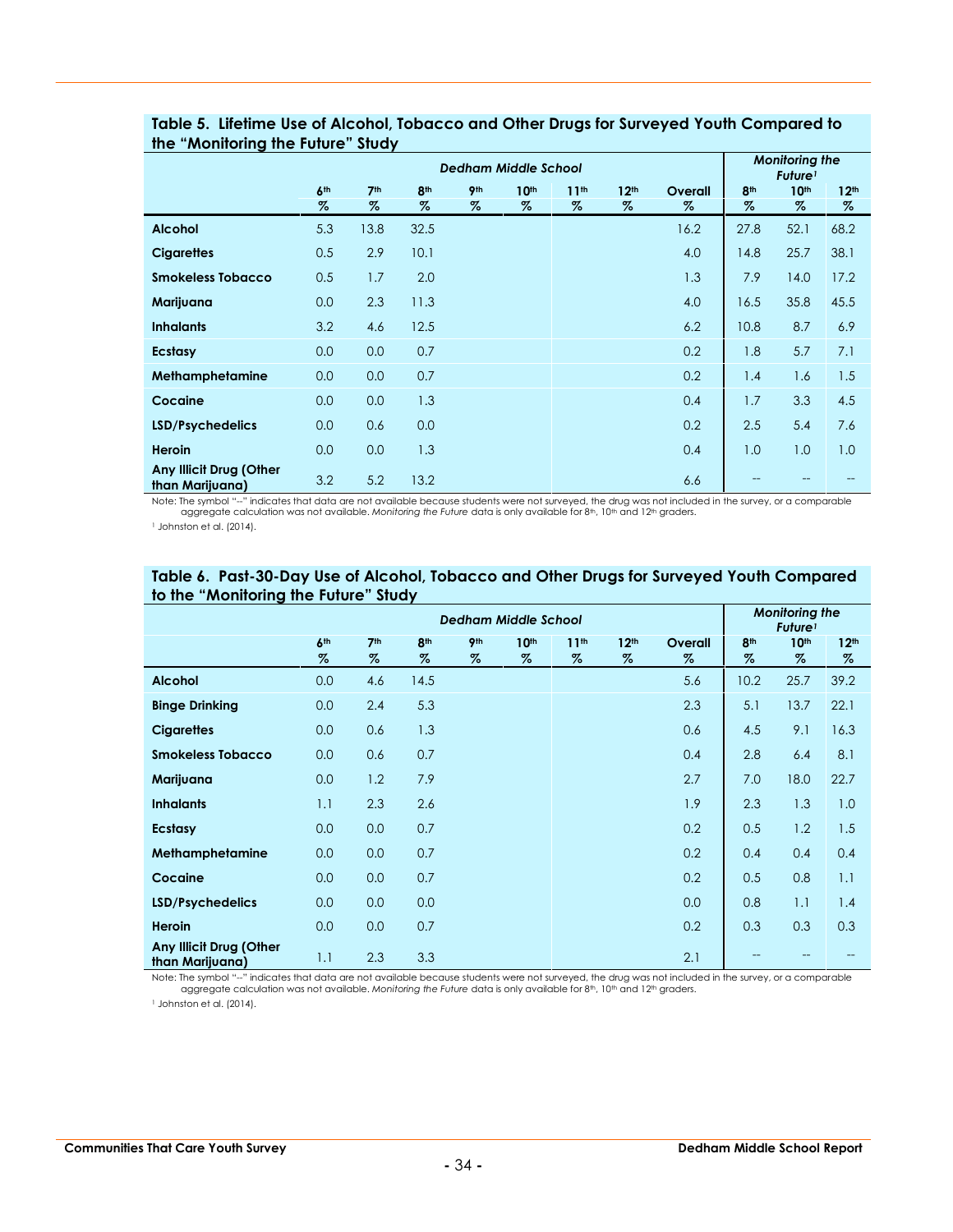#### *Alcohol*

Alcohol, including beer, wine and hard liquor, is the drug used most often by adolescents today. Findings from the *Monitoring the Future* study<br>highlight the pervasiveness of alcohol in middle<br>and high schools today. In comparison, cigarette<br>use and marijuana use are only about half as highlight the pervasiveness of alcohol in middle and high schools today. In comparison, cigarette use and marijuana use are only about half as prevalent as alcohol use. Given the national pattern, it is not surprising that alcohol is the most used drug among students in Dedham Middle School.



■ Lifetime prevalence of alcohol use

ranges from a low of 5.3% for  $6<sup>th</sup>$  graders to a high of 32.5% for  $8<sup>th</sup>$  graders. Compared to national findings, 8<sup>th</sup> graders reported higher rates of lifetime alcohol use. Overall, 16.2% of Dedham Middle School students have used alcohol at least once in their lifetimes.

**•** Past-30-day prevalence of alcohol use ranges from a low of 0.0% for  $6<sup>th</sup>$  graders to a high of 14.5% for  $8<sup>th</sup>$  graders. Compared to national findings, Dedham Middle School  $8<sup>th</sup>$  graders reported higher rates of past-30-day alcohol use. Overall, 5.6% of Dedham Middle School students have used alcohol at least once in the past 30 days.

Binge drinking (defined as a report of five or more drinks in a row within the past two weeks)<br>is extremely dangerous. Several studies have<br>shown that binge drinking is related to higher<br>probabilities of drinking and driving as well as<br>injury due to intoxication. As wi is extremely dangerous. Several studies have shown that binge drinking is related to higher probabilities of drinking and driving as well as injury due to intoxication. As with alcohol use in general, binge drinking tends to become more pervasive as students grow older.

■ Across grades, binge drinking prevalence rates range from a low of  $0.0\%$  among 6<sup>th</sup> graders to a high of



5.3% among  $12<sup>th</sup>$  graders. Compared to national findings, Dedham Middle School  $8<sup>th</sup>$  graders reported higher rates of binge drinking. Overall, 2.3% of Dedham Middle School students reported at least one episode of binge drinking in the past two weeks.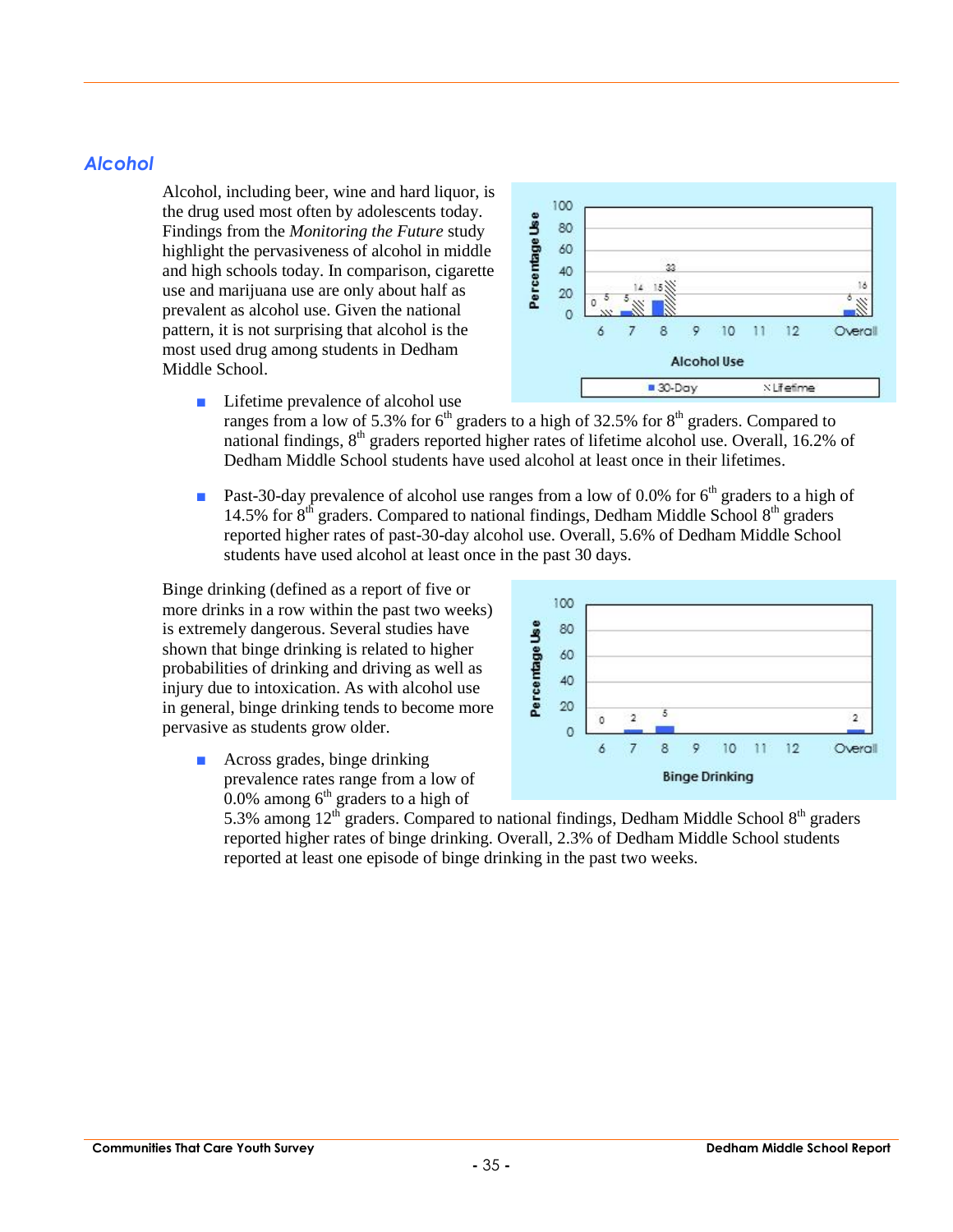### *Tobacco*

After alcohol, tobacco (including cigarettes and smokeless tobacco) is one of the most commonly used drugs among adolescents. Nationally, tobacco use (including both smokeless tobacco) is one of the most<br>commonly used drugs among adolescents.<br>Nationally, tobacco use (including both<br>cigarettes and smokeless tobacco) has declined<br>substantially since the late 1990s (Johnston et substantially since the late 1990s (Johnston et al., 2014).

■ Lifetime prevalence of cigarette use ranges from a low of  $0.5\%$  in the  $6<sup>th</sup>$ grade to a high of  $10.1\%$  in the  $8<sup>th</sup>$ grade. Compared to national findings,



 $8<sup>th</sup>$  graders reported lower rates of lifetime cigarette use. Overall, 4.0% of Dedham Middle School students have used cigarettes at least once in their lifetimes.

- **•** Past-30-day prevalence of cigarette use ranges from a low of 0.0% in the  $6<sup>th</sup>$  grade to a high of 1.3% in the  $8<sup>th</sup>$  grade. Compared to national findings,  $8<sup>th</sup>$  graders reported lower rates of past-30-day cigarette use. Overall, 0.6% of Dedham Middle School students have used cigarettes in the past 30 days.
- Lifetime prevalence of smokeless tobacco use ranges from a low of 0.5%<br>in the 6<sup>th</sup> grade to a high of 2.0% in the<br> $8^{th}$  grade. Compared to national<br>findings,  $8^{th}$  graders reported a lower<br>rate of lifetime smokeless tobacco use. in the  $6<sup>th</sup>$  grade to a high of 2.0% in the 8<sup>th</sup> grade. Compared to national findings,  $8<sup>th</sup>$  graders reported a lower rate of lifetime smokeless tobacco use. Overall, Dedham Middle School students reported lower lifetime use of smokeless tobacco (1.3% for smokeless tobacco, 4.0% for cigarettes) as compared with lifetime use of cigarettes.



**•** Past-30-day prevalence of smokeless tobacco use ranges from a low of 0.0% in the  $6<sup>th</sup>$  grade to a high of 0.7% in the  $8<sup>th</sup>$  grade. Compared to national findings,  $8<sup>th</sup>$  graders reported lower rates of past-30-day smokeless tobacco use. Overall, Dedham Middle School students reported lower past-30-day use of smokeless tobacco (0.4% for smokeless tobacco, 0.6% for cigarettes) as compared with past-30-day use of cigarettes.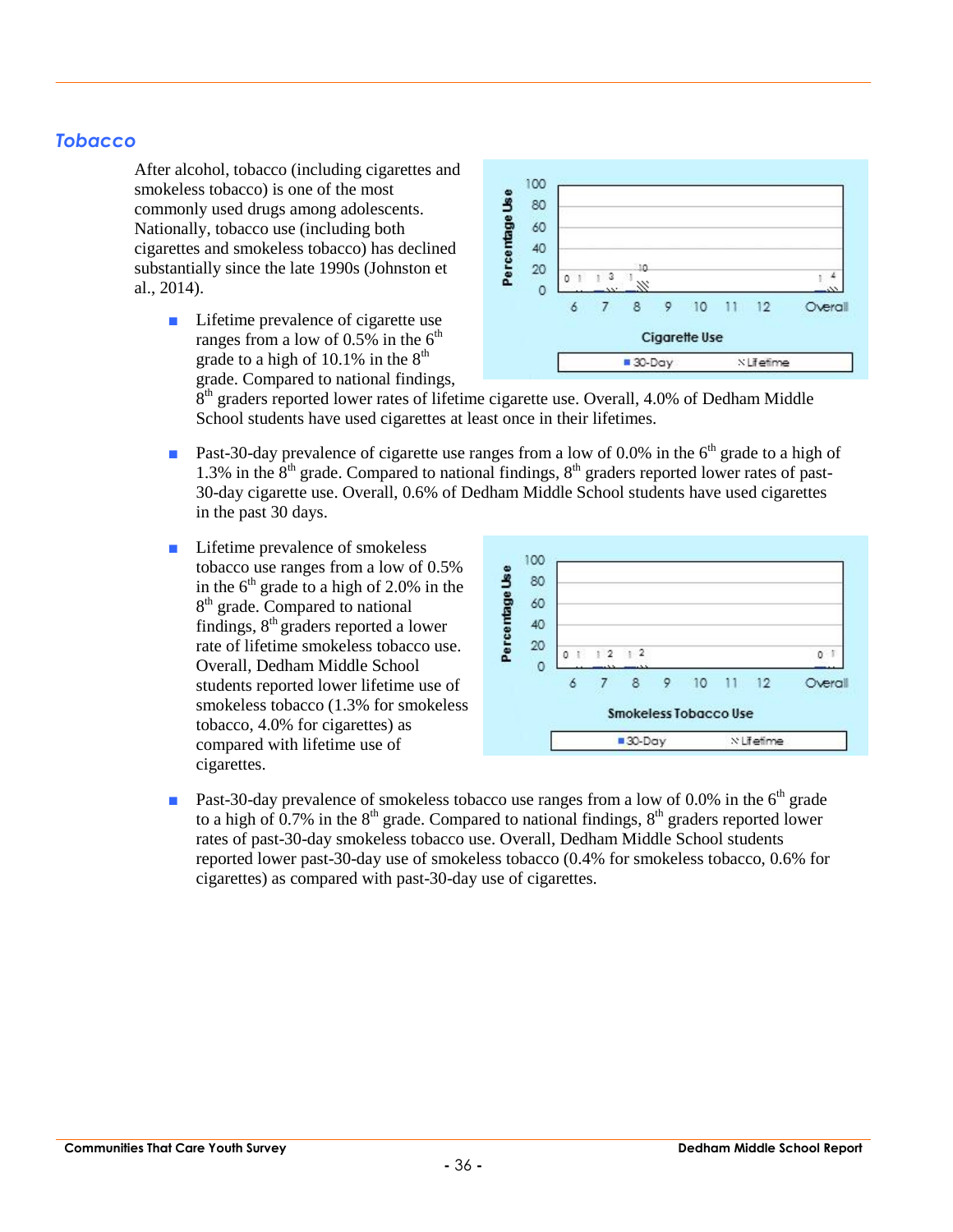## *Marijuana*

During the 1990s, there were major changes in trends of marijuana use throughout the United<br>States. Results from the *Monitoring the Future*<br>study show dramatic increases in both lifetime<br>and past-30-day prevalence rates through the<br>early and mid 1990s (Johnston et a States. Results from the *Monitoring the Future* study show dramatic increases in both lifetime and past-30-day prevalence rates through the early and mid 1990s (Johnston et al., 2014). For  $8<sup>th</sup>$  and 10<sup>th</sup> graders, the past-30-day rates more than doubled during this period. Since 1996 and 1997, when marijuana use peaked, rates started a gradual decline that lasted through the mid to late 2000s. In recent years, however, this trend has reversed and the prevalence of marijuana use has increased.



- Lifetime prevalence of marijuana use for students in Dedham Middle School rises from a low of 0.0 % in the 6<sup>th</sup> grade to a high of 11.3% in the 8<sup>th</sup> grade. Compared to the *Monitoring the Future* findings, the lifetime rate of use for 8<sup>th</sup> graders in Dedham Middle School is lower. Overall, 4.0% of Dedham Middle School students have used marijuana at least once in their lifetimes.
- **Past-30-day prevalence of marijuana use rises from a low of 0.0% in the 6<sup>th</sup> grade to a high of** 7.9% in the  $8<sup>th</sup>$  grade. The reported rate for prevalence of marijuana use by  $8<sup>th</sup>$  graders is higher compared to the national findings. Overall, 2.7% of Dedham Middle School students have used marijuana at least once in the past 30 days.

#### *Inhalants*

Inhalant use is more prevalent with younger students, perhaps because inhalants are often the<br>easiest drugs for them to obtain. The health<br>consequences of inhalant use can be substantial,<br>including brain damage and heart failure.<br>Inhalant use was measured by the sur easiest drugs for them to obtain. The health consequences of inhalant use can be substantial, including brain damage and heart failure. Inhalant use was measured by the survey question "On how many occasions (if any) have you used inhalants (whippets, butane, paint thinner, or glue to sniff, etc.)?" Comparisons with the *Monitoring the Future* study should be made carefully because there are differences in survey questions for this class of drugs.



- Lifetime prevalence of inhalant use for students in Dedham Middle School ranges from a low of 3.2% in the  $6<sup>th</sup>$  grade to a high of 12.5% in the  $8<sup>th</sup>$  grade. Past-30-day prevalence of inhalant use ranges from a low of 1.1% in the  $6<sup>th</sup>$  grade to a high of 2.6% in the  $8<sup>th</sup>$  grade.
- Inhalant use typically peaks in middle school years and decreases throughout high school. This can be seen in both the lifetime and past-30-day prevalence-of-use data from the *Monitoring the Future* study (see Tables 5 and 6). In Dedham Middle School, inhalant use generally follows this pattern. Lifetime and past-30-day use peaks in the  $8<sup>th</sup>$  grade. Compared to the *Monitoring the Future* study, the rates of lifetime and past-30-day inhalant use in Dedham Middle School are higher for 8<sup>th</sup> graders.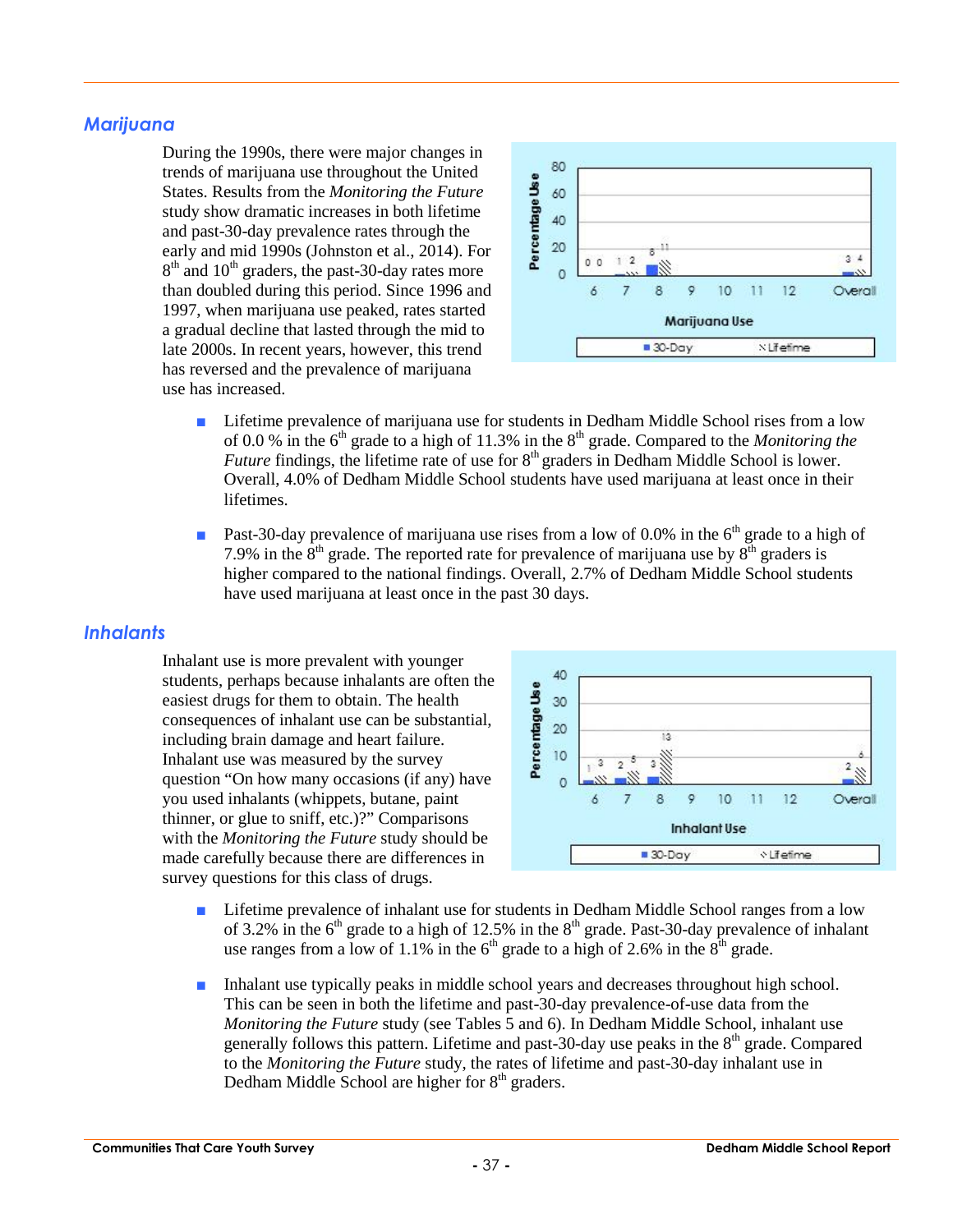## *Ecstasy*

Ecstasy (also known as MDMA) has both stimulant and hallucinogenic effects. After showing a rapid increase in use nationwide from 1998 to 2001, use of Ecstasy has declined (Johnston et al., 2014).

■ Lifetime prevalence of Ecstasy use ranges from a low of 0.0% for 6<sup>th</sup> and<br>  $7^{\text{th}}$  graders to a high of 0.7% for 8<sup>th</sup><br>
graders. Compared to national<br>
findings, 8<sup>th</sup> graders reported lower<br>
rates of lifetime Ecstasy use. Overall,<br>
a 10<br>
a 10<br>
a 20% of  $7<sup>th</sup>$  graders to a high of 0.7% for  $8<sup>th</sup>$ graders. Compared to national  $findings$ ,  $8<sup>th</sup> graders reported lower$ rates of lifetime Ecstasy use. Overall, 0.2% of Dedham Middle School students have used Ecstasy at least once in their lifetimes.



■ As with national data from *Monitoring the Future*, the past-30-day prevalence rates for Ecstasy use reported by Dedham Middle School students are low, ranging from  $0.0\%$  for  $6<sup>th</sup>$ and  $7<sup>th</sup>$  graders to a high of 0.7% for  $8<sup>th</sup>$  graders.

## *Other Drugs*

The *Communities That Care Youth Survey* also measures the prevalence of use for a variety of other drugs. This includes student use of the following: methamphetamine, cocaine, LSD/Psychedelics and heroin. The rates for prevalence of use of these other drugs are generally lower than the rates for alcohol, tobacco, marijuana, inhalants and Ecstasy. Additionally, use of these other drugs tends to be concentrated in the upper grade levels.

- Students in Dedham Middle School reported relatively little use of the other drugs that are measured by the survey. Specifically, no more than 0.4% of students indicated use of methamphetamine, cocaine, LSD/Psychedelics or heroin during their lifetimes.
- For the purposes of the *Communities That Care Youth Survey*, methamphetamine was defined as "meth, crystal meth, crank." Lifetime prevalence rates for methamphetamine range from a low of 0.0% for  $6<sup>th</sup>$  and  $7<sup>th</sup>$  graders to a high of 0.7% for  $8<sup>th</sup>$  graders. The overall lifetime prevalence rate is 0.25%.
- **■** Lifetime prevalence rates for cocaine range from a low of 0.0% for  $6<sup>th</sup>$  and  $7<sup>th</sup>$  graders to a high of 1.3 % in the  $8<sup>th</sup>$  grade. The overall lifetime prevalence rate is 0.4%.
- **■** Lifetime prevalence rates for LSD/Psychedelics range from a low of 0.0% for  $6<sup>th</sup>$  and  $8<sup>th</sup>$ graders to a high of 0.6% for  $7<sup>th</sup>$  graders. The overall lifetime prevalence rate is 0.2%.
- **■** Lifetime prevalence rates for heroin range from a low of 0.0% for  $6<sup>th</sup>$  and  $7<sup>th</sup>$  graders to a high of 1.3% for  $8<sup>th</sup>$  graders. The overall lifetime prevalence rate is 0.4%.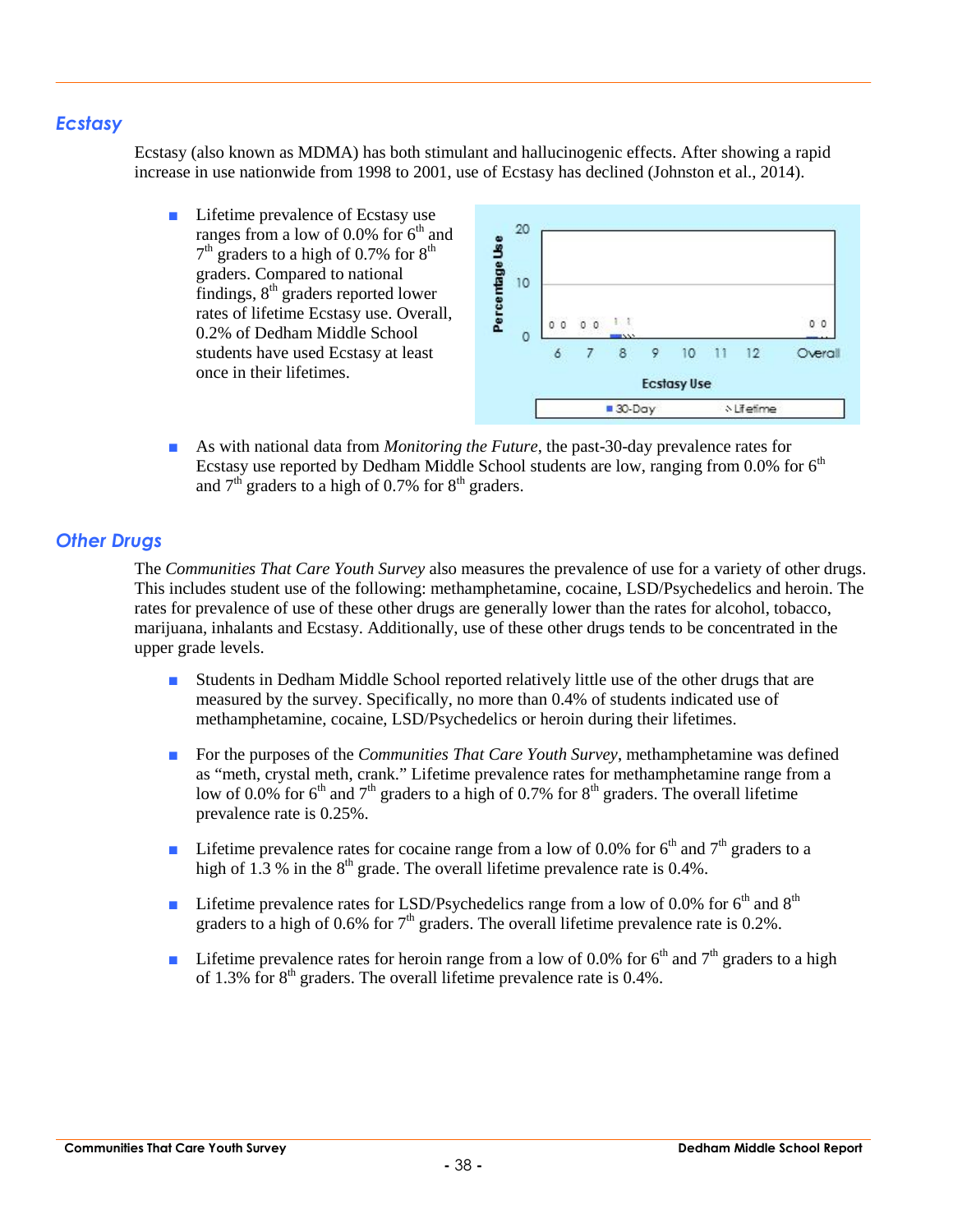## *Any Illicit Drug (Other than Marijuana)*

The final ATOD indicator reports on the use of any illicit drug other than marijuana. This drug<br>combination rate—which includes use of one or<br>more of the following drugs: inhalants, Ecstasy,<br>methamphetamine, cocaine, LSD/Psychedelics<br>and heroin—provides prevention plan combination rate—which includes use of one or more of the following drugs: inhalants, Ecstasy, methamphetamine, cocaine, LSD/Psychedelics and heroin—provides prevention planners with an overall indicator of so-called "hard" drug use. Marijuana use is excluded from this index because the higher prevalence of marijuana use tends to wash out the presence or absence of the other drugs. In other words, an indicator of "Any Illicit Drug Use (*Including* Marijuana)" primarily measures marijuana use.



- Lifetime prevalence of any illicit drug (other than marijuana) use rises from a low of 3.2% among  $6^{th}$  graders to a high of 13.2% among  $8^{th}$  graders. Overall, 6.6% of Dedham Middle School students have used an illicit drug (other than marijuana) at least once in their lifetimes.
- Past-30-day prevalence of any illicit drug (other than marijuana) use rises from a low of 1.1% among  $6<sup>th</sup>$  graders to a high of 3.3% among  $8<sup>th</sup>$  graders. Overall, 2.1% of Dedham Middle School students have used an illicit drug (other than marijuana) at least once in the past 30 days.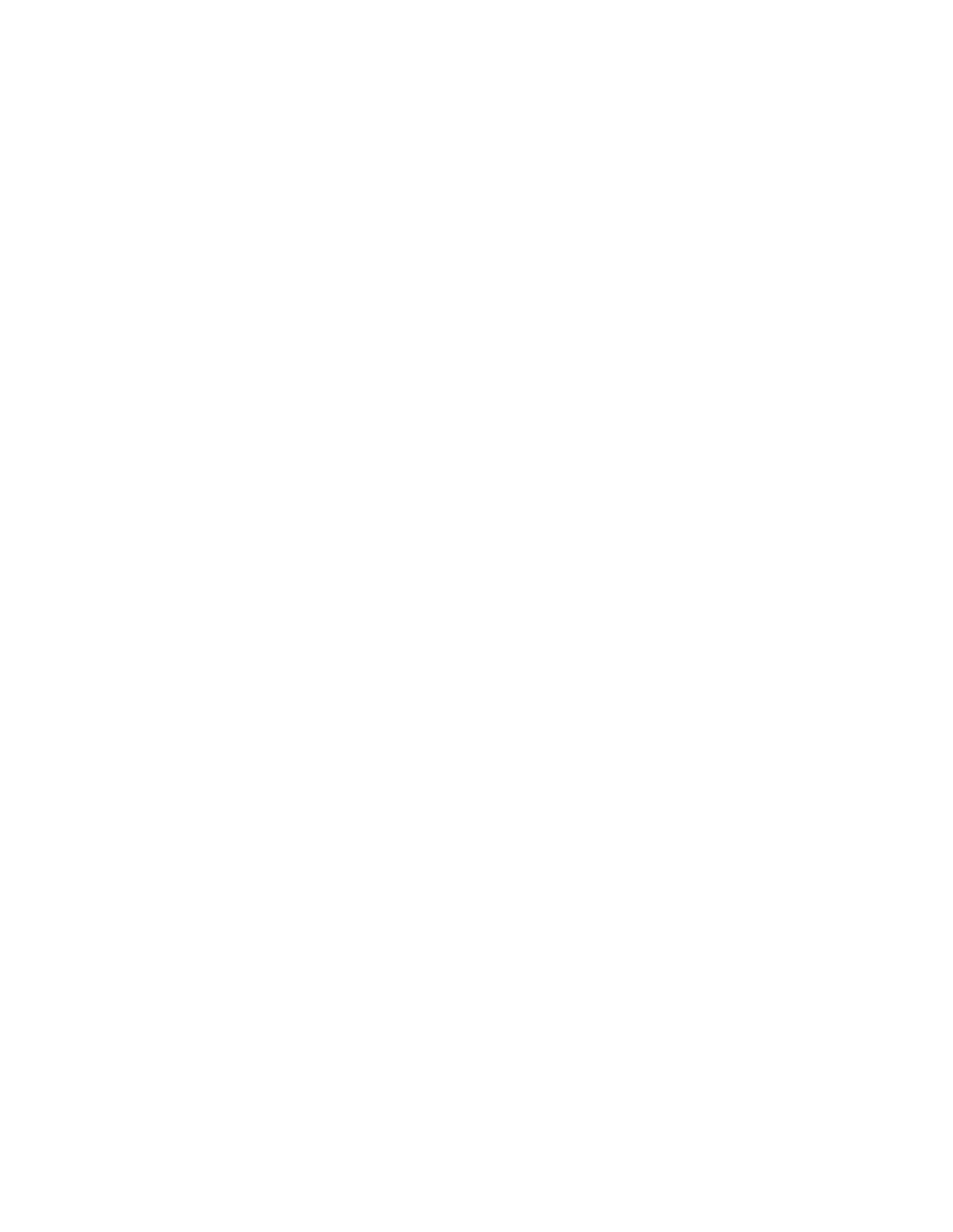## **Section 4 Other Antisocial Behaviors**

## **Introduction**

The *Communities That Care Youth Survey* also measures a series of eight other problem, or antisocial, behaviors—that is, behaviors that run counter to established norms of good behavior.

- Attacking Someone with Intent to Harm Carrying a Handgun
- Attempting to Steal a Vehicle Getting Suspended
- Being Arrested Selling Drugs
- Being Drunk or High at School Taking a Handgun to School
- 
- 
- -

#### *Measurement*

As with alcohol, tobacco and other drug use, prevalence tables and graphs are employed to illustrate the percentages of students who reported other antisocial behaviors. In contrast to the lifetime and past-30-day prevalence rates reported for alcohol, tobacco and other drug use, other antisocial behavior prevalence rates are for the incidence of behavior over the past 12 months.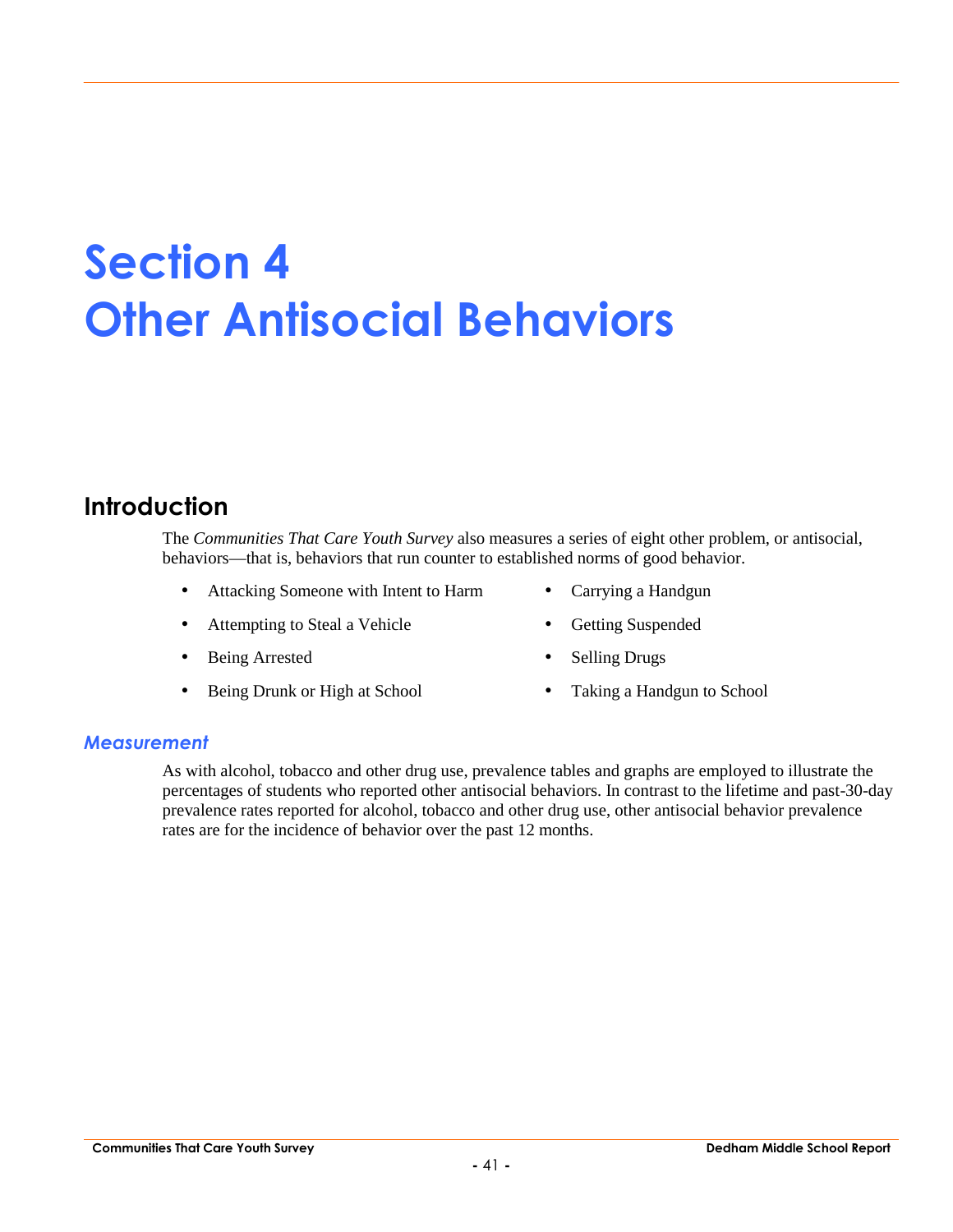## **Overall Results**



Other antisocial behavior prevalence rates for the combined sample of  $6<sup>th</sup>$  through  $8<sup>th</sup>$  graders are presented in Graph 5, and in the overall results column of Table 7. Across all grades, 4.0% of students reported *Attacking Someone with Intent to Harm* and *Getting Suspended* in the past year, making them the most prevalent of the eight antisocial behaviors in Dedham Middle School. *Being Drunk or High at School* is the third most prevalent antisocial behavior, with 1.3% of Dedham Middle School students reporting having been drunk or high at school in the past year. No students reported *Attempting to Steal a Vehicle* in the past year.

## **Grade-Level Results**

Other antisocial behavior prevalence rates Graph 6 and Table 7. In many communities, these behaviors reveal a complex pattern of changes across grades. Typically, reports of *Being Drunk or High at School* and *Selling Drugs* follow the ATOD model, with prevalence rates increasing through the upper grade levels. at *School* and *Selling Drugs* follow the<br>ATOD model, with prevalence rates<br>increasing through the upper grade levels.<br>In contrast, reports of *Attacking Someone with Intent to Harm*, *Getting Suspended* and *Being Arrested* often peak in the late middle school or early high school years. Prevalence rates for *Attempting to Steal a Vehicle*, *Carrying a Handgun* and *Taking a Handgun to School* are generally too low<br> **A** *a Handgun to School* are generally too low to allow meaningful comparisons across

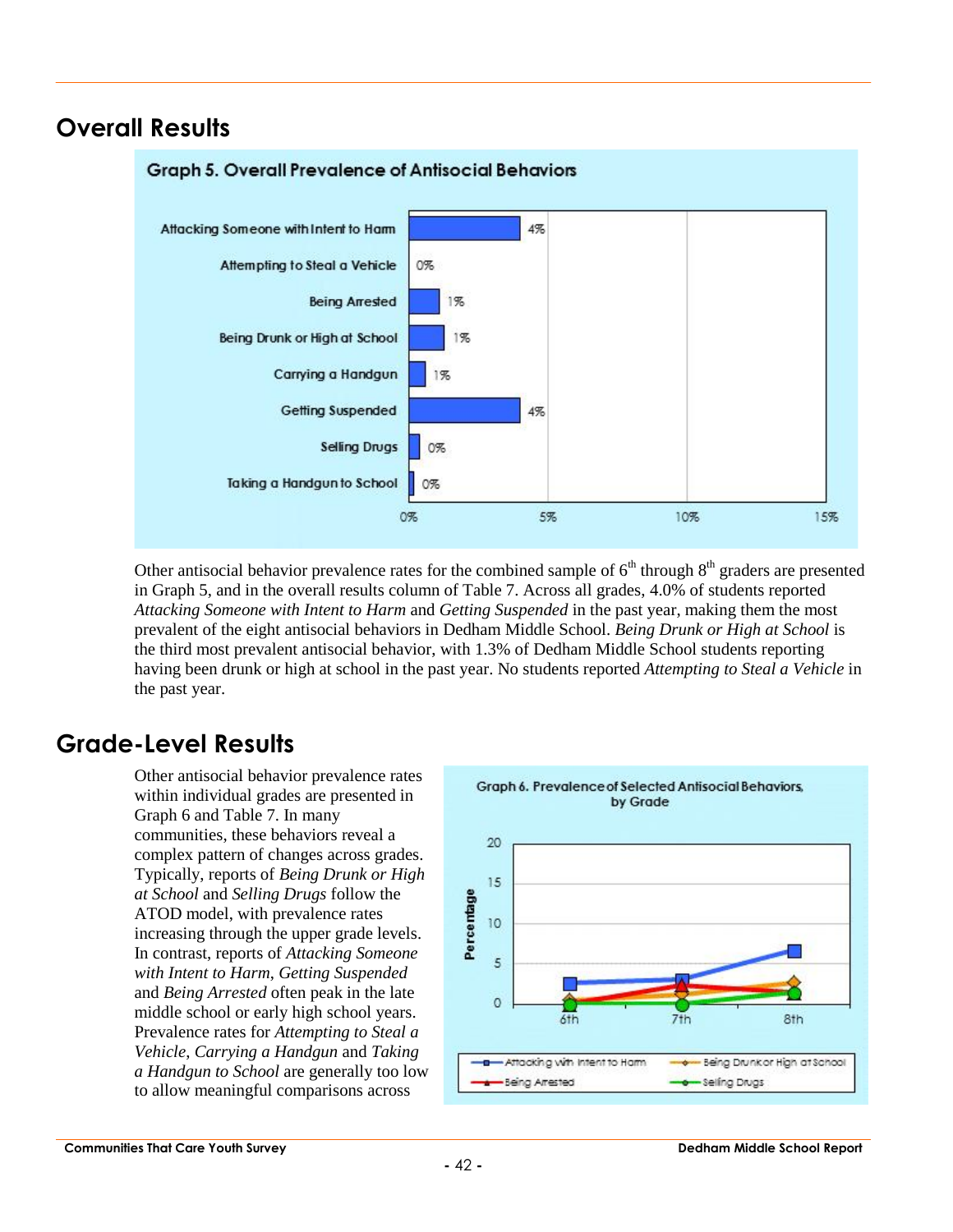grade levels. Prevention planners in Dedham Middle School should review the other antisocial behavior profiles within individual grades, with special attention toward behaviors that show a marked deviation from these patterns.

| 7 <sup>th</sup><br>8 <sup>th</sup><br>9 <sup>th</sup><br>6 <sup>th</sup><br>10 <sup>th</sup><br>11 <sup>th</sup><br>12 <sup>th</sup><br>Overall<br>$\%$<br>$\%$<br>$\%$<br>$\%$<br>$\%$<br>%<br>$\%$<br>$\%$<br>3.0<br>2.6<br>6.7<br>4.0<br>Attacking Someone with Intent to Harm<br>0.0<br>0.0<br>0.0<br><b>Attempting to Steal a Vehicle</b><br>0.0<br>2.4<br>1.1<br>0.0<br><b>Being Arrested</b><br>1.4<br>0.5<br>2.7<br><b>Being Drunk or High at School</b><br>1.2<br>1.3<br>0.6<br>0.0<br>Carrying a Handgun<br>1.1<br>0.6<br><b>Getting Suspended</b><br>2.1<br>4.7<br>5.3<br>4.0<br>0.0<br>0.0<br><b>Selling Drugs</b><br>1.4<br>0.4<br>0.5<br>0.0<br>0.0<br><b>Taking a Handgun to School</b><br>0.2<br>1.5<br>2.2<br>0.9<br>1.5<br>Average | ------- |  |  |  |  |
|------------------------------------------------------------------------------------------------------------------------------------------------------------------------------------------------------------------------------------------------------------------------------------------------------------------------------------------------------------------------------------------------------------------------------------------------------------------------------------------------------------------------------------------------------------------------------------------------------------------------------------------------------------------------------------------------------------------------------------------------------|---------|--|--|--|--|
|                                                                                                                                                                                                                                                                                                                                                                                                                                                                                                                                                                                                                                                                                                                                                      |         |  |  |  |  |
|                                                                                                                                                                                                                                                                                                                                                                                                                                                                                                                                                                                                                                                                                                                                                      |         |  |  |  |  |
|                                                                                                                                                                                                                                                                                                                                                                                                                                                                                                                                                                                                                                                                                                                                                      |         |  |  |  |  |
|                                                                                                                                                                                                                                                                                                                                                                                                                                                                                                                                                                                                                                                                                                                                                      |         |  |  |  |  |
|                                                                                                                                                                                                                                                                                                                                                                                                                                                                                                                                                                                                                                                                                                                                                      |         |  |  |  |  |
|                                                                                                                                                                                                                                                                                                                                                                                                                                                                                                                                                                                                                                                                                                                                                      |         |  |  |  |  |
|                                                                                                                                                                                                                                                                                                                                                                                                                                                                                                                                                                                                                                                                                                                                                      |         |  |  |  |  |
|                                                                                                                                                                                                                                                                                                                                                                                                                                                                                                                                                                                                                                                                                                                                                      |         |  |  |  |  |
|                                                                                                                                                                                                                                                                                                                                                                                                                                                                                                                                                                                                                                                                                                                                                      |         |  |  |  |  |
|                                                                                                                                                                                                                                                                                                                                                                                                                                                                                                                                                                                                                                                                                                                                                      |         |  |  |  |  |
|                                                                                                                                                                                                                                                                                                                                                                                                                                                                                                                                                                                                                                                                                                                                                      |         |  |  |  |  |

#### **Table 7. Percentage of Surveyed Youth Who Reported Engaging in Antisocial Behaviors, by Grade**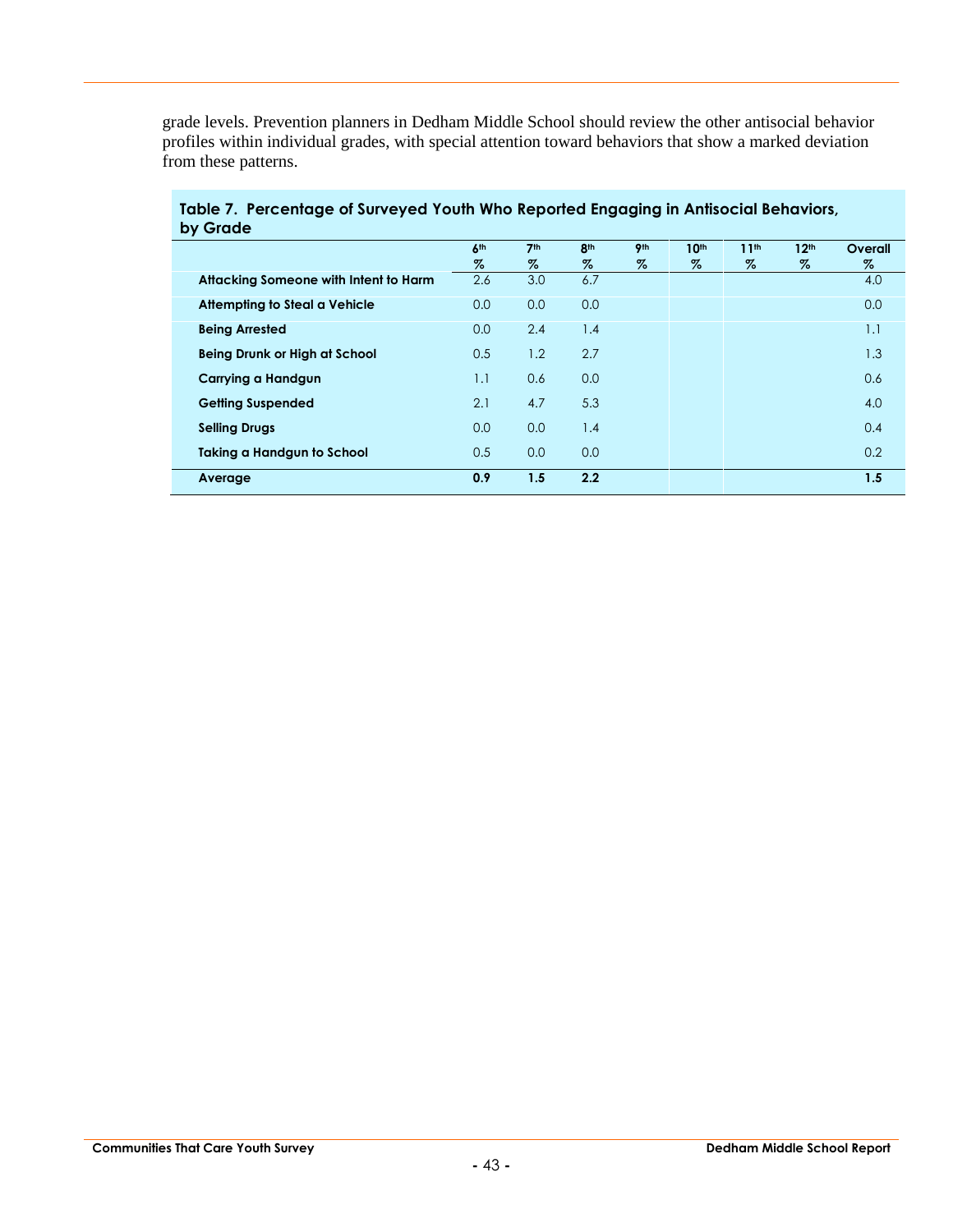#### **Communities That Care Youth Survey Dedham Middle School Report**

## *Attacking Someone with Intent to Harm*

Attacking someone with intent to harm is measured by the question "How many times in the past year (12 months) have you<br>attacked someone with the idea of seriously hurting them?" The<br>question does not ask specifically about the use of a weapon;<br>therefore, occurrences of physical attacked someone with the idea of seriously hurting them?" The question does not ask specifically about the use of a weapon; therefore, occurrences of physical fighting without weapons will be captured with this question.

■ Prevalence rates for *Attacking Someone with Intent to Harm* range from a low of 2.6% among  $6<sup>th</sup>$  graders to a high of 6.7% among  $8<sup>th</sup>$  graders. Overall, 4.0% of Dedham Middle School students reported having attacked someone with intent to harm.



Vehicle theft is measured by the question "How many times in the past year (12 months) have you stolen or tried to steal a motor vehicle such as a car or motorcycle?"

■ No students in Dedham Middle School reported *Attempting to Steal a Vehicle*.



Any student experience with being arrested is measured by the question "How many times in the past year (12 months) have you been arrested?" Note that the question does not define "arrested."<br>
Rather, it is left to the individual respondent to define. Some<br>
youths may define any contact with police as an arrest, while<br>
others may consider that o Rather, it is left to the individual respondent to define. Some youths may define any contact with police as an arrest, while others may consider that only an official arrest justifies a positive answer to this question.

■ Prevalence rates for *Being Arrested* range from a low of 0.0% among 6<sup>th</sup> graders to a high of 2.4% among 7<sup>th</sup> graders. Overall, 1.1% of Dedham Middle School students reported having been arrested.



Attempting to Steal a Vehicle

**Percentage** 

20

10

 $\mathbf{0}$  $\theta$ 

 $\overline{7}$ 8 9

 $\theta$  $\overline{0}$ 

6

 $\mathbf{0}$ 

10 11 12 Overall

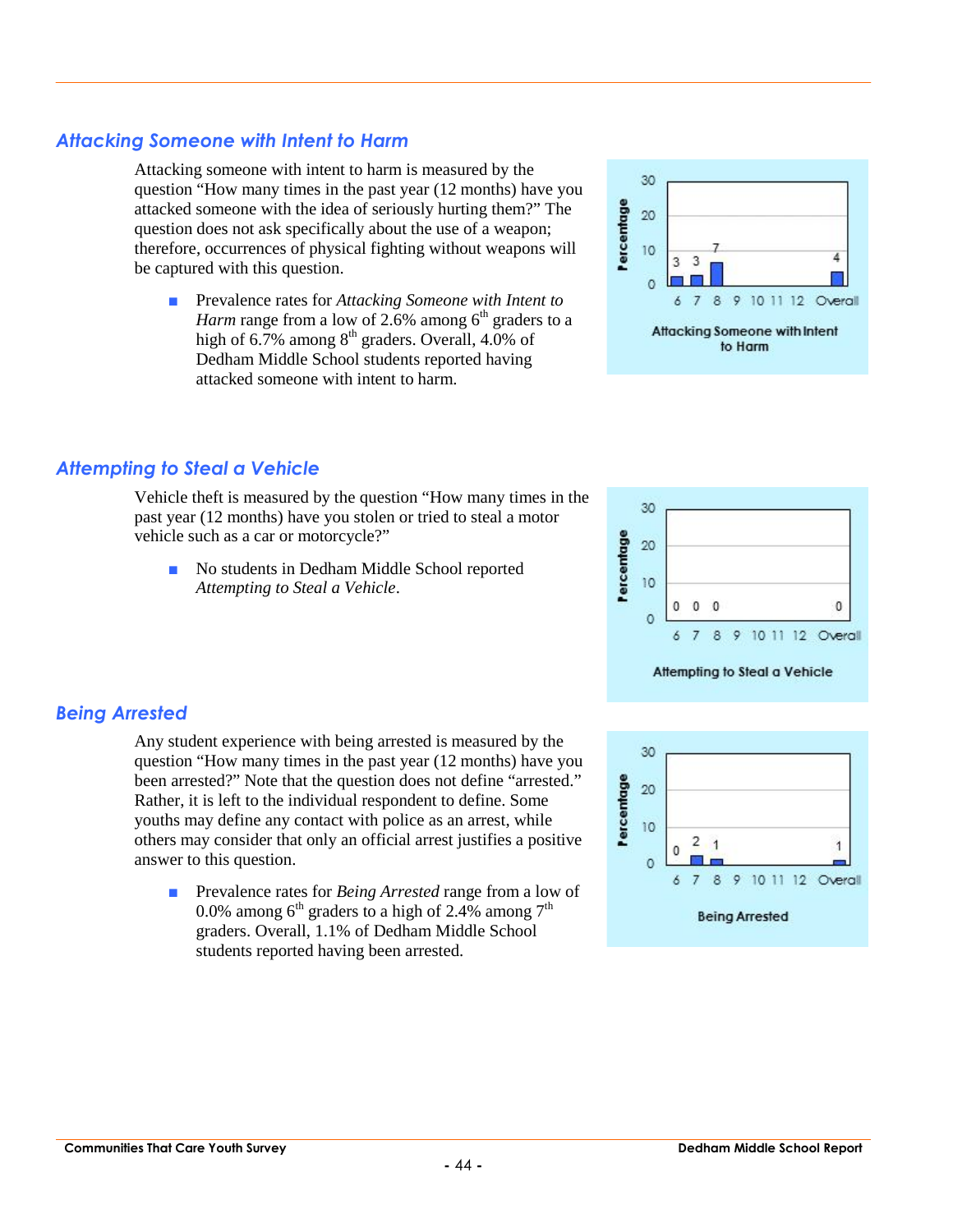## *Being Drunk or High at School*

Having been drunk or high at school is measured by the question "How many times in the past year (12 months) have you been drunk or high at school?"

■ Prevalence rates for *Being Drunk or High at School* high at school?"<br>Prevalence rates for *Being Drunk or High at School*<br>range from a low of 0.5% among 6<sup>th</sup> graders to a high of 2.7% among  $8<sup>th</sup>$  graders. Overall, 1.3% of Dedham Middle School students reported having been drunk or high at school in the past year.



**Being Drunk or Highat School** 

## *Carrying a Handgun*

Carrying a handgun is measured by the question "How many times in the past year (12 months) have you carried a handgun?"

■ Prevalence rates for *Carrying a Handgun* range from a<br>low of 0.0 % among 8<sup>th</sup> graders to a high of 1.1% among<br>6<sup>th</sup> graders. Overall, 0.6% of Dedham Middle School low of 0.0 % among  $8<sup>th</sup>$  graders to a high of 1.1% among 6 th graders. Overall, 0.6% of Dedham Middle School students reported having carried a handgun in the past year.



## *Getting Suspended*

Suspension is measured by the question "How many times in the past year (12 months) have you been suspended from school?" Note that the question does not define "suspension." Rather, it is<br>left to the individual respondent to make that definition. School<br>suspension rates vary substantially from district to district.<br>Therefore, these rates sho left to the individual respondent to make that definition. School suspension rates vary substantially from district to district. Therefore, these rates should be interpreted by someone knowledgeable about local school suspension policy.

■ Prevalence rates for *Getting Suspended* range from a low of 2.1 % among  $6<sup>th</sup>$  graders to a high of 5.3% among  $8<sup>th</sup>$ graders. Overall, 4.0% of Dedham Middle School students reported having gotten suspended in the past year.

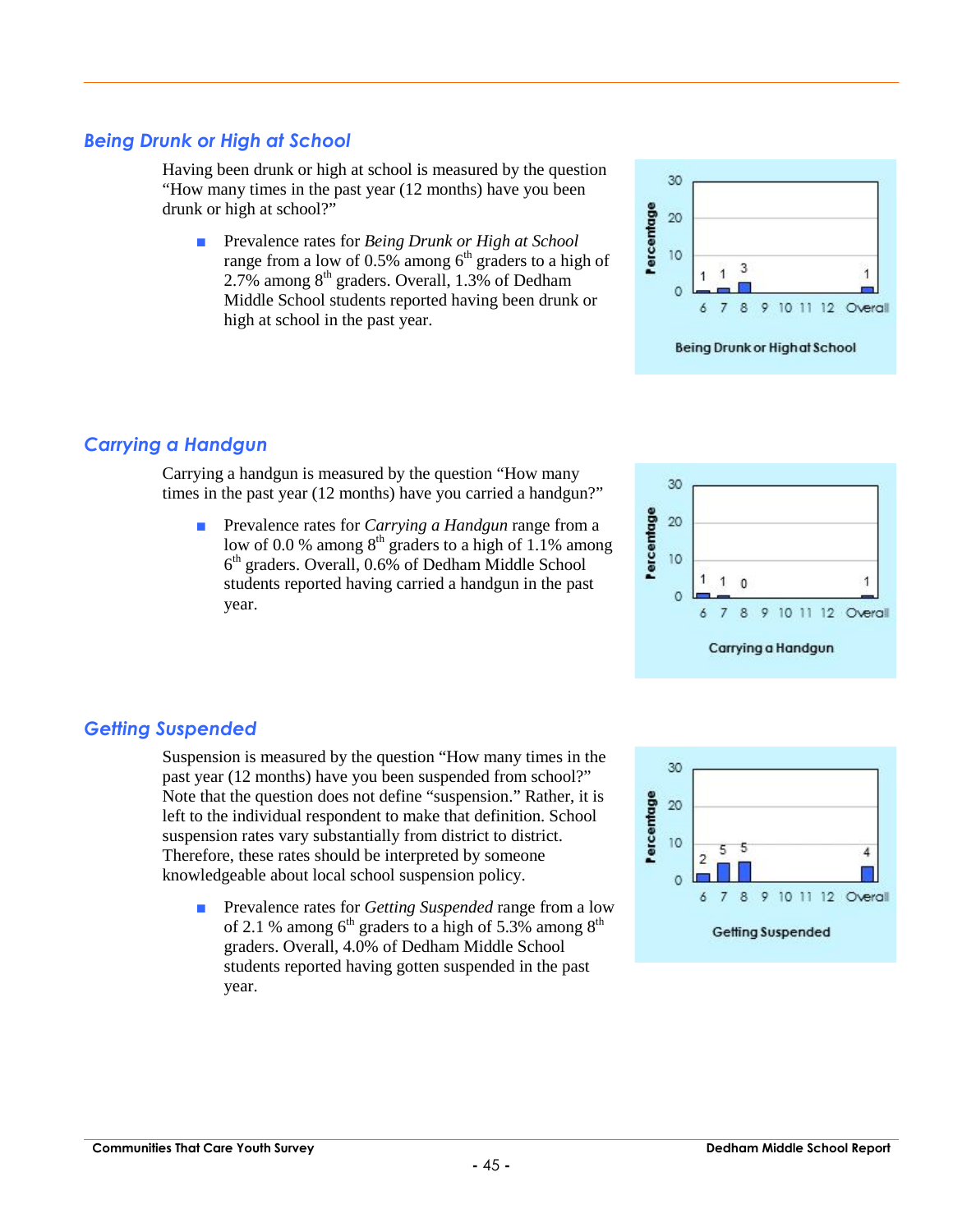## *Selling Drugs*

*Taking a Handgun to School*

to school?"

Selling drugs is measured by the question "How many times in the 30 past year (12 months) have you sold illegal drugs?" Note that the question asks about, but does not define or specify, "illegal drugs."

■ Prevalence rates for *Selling Drugs* range from a low of 0.0% among  $6<sup>th</sup>$  and  $7<sup>th</sup>$  graders to a high of 1.4% among 8 th graders. Overall, 0.4% of Dedham Middle School students reported having sold drugs in the past year.

handgun to school in the past year.



#### Taking a handgun to school is measured by the question "How 30 many times in the past year (12 months) have you taken a handgun Prevalence rates for *Taking a Handgun to School* are<br>very low across all grade levels. Overall, 0.2% of<br>Dedham Middle School students reported having taken a 20 ■ Prevalence rates for *Taking a Handgun to School* are 10 very low across all grade levels. Overall, 0.2% of 0  $\pmb{0}$  $\overline{0}$  $\mathbf{8}$  $\overline{9}$ 6  $\overline{7}$ 10 11 12 Overall

#### Taking a Handgun to School

 $\pmb{0}$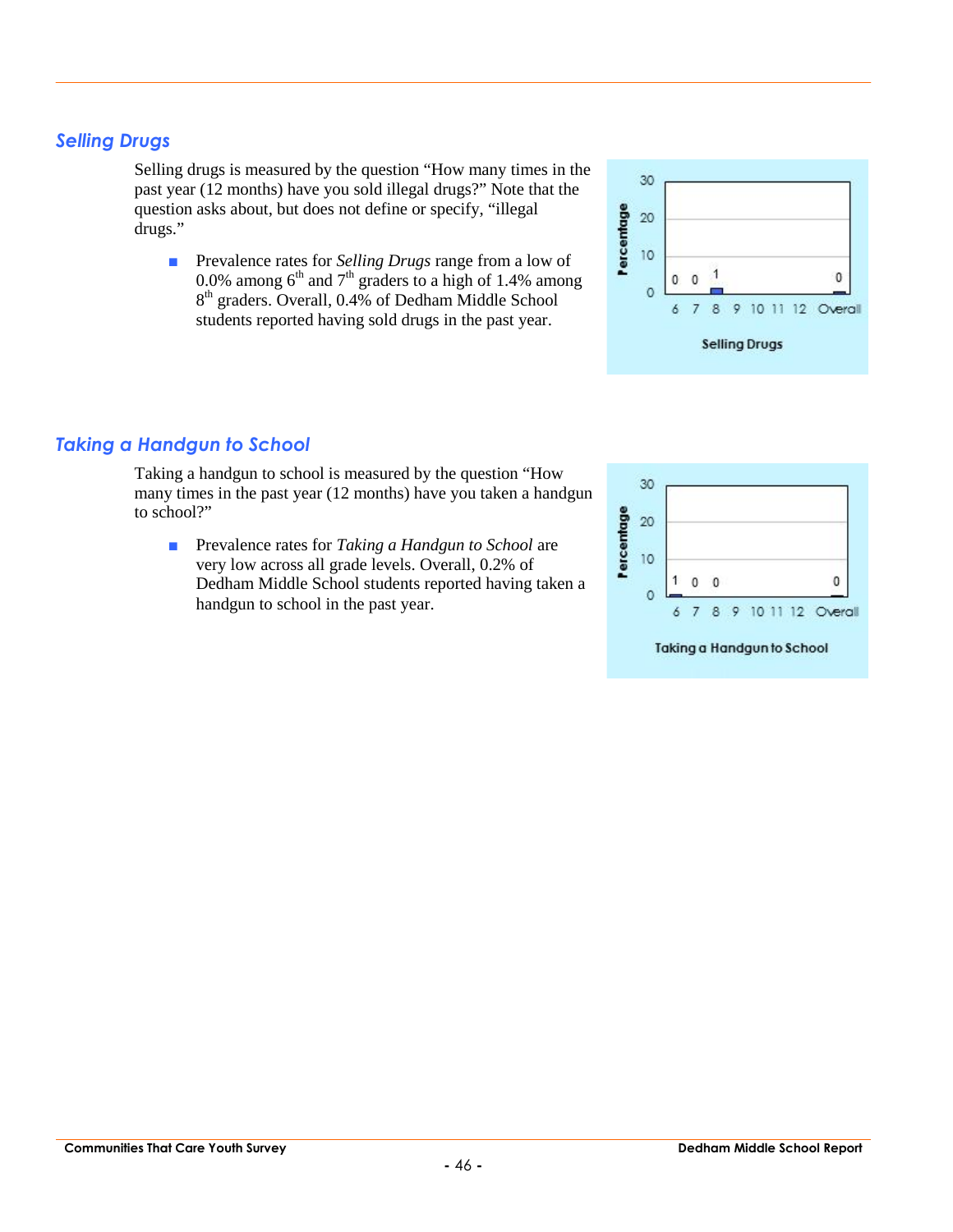## **References**

- Arthur, M. W., Hawkins, J. D., Pollard, J. A., Catalano, R. F., & Baglioni, A. J. (2002). Measuring risk and protective factors for substance use, delinquency, and other adolescent problem behaviors: The communities that care youth survey. *Evaluation Review, 26*, 575-601.
- Bachman, J., Johnston, L., O'Malley, P., & Humphrey, R. (1986). Changes in marijuana use linked to changes in perceived risks and disapproval (Monitoring the Future Occasional Paper 19). Ann Arbor, MI: Institute for Social Research.
- Bachman, J., Johnston, L., O'Malley, P., & Humphrey, R. (1988). Explaining the recent decline in marijuana use: Differentiating the effects of perceived risks, disapproval, and general lifestyle factors. *Journal of Health and Social Behavior, 29*, 92-112.
- Blum, R. W., Beuhring, T., Shew, M. L., Bearinger, L. H., Sieving, R. E., & Resnick, M. D. (2000). The effects of race/ethnicity, income, and family structure on adolescent risk behaviors. *American Journal of Public Health, 90,* 1879-1884.
- Bracht, N., & Kingsbury, L. (1990). Community organization principles in health promotion: A five-state model. In N. Bracht (Ed.), *Health promotion at the community level* (pp. 66-88). Beverly Hills, CA: Sage.
- Bry, B. H., McKeon, P., & Pandina, R. J. (1982). Extent of drug use as a function of number of risk factors. *Journal of Abnormal Psychology, 91,* 273-279.
- Everett, S. A., Ph.D., M.P.H., Giovino, G. A., Ph.D., Warren, C. W., Ph.D., Crossett, L., R.D.H., & Kann, L., Ph.D. (1998). Other substance use among high school students who use tobacco. *Journal of Adolescent Health, 23*, 289- 296.
- Glaser, R. R., Van Horn, M. L., Arthur, M. W., Hawkins, J. D., & Catalano, R. F. (2005). Measurement properties of the communities that care youth survey across demographic groups. *Journal of Quantitative Criminology*, 21, 73-102.
- Hawkins, J. D., Catalano, R. F., & Associates. (1992). *Communities that care: Action for drug abuse prevention*  $(1<sup>st</sup> ed.)$ . San Francisco: Jossey-Bass.
- Hawkins, J. D., Catalano, R. F., & Miller, J. Y. (1992). Risk and protective factors for alcohol and other drug problems in adolescence and early adulthood: Implications for substance abuse prevention. *Psychological Bulletin, 112,* 64-105.
- Johnston, L. D., O'Malley, P. M., Bachman, J. G., & Schulenberg, J. E. (2014). *Monitoring the Future national survey results on drug use: 1975-2013: Overview, key findings on adolescent drug use*. Ann Arbor: Institute for Social Research, The University of Michigan.
- National Center on Addiction and Substance Abuse at Columbia University. (1994). Cigarettes, Alcohol, Marijuana: Gateways to Illicit Drug Use.
- Newcomb, M. D. (1995). Identifying high-risk youth: Prevalence and patterns of adolescent drug abuse. In E. Rahdert & D. Czechowicz (Eds.), *Adolescent drug abuse: Clinical assessment and therapeutic interventions* (NIDA Research Monograph, 156). Washington, DC: U.S. Department of Health and Human Services.
- Newcomb, M. D., & Felix-Ortiz, M. (1992). Multiple protective and risk factors for drug use and abuse: Cross sectional and prospective findings. *Journal of Personality and Social Psychology, 51,* 564-577.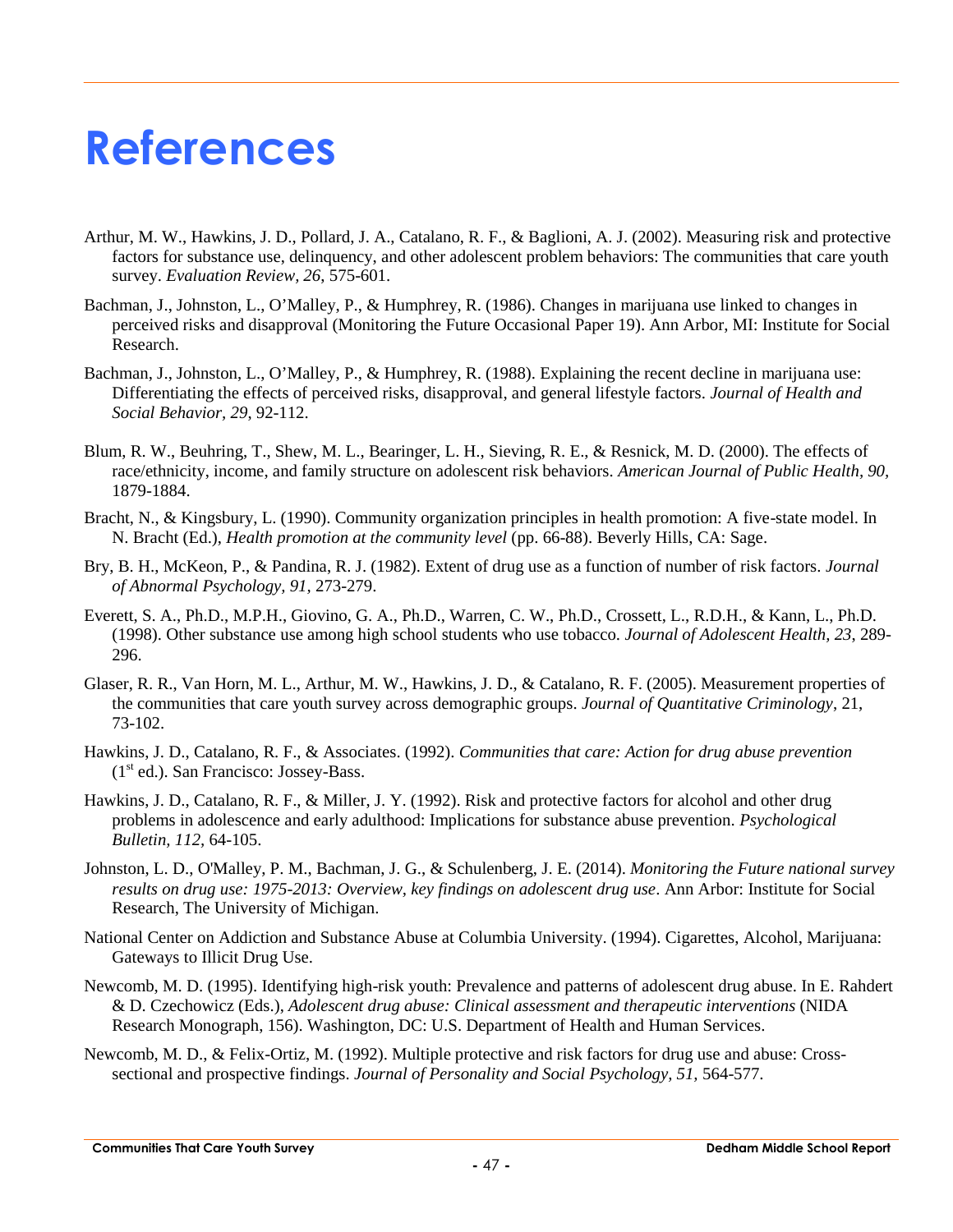- Newcomb, M. D., Maddahian, E., & Skager, R. (1987). Substance abuse and psychosocial risk factors among teenagers: Associations with sex, age, ethnicity, and type of school. *American Journal of Drug and Alcohol Abuse, 13,* 413-433.
- Pollard, J. A., Hawkins, J. D., & Arthur, M. W. (1999). Risk and protection: Are both necessary to understand diverse behavioral outcomes in adolescence? *Social Work Research, 23,* 145-158.
- Substance Abuse and Mental Health Services Administration. (2003). Results from the 2002 National Survey on Drug Use and Health: National Findings (Office of Applied Studies, NHSDA Series H-22, DHHS Publication No. SMA 03-3836). Rockville, MD.
- U.S. Department of Education, National Center for Education Statistics. (2004). *The Common Core of Data (CCD)*. [Data file]. Available from National Center for Education Statistics Web site, http://nces.ed.gov/ccd.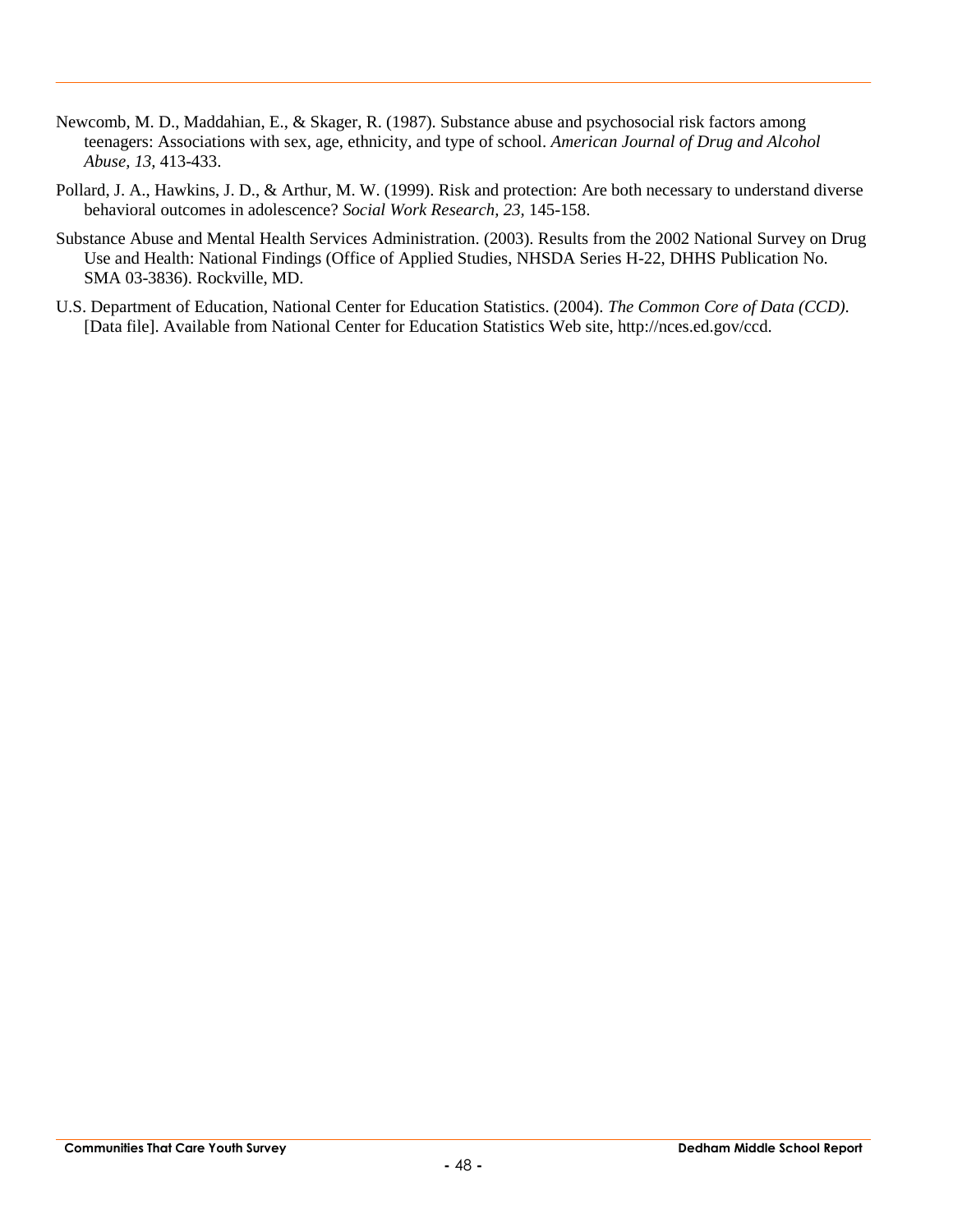# **Appendix A Additional Prevention Planning Data**

## **Introduction**

The following section presents detailed response data for survey items that may be of particular interest to prevention planners. Some of this information has already been presented earlier in this report in the form of several of the risk factor scale scores (see Section 2). These detailed response data have been provided to help communities form a more complete picture of the attitudes and behaviors held by the youth who were surveyed. It is important, however, to view this information within the context of the risk and protective factor framework covered earlier in this report.

## **Age of Onset**

Using age-of-initiation data to coordinate the timing of prevention efforts can be an important tool for maximizing program effectiveness. For example, programs delivered after the majority of potential drug users have already initiated the behavior may have limited impact. Alternatively, very early intervention might prove less effective because it is not close enough to the critical initiation period.

Surveyed youth were asked to report on when they began using alcohol, cigarettes and marijuana. These drugs are generally considered to be the major gateway drugs, usually preceding the use of harder drugs (National Center on Addiction and Substance Abuse at Columbia University [CASA], 1994). The question related to cigarettes is "How old were you when you first smoked a cigarette, even just a puff?" The question about marijuana is "How old were you when you first smoked marijuana?" Two questions about alcohol were asked, one asking when the student first "had more than a sip or two of beer, wine or hard liquor (for example, vodka, whiskey or gin)" and one asking the student when he or she "began drinking alcoholic beverages regularly, that is, at least once or twice a month." Table A1 presents the average age of onset students reported within each grade level. These four survey questions form part of the risk factor scale *Early Initiation of Drug Use*. Table A1 also presents the average age of onset for five of the other antisocial behaviors.

For most of the data included in this report, readers are encouraged to examine both overall results and findings for each participating grade. In contrast, to best determine when young people first start using ATODs, it is important to examine the responses of the youth in the highest grade in the sample. This is because scores for this item are based only on students who reported engaging in the behavior. Consequently, younger students who eventually experiment with ATODs as they enter higher grades are excluded from the analysis, resulting in misleadingly early age-of-onset scores for the lower grades.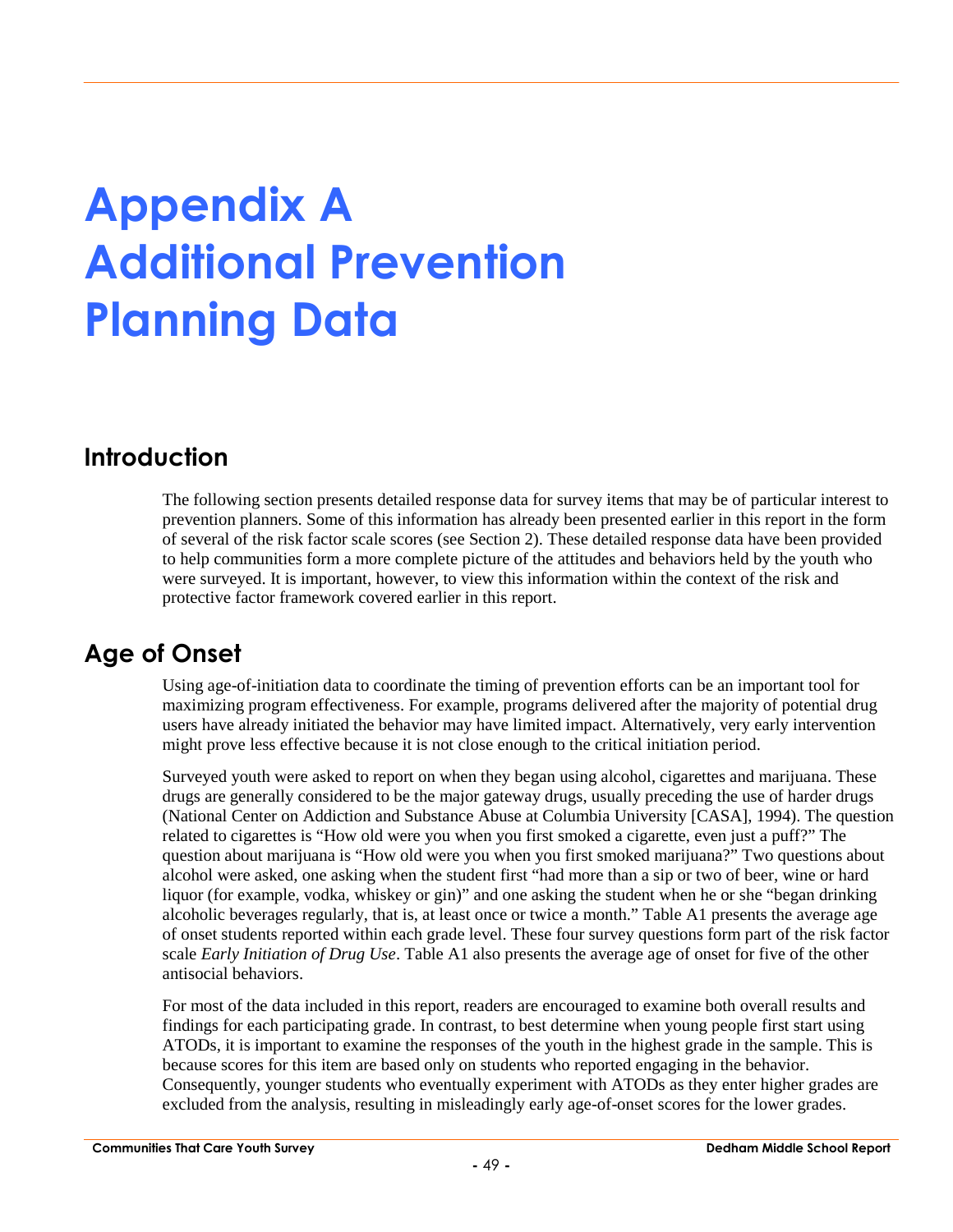|                                       | 6 <sup>th</sup>                                     | 7 <sup>th</sup> | 8 <sup>th</sup> | 9 <sub>th</sub> | 10 <sup>th</sup> | 11 <sup>th</sup> | 12 <sup>th</sup> | Overall |
|---------------------------------------|-----------------------------------------------------|-----------------|-----------------|-----------------|------------------|------------------|------------------|---------|
| <b>Trying Alcohol</b>                 | 10.5                                                | 11.1            | 12.1            |                 |                  |                  |                  | 11.5    |
| <b>Drinking Alcohol Regularly</b>     | $\hspace{0.05cm} -\hspace{0.05cm} -\hspace{0.05cm}$ | 12.0            | 12.9            |                 |                  |                  |                  | 12.7    |
| <b>Smoking Cigarettes</b>             | 10.3                                                | 11.2            | 12.3            |                 |                  |                  |                  | 11.6    |
| <b>Smoking Marijuana</b>              | $\overline{\phantom{a}}$                            | 11.8            | 12.6            |                 |                  |                  |                  | 12.5    |
| <b>Being Suspended from School</b>    | 10.2                                                | 10.7            | 11.5            |                 |                  |                  |                  | 10.8    |
| <b>Being Arrested</b>                 | $\overline{\phantom{a}}$                            | 11.3            | 12.0            |                 |                  |                  |                  | 11.6    |
| Carrying a Handgun                    | 10.3                                                | 10.0            | $- -$           |                 |                  |                  |                  | 10.3    |
| Attacking Someone with Intent to Harm | 10.2                                                | 10.8            | 11.8            |                 |                  |                  |                  | 11.2    |
| <b>Belonging to a Gang</b>            | 10.7                                                | 10.0            | 12.6            |                 |                  |                  |                  | 11.9    |

## **Table A1. Average Age of Onset Reported by Surveyed Youth, by Grade**

## **Risk of Harm**

Perception of risk is an important determinant in the decision-making process young people go through when deciding whether or not to use alcohol, tobacco or other drugs (Bachman, Johnston, O'Malley, & Humphrey, 1988). Data analysis across a range of *Communities That Care Youth Survey* communities shows a consistent negative correlation between perception of risk and the level of reported ATOD use. That is, generally when the perceived risk of harm is high, reported frequency of use is low. Evidence also suggests that perceptions of the risks and benefits associated with drug use sometimes serve as a leading indicator of future drug use patterns in a community (Bachman, Johnston, O'Malley, & Humphrey, 1986). Table A2 presents prevalence rates for surveyed youth assigning "great risk" of harm to four drug use behaviors: regular use of alcohol (one or two drinks nearly every day), regular use of cigarettes (a pack or more daily), trying marijuana once or twice, and regular use of marijuana. These four survey items form the risk factor scale *Low Perceived Risks of Drug Use*.

| 6 <sup>th</sup> | 7 <sup>th</sup> | 8 <sup>th</sup> | 9 <sub>th</sub> | 10th | 11 <sup>th</sup> | 12 <sup>th</sup> | Overall |
|-----------------|-----------------|-----------------|-----------------|------|------------------|------------------|---------|
| $\%$            | $\%$            | $\%$            | $\%$            | $\%$ | %                | $\%$             | $\%$    |
| 59.8            | 59.6            | 61.1            |                 |      |                  |                  | 59.7    |
| 76.0            | 73.2            | 85.1            |                 |      |                  |                  | 77.0    |
| 38.6            | 34.3            | 17.4            |                 |      |                  |                  | 30.9    |
| 81.8            | 71.3            | 62.4            |                 |      |                  |                  | 72.4    |
|                 |                 |                 |                 |      |                  |                  |         |

| Table A2. Percentage of Surveyed Youth Who Reported Perception of "Great Risk" of Harm, |  |
|-----------------------------------------------------------------------------------------|--|
| by Grade                                                                                |  |

## **Disapproval of Drug Use**

Personal approval or disapproval is another key attitudinal construct that influences drug use behavior (Bachman et al., 1988). Like risk of harm, disapproval is negatively correlated with the level of reported ATOD use across a range of *Communities That Care Youth Survey* communities. Personal disapproval was measured by asking surveyed youth how wrong it would be for someone their age to drink alcohol regularly, smoke cigarettes, smoke marijuana, or use other illicit drugs ("LSD, cocaine, amphetamines or another illegal drug"). The rates presented in Table A3 represent the percentages of surveyed youth who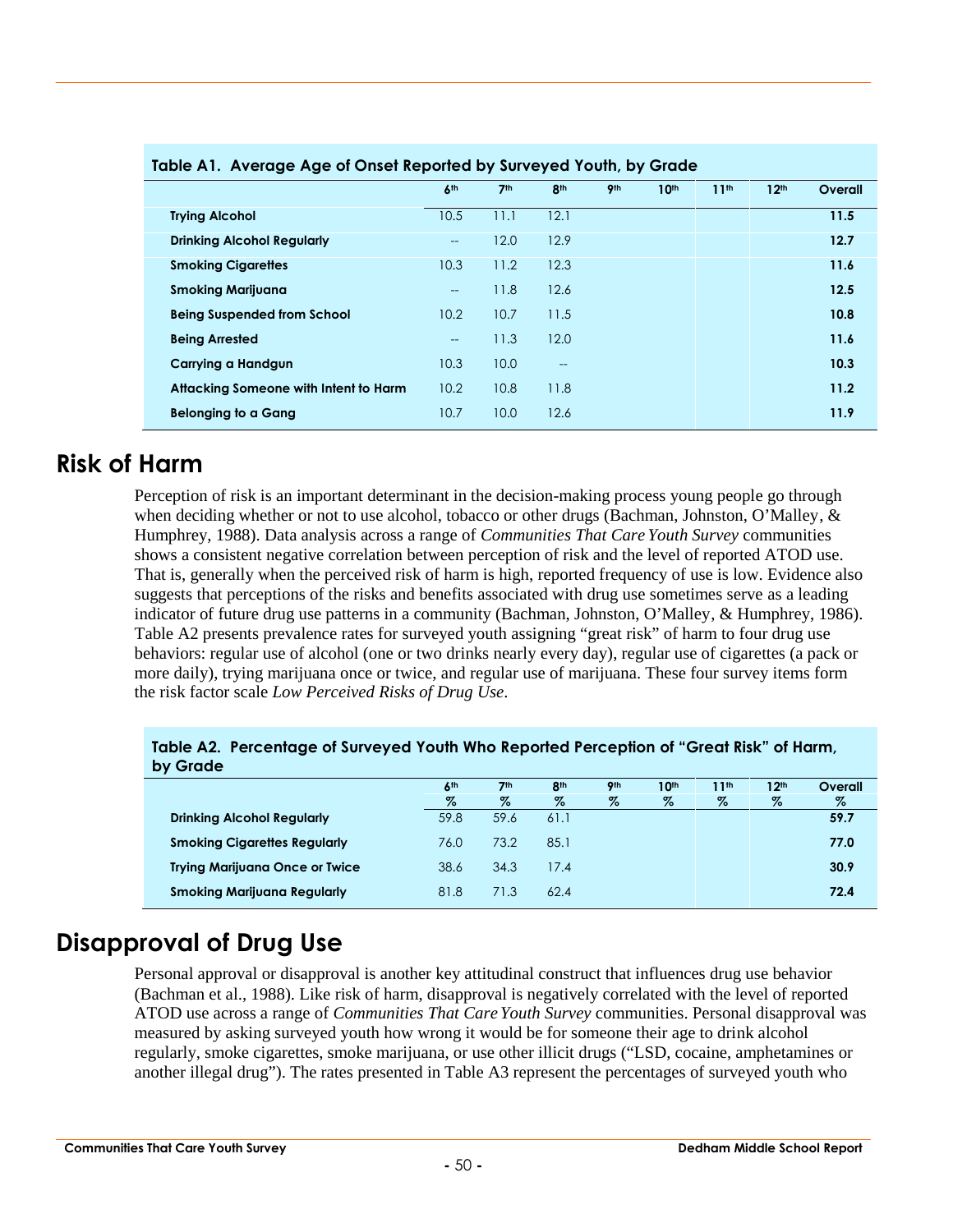thought it would be "wrong" or "very wrong" to use each drug. These four survey items form the risk factor scale *Favorable Attitudes toward ATOD Use*.

| by Grade                          |                 |                 |                 |            |                  |                  |                  |         |
|-----------------------------------|-----------------|-----------------|-----------------|------------|------------------|------------------|------------------|---------|
|                                   | 6 <sup>th</sup> | 7 <sup>th</sup> | 8 <sup>th</sup> | <b>9th</b> | 10 <sup>th</sup> | 11 <sup>th</sup> | 12 <sup>th</sup> | Overall |
|                                   | $\%$            | $\%$            | $\%$            | $\%$       | $\%$             | $\%$             | $\%$             | $\%$    |
| <b>Drinking Alcohol Regularly</b> | 100.0           | 94.1            | 86.1            |            |                  |                  |                  | 94.0    |
| <b>Smoking Cigarettes</b>         | 100.0           | 97.6            | 94.0            |            |                  |                  |                  | 97.5    |
| <b>Smoking Marijuana</b>          | 100.0           | 97.0            | 83.4            |            |                  |                  |                  | 94.2    |
| <b>Using Other Illicit Drugs</b>  | 100.0           | 100.0           | 98.7            |            |                  |                  |                  | 99.6    |

**Table A3. Percentage of Surveyed Youth Who Indicated Personal Disapproval of Drug Use,**

## **Social Norms**

In addition to students' own attitudes, social norms—the written and unwritten rules and expectations about what constitutes desirable behavior—shape drug use choices. Since drug-related attitudes and behaviors are often acquired through peer group interactions, expectations of how one's peer group might react have an especially strong impact on whether or not young people choose to use drugs. The data presented in Table A4 show the percentage of surveyed youth who said that there is a "pretty good" or "very good" chance that they would be seen as cool if they smoked cigarettes, drank alcohol regularly (once or twice a month) or smoked marijuana. These three survey items form part of the risk factor scale *Peer Rewards for Antisocial Behavior*.

| Table A4. Percentage of Surveyed Youth Who Indicated Peer Approval of Drug Use, by Grade |                 |            |                 |                 |                  |                  |                  |         |  |  |
|------------------------------------------------------------------------------------------|-----------------|------------|-----------------|-----------------|------------------|------------------|------------------|---------|--|--|
|                                                                                          | 6 <sup>th</sup> | 7th        | 8 <sup>th</sup> | 9 <sub>th</sub> | 10 <sup>th</sup> | 11 <sup>th</sup> | 12 <sup>th</sup> | Overall |  |  |
|                                                                                          | $\%$            | $\%$       | $\%$            | $\%$            | $\%$             | $\%$             | $\%$             | $\%$    |  |  |
| <b>Drinking Alcohol Regularly</b>                                                        | .6 <sub>1</sub> | 2.9        | 13.3            |                 |                  |                  |                  | 5.6     |  |  |
| <b>Smoking Cigarettes</b>                                                                | 2.1             | $\cdot$ .2 | 6.0             |                 |                  |                  |                  | 3.0     |  |  |
| <b>Smoking Marijuana</b>                                                                 | M               | 2.9        | 11.4            |                 |                  |                  |                  | 4.8     |  |  |

In addition to peer attitudes, social norms toward drug use were measured by asking how most neighborhood adults would view student alcohol, cigarette and marijuana use. Table A5 presents the percentage of surveyed youth who thought other adults would feel it was "wrong" or "very wrong" to use each drug. These three survey items form part of the risk factor scale *Laws and Norms Favorable to Drug Use*.

| Table A5. Percentage of Surveyed Youth Who Indicated "Other Adults" Disapprove of Drug<br>Use, by Grade |                         |                         |                         |                    |                          |                          |                          |                 |  |
|---------------------------------------------------------------------------------------------------------|-------------------------|-------------------------|-------------------------|--------------------|--------------------------|--------------------------|--------------------------|-----------------|--|
|                                                                                                         | 6 <sup>th</sup><br>$\%$ | 7 <sup>th</sup><br>$\%$ | 8 <sup>th</sup><br>$\%$ | <b>Qth</b><br>$\%$ | 10 <sup>th</sup><br>$\%$ | 11 <sup>th</sup><br>$\%$ | 12 <sup>th</sup><br>$\%$ | Overall<br>$\%$ |  |
| <b>Drinking Alcohol</b>                                                                                 | 95.9                    | 94.3                    | 93.9                    |                    |                          |                          |                          | 94.7            |  |
| <b>Smoking Cigarettes</b>                                                                               | 97.7                    | 94.4                    | 96.0                    |                    |                          |                          |                          | 96.0            |  |
| <b>Smoking Marijuana</b>                                                                                | 100.0                   | 96.3                    | 93.3                    |                    |                          |                          |                          | 96.8            |  |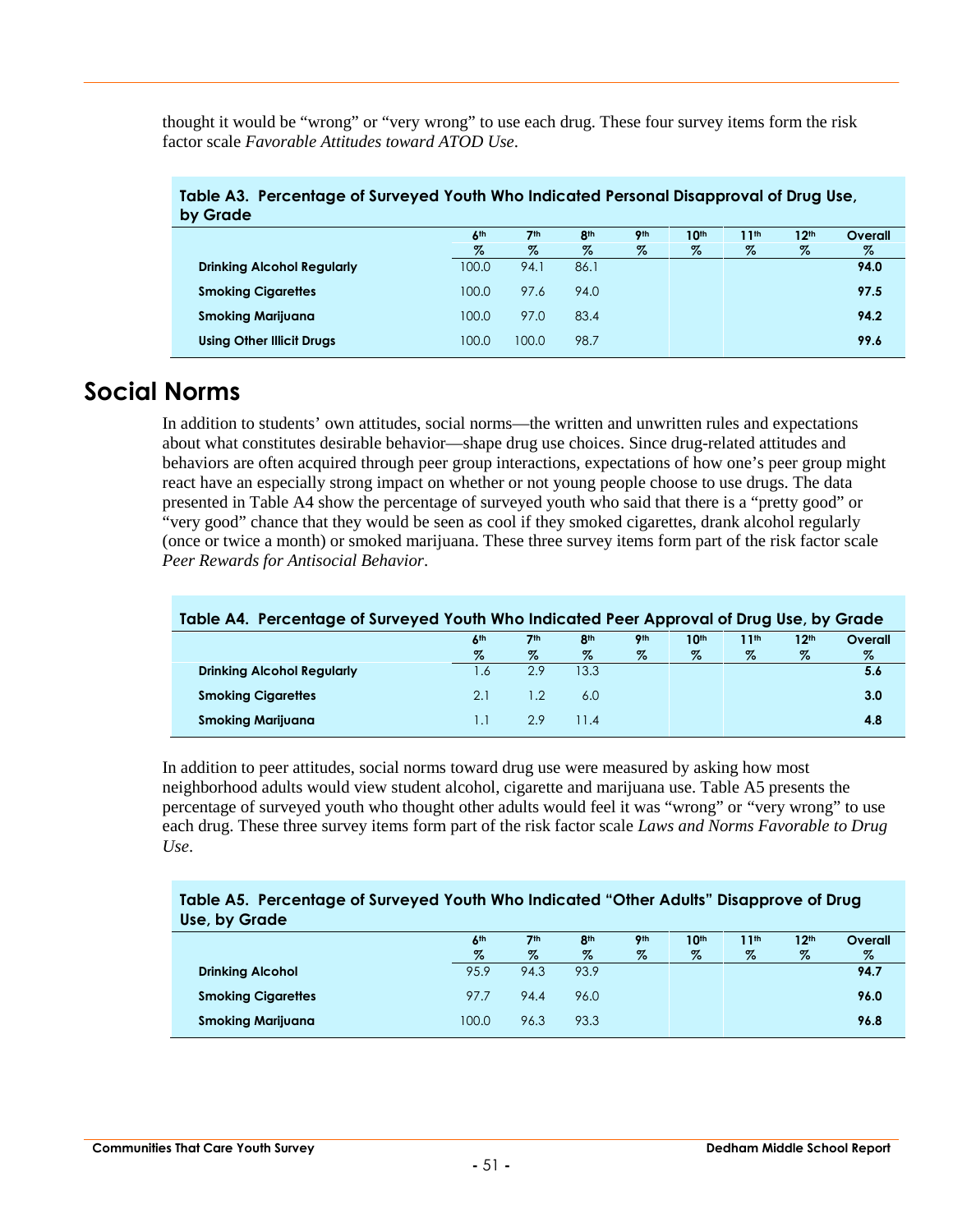## **Frequency of Drug Use**

While the prevalence rates presented in Section 3 are useful for determining how many kids are currently using or have experimented with a drug, they give no indication of the frequency or intensity of use. A respondent who reports 1 or 2 occasions of use in the past 30 days is counted the same as one who reports 40 or more occasions of use, even though the level of use is drastically different. Tables A6-A8 present the past-30-day frequency of use reported by surveyed youth for the following drugs: alcohol, cigarettes, and marijuana or hashish.

| Table A6. Past-30-Day Frequency of Alcohol Use Reported by Surveyed Youth, by Grade |                         |                      |                      |                      |                          |                       |                          |                  |  |  |
|-------------------------------------------------------------------------------------|-------------------------|----------------------|----------------------|----------------------|--------------------------|-----------------------|--------------------------|------------------|--|--|
|                                                                                     | 6 <sup>th</sup><br>$\%$ | 7 <sup>th</sup><br>% | 8 <sup>th</sup><br>% | 9 <sub>th</sub><br>% | 10 <sup>th</sup><br>$\%$ | 11 <sup>th</sup><br>% | 12 <sup>th</sup><br>$\%$ | Overall<br>$\%$  |  |  |
| 0 occasions                                                                         | 100.0                   | 95.4                 | 85.5                 |                      |                          |                       |                          | 94.4             |  |  |
| 1 or 2 occasions                                                                    | 0.0                     | 4.0                  | 11.2                 |                      |                          |                       |                          | 4.5              |  |  |
| 3 to 5 occasions                                                                    | 0.0                     | 0.0                  | 2.6                  |                      |                          |                       |                          | 0.8              |  |  |
| 6 to 9 occasions                                                                    | 0.0                     | 0.0                  | 0.0                  |                      |                          |                       |                          | 0.0              |  |  |
| 10 to 19 occasions                                                                  | 0.0                     | 0.6                  | 0.0                  |                      |                          |                       |                          | 0.2 <sub>0</sub> |  |  |
| 20 to 39 occasions                                                                  | 0.0                     | 0.0                  | 0.0                  |                      |                          |                       |                          | 0.0              |  |  |
| 40 or more occasions                                                                | 0.0                     | 0.0                  | 0.7                  |                      |                          |                       |                          | 0.2 <sub>0</sub> |  |  |

#### **Table A7. Past-30-Day Frequency of Cigarette Use Reported by Surveyed Youth, by Grade**

|                                      | 6 <sup>th</sup> | 7 <sup>th</sup> | 8 <sup>th</sup> | <b>9th</b> | 10 <sup>th</sup> | 11 <sup>th</sup> | 12 <sup>th</sup> | Overall |
|--------------------------------------|-----------------|-----------------|-----------------|------------|------------------|------------------|------------------|---------|
|                                      | $\%$            | $\%$            | $\%$            | $\%$       | $\%$             | $\%$             | $\%$             | $\%$    |
| Not at all                           | 100.0           | 99.4            | 98.7            |            |                  |                  |                  | 99.4    |
| Less than one cigarette per day      | 0.0             | 0.6             | 1.3             |            |                  |                  |                  | 0.6     |
| One to five cigarettes per day       | 0.0             | 0.0             | 0.0             |            |                  |                  |                  | 0.0     |
| About one-half pack per day          | 0.0             | 0.0             | 0.0             |            |                  |                  |                  | 0.0     |
| About one pack per day               | 0.0             | 0.0             | 0.0             |            |                  |                  |                  | 0.0     |
| About one and one-half packs per day | 0.0             | 0.0             | 0.0             |            |                  |                  |                  | 0.0     |
| Two packs or more per day            | 0.0             | 0.0             | 0.0             |            |                  |                  |                  | 0.0     |

#### **Table A8. Past-30-Day Frequency of Marijuana or Hashish Use Reported by Surveyed Youth, by Grade**

|                      | 6 <sup>th</sup><br>$\%$ | 7 <sup>th</sup><br>$\%$ | 8 <sup>th</sup><br>$\%$ | 9 <sub>th</sub><br>$\%$ | 10 <sup>th</sup><br>$\%$ | 11 <sup>th</sup><br>$\%$ | 12 <sup>th</sup><br>$\%$ | Overall<br>$\%$ |
|----------------------|-------------------------|-------------------------|-------------------------|-------------------------|--------------------------|--------------------------|--------------------------|-----------------|
| 0 occasions          | 100.0                   | 98.8                    | 92.1                    |                         |                          |                          |                          | 97.3            |
| or 2 occasions       | 0.0                     | 0.6                     | 3.3                     |                         |                          |                          |                          | 1.1             |
| 3 to 5 occasions     | 0.0                     | 0.0                     | 2.6                     |                         |                          |                          |                          | 0.8             |
| 6 to 9 occasions     | 0.0                     | 0.0                     | 0.7                     |                         |                          |                          |                          | 0.2             |
| 10 to 19 occasions   | 0.0                     | 0.0                     | 0.0                     |                         |                          |                          |                          | 0.0             |
| 20 to 39 occasions   | 0.0                     | 0.6                     | 1.3                     |                         |                          |                          |                          | 0.6             |
| 40 or more occasions | 0.0                     | 0.0                     | 0.0                     |                         |                          |                          |                          | 0.0             |
|                      |                         |                         |                         |                         |                          |                          |                          |                 |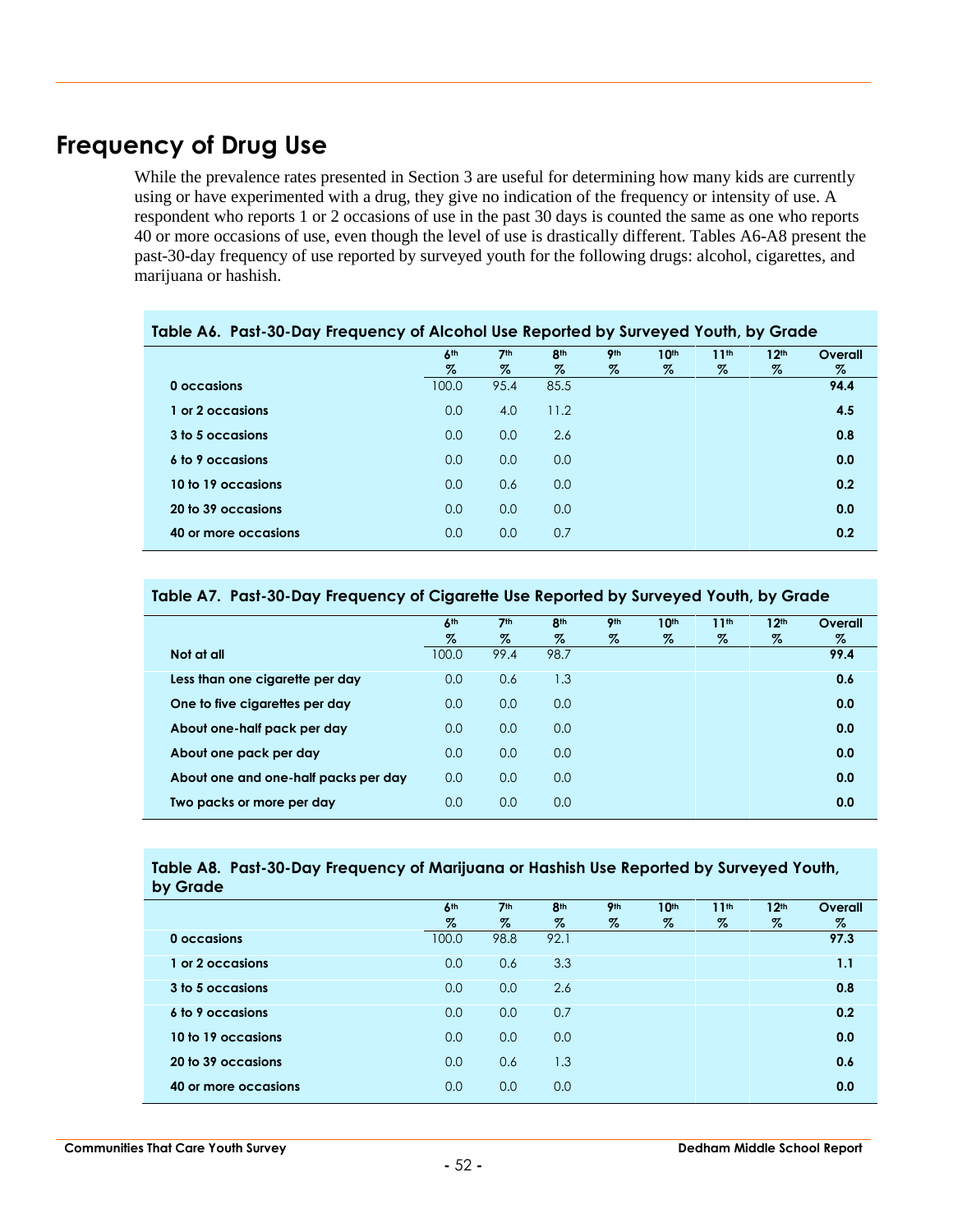## **Gang Involvement**

Gangs have long been associated with crime, violence and other antisocial behaviors. Evidence suggests that gangs contribute to antisocial behavior beyond simple association with delinquent peers. Table A9 presents the percentage of surveyed youth indicating gang involvement.

| Table A9. Percentage of Surveyed Youth Who Indicated Gang Involvement, by Grade                               |      |      |     |      |      |      |      |      |  |  |
|---------------------------------------------------------------------------------------------------------------|------|------|-----|------|------|------|------|------|--|--|
| 7 <sup>th</sup><br><b>Qth</b><br>12 <sup>th</sup><br>10th<br>6 <sup>th</sup><br><b>Ath</b><br>11th<br>Overall |      |      |     |      |      |      |      |      |  |  |
|                                                                                                               | $\%$ | $\%$ | %   | $\%$ | $\%$ | $\%$ | $\%$ | $\%$ |  |  |
| Ever Belonged to a Gang                                                                                       |      | 0.6  | 6.0 |      |      |      |      | 2.7  |  |  |
| Belonged to a Gang with a Name                                                                                | 0.5  | 0.6  | 3.4 |      |      |      |      | 1.6  |  |  |

## **Interaction with Prosocial Peers**

The *Communities That Care Youth Survey* recently included five questions that measure *Interaction with Prosocial Peers*, a new protective factor scale in the Peer and Individual domain. The questions ask about the extent to which students' friends are involved in prosocial activities, such as participation in school based clubs and organizations and attending religious services.

Along with the family, peers exert a potent influence on behavior and attitudes. When young people interact with prosocial peers, they increase their attachment and commitment to a group that demonstrates healthy beliefs and clear standards. Prosocial peers model healthy behaviors and create opportunities for others to join them. They provide positive feedback and can form a support network for youth who are trying to overcome risk factors in their environment.

Because normative data are not yet available for this protective factor scale, a percentile score cannot be calculated and included in Section 2 of this report. Instead, response patterns for each of the five constituent survey questions are presented in the following tables.

| <u>twwie trier treiliger er eer regeen teellig feer peer filelige trier falliege woed with the stead</u><br>Organizations or Activities at School in Past 12 Months, by Grade |                         |                    |                         |                         |                       |                          |                          |              |  |  |
|-------------------------------------------------------------------------------------------------------------------------------------------------------------------------------|-------------------------|--------------------|-------------------------|-------------------------|-----------------------|--------------------------|--------------------------|--------------|--|--|
|                                                                                                                                                                               | 6 <sup>th</sup><br>$\%$ | <b>7th</b><br>$\%$ | 8 <sup>th</sup><br>$\%$ | 9 <sub>th</sub><br>$\%$ | 10 <sup>th</sup><br>% | 11 <sup>th</sup><br>$\%$ | 12 <sup>th</sup><br>$\%$ | Overall<br>% |  |  |
| <b>None</b>                                                                                                                                                                   | 12.2                    | 10.2               | 16.8                    |                         |                       |                          |                          | 13.0         |  |  |
| <b>One</b>                                                                                                                                                                    | 13.6                    | 15.1               | 18.2                    |                         |                       |                          |                          | 15.5         |  |  |
| <b>Two</b>                                                                                                                                                                    | 21.8                    | 23.5               | 24.5                    |                         |                       |                          |                          | 23.1         |  |  |
| <b>Three</b>                                                                                                                                                                  | 13.6                    | 15.1               | 8.4                     |                         |                       |                          |                          | 12.7         |  |  |
| Four                                                                                                                                                                          | 38.8                    | 36.1               | 32.2                    |                         |                       |                          |                          | 35.7         |  |  |
|                                                                                                                                                                               |                         |                    |                         |                         |                       |                          |                          |              |  |  |

## **Table A10. Number of Surveyed Youth's Four Best Friends Who Participated in Clubs,**

#### **Table A11. Number of Surveyed Youth's Four Best Friends Who Made a Commitment to Stay Drug-Free in Past 12 Months, by Grade**

| . .<br>. .   |                 |                 |                 |                 |                  |                  |                  |         |
|--------------|-----------------|-----------------|-----------------|-----------------|------------------|------------------|------------------|---------|
|              | 6 <sup>th</sup> | 7 <sup>th</sup> | 8 <sup>th</sup> | 9 <sub>th</sub> | 10 <sup>th</sup> | 11 <sup>th</sup> | 12 <sup>th</sup> | Overall |
|              | $\%$            | $\%$            | $\%$            | $\%$            | $\%$             | $\%$             | $\%$             | $\%$    |
| <b>None</b>  | 22.0            | 22.6            | 27.4            |                 |                  |                  |                  | 23.6    |
| One          | 0.7             | 3.8             | 6.7             |                 |                  |                  |                  | 3.8     |
| <b>Two</b>   | 5.7             | 6.3             | 9.6             |                 |                  |                  |                  | 6.9     |
| <b>Three</b> | 1.4             | 7.5             | 8.9             |                 |                  |                  |                  | 5.8     |
| Four         | 70.2            | 59.7            | 47.4            |                 |                  |                  |                  | 59.9    |
|              |                 |                 |                 |                 |                  |                  |                  |         |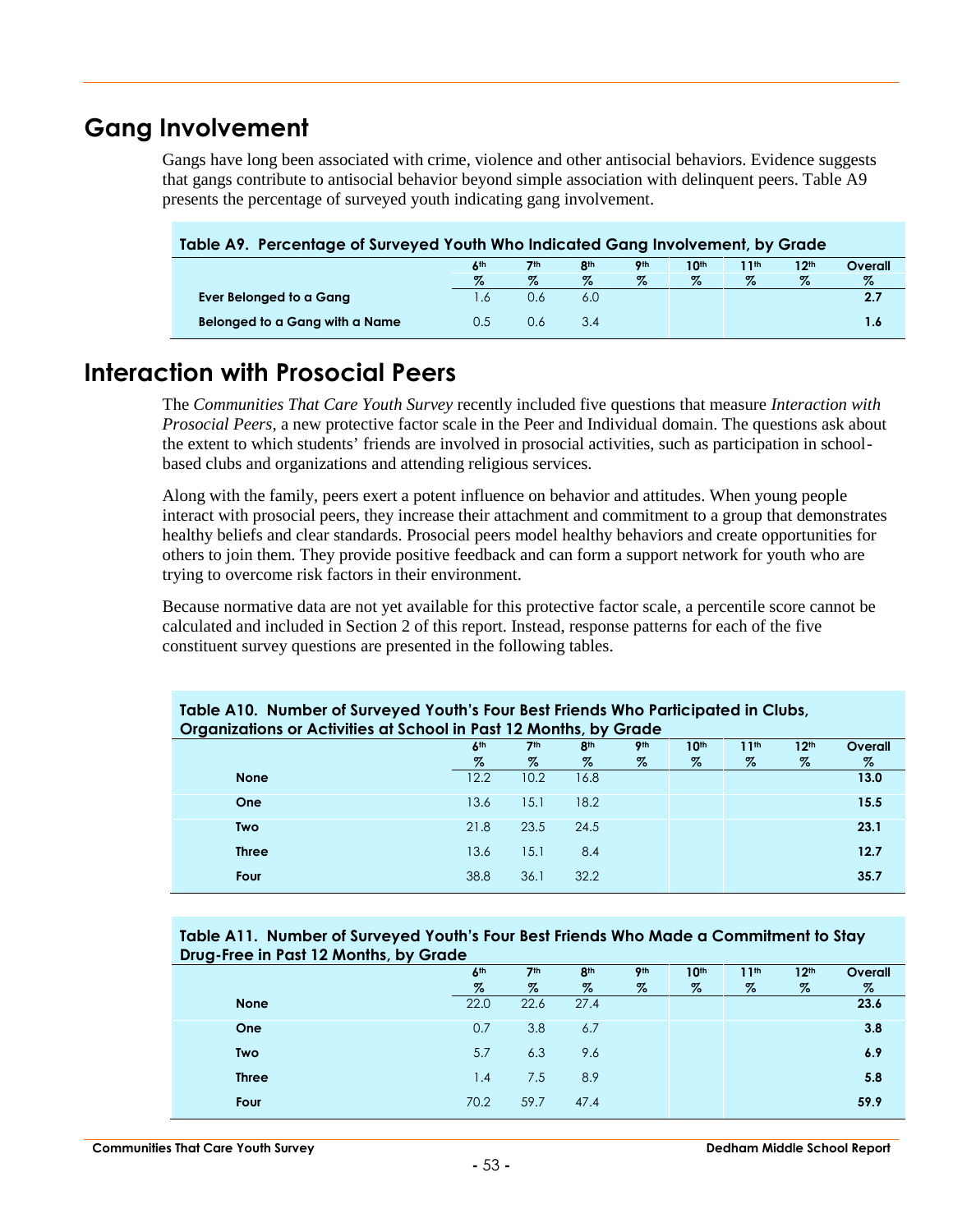| by Grade     |                 |                 |                 |                 |                  |                  |                  |         |
|--------------|-----------------|-----------------|-----------------|-----------------|------------------|------------------|------------------|---------|
|              | 6 <sup>th</sup> | 7 <sup>th</sup> | 8 <sup>th</sup> | 9 <sup>th</sup> | 10 <sup>th</sup> | 11 <sup>th</sup> | 12 <sup>th</sup> | Overall |
|              | $\%$            | %               | %               | $\%$            | %                | $\%$             | $\%$             | $\%$    |
| <b>None</b>  | 10.3            | 16.3            | 31.9            |                 |                  |                  |                  | 18.6    |
| One          | 10.3            | 12.7            | 12.1            |                 |                  |                  |                  | 11.5    |
| <b>Two</b>   | 17.1            | 22.3            | 15.6            |                 |                  |                  |                  | 18.8    |
| <b>Three</b> | 15.1            | 13.3            | 12.8            |                 |                  |                  |                  | 13.7    |
| Four         | 47.3            | 35.5            | 27.7            |                 |                  |                  |                  | 37.4    |

**Table A12. Number of Surveyed Youth's Four Best Friends Who Liked School in Past 12 Months, by Grade**

#### **Table A13. Number of Surveyed Youth's Four Best Friends Who Regularly Attended Religious Services in Past 12 Months, by Grade**

| _____<br>$\sim$ $\sim$ $\sim$ |                 |                 |                 |                 |                  |                  |                  |         |
|-------------------------------|-----------------|-----------------|-----------------|-----------------|------------------|------------------|------------------|---------|
|                               | 6 <sup>th</sup> | 7 <sup>th</sup> | 8 <sup>th</sup> | 9 <sup>th</sup> | 10 <sup>th</sup> | 11 <sup>th</sup> | 12 <sup>th</sup> | Overall |
|                               | $\%$            | $\%$            | $\%$            | $\%$            | %                | $\%$             | %                | $\%$    |
| <b>None</b>                   | 22.6            | 30.0            | 28.8            |                 |                  |                  |                  | 27.5    |
| One                           | 18.8            | 30.0            | 34.5            |                 |                  |                  |                  | 27.9    |
| <b>Two</b>                    | 27.1            | 22.7            | 22.3            |                 |                  |                  |                  | 23.3    |
| <b>Three</b>                  | 15.0            | 6.0             | 7.2             |                 |                  |                  |                  | 9.4     |
| Four                          | 16.5            | 11.3            | 7.2             |                 |                  |                  |                  | 11.9    |
|                               |                 |                 |                 |                 |                  |                  |                  |         |

#### **Table A14. Number of Surveyed Youth's Four Best Friends Who Tried to Do Well in School in Past 12 Months, by Grade**

|              | 6 <sup>th</sup> | 7 <sup>th</sup> | 8 <sup>th</sup> | 9 <sup>th</sup> | 10 <sup>th</sup> | 11 <sup>th</sup> | 12 <sup>th</sup> | Overall |
|--------------|-----------------|-----------------|-----------------|-----------------|------------------|------------------|------------------|---------|
|              | $\%$            | $\%$            | $\%$            | $\%$            | $\%$             | $\%$             | $\%$             | $\%$    |
| <b>None</b>  | 2.8             | 1.2             | 2.1             |                 |                  |                  |                  | 1.9     |
| One          | 2.8             | 3.6             | 5.0             |                 |                  |                  |                  | 3.9     |
| <b>Two</b>   | 2.8             | 8.4             | 9.2             |                 |                  |                  |                  | 6.6     |
| <b>Three</b> | 5.6             | 18.6            | 23.4            |                 |                  |                  |                  | 15.4    |
| Four         | 86.1            | 68.3            | 60.3            |                 |                  |                  |                  | 72.2    |
|              |                 |                 |                 |                 |                  |                  |                  |         |

Note: Rounding on the above tables can produce totals that do not equal 100%.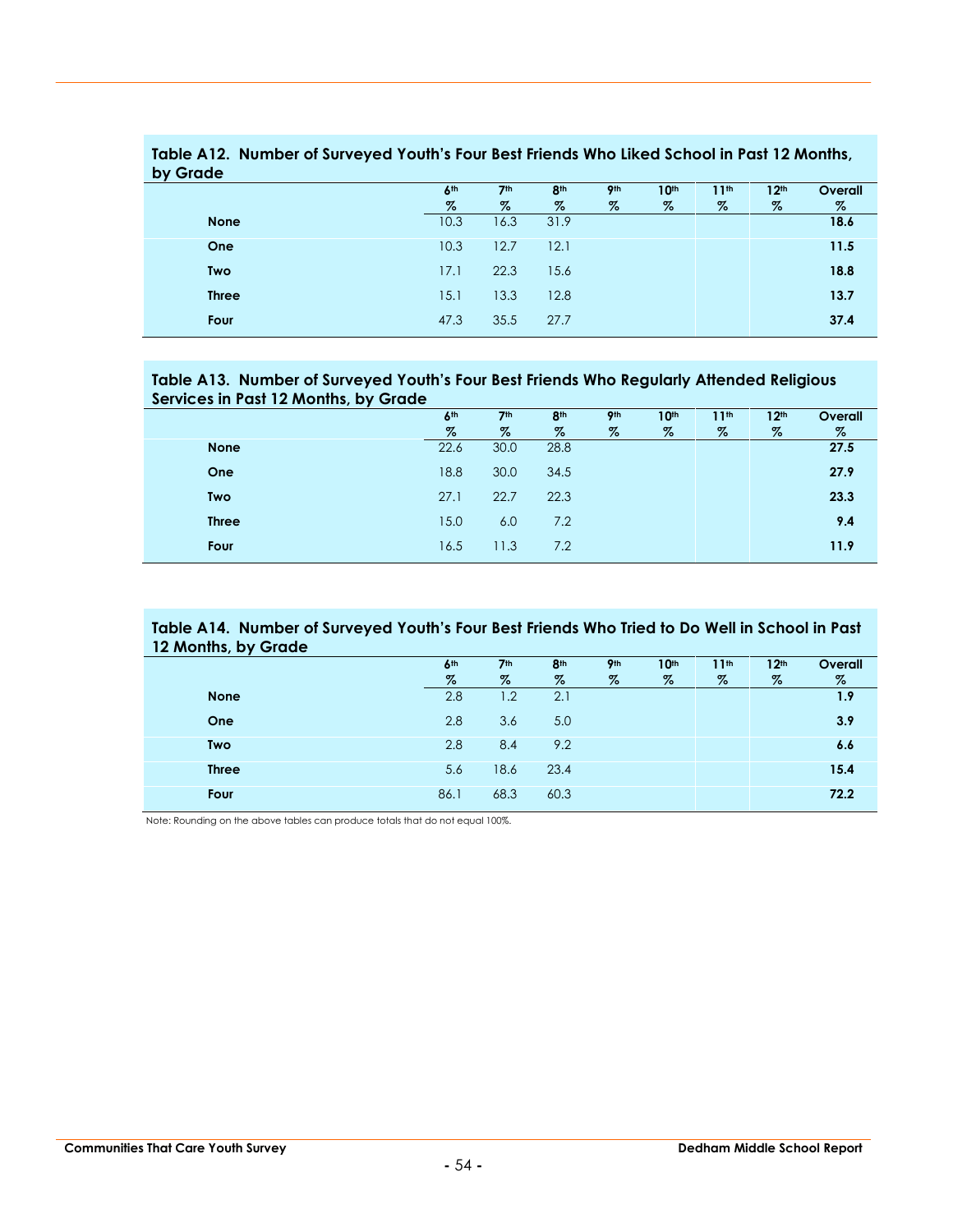# **Appendix B Prescription Drug Use Items**

## **Introduction**

In recent years the nonmedical use of prescription drugs has emerged as a major public health issue. Both the *National Survey on Drug Use and Health* (Substance Abuse and Mental Health Services Administration, 2003) and the *Monitoring the Future* (Johnston et al., 2014) study, two major sources of youth drug abuse prevalence data, reported increases in the unauthorized use of prescription drugs at the beginning of the decade. This trend is particularly troubling given the adverse health consequences related to prescription drug abuse, which include addiction and physical dependence, and the possibility of overdose.

Despite these concerns, the research community is still in the early stages of developing survey instruments that can accurately measure the prevalence of prescription drug abuse. If anonymity is ensured, most students will honestly and accurately report their use of alcohol, tobacco, marijuana and other easily recognized categories of illicit drugs. The measurement of prescription drug use, however, is more complex. There are many prescription medicines that are subject to abuse, making it impossible to present an exhaustive list. Also, respondents may have difficulty identifying the names of prescription drugs they have used, and they may have difficulty distinguishing between prescription and over-the counter medications.

With these challenges in mind, the *Communities That Care Youth Survey* recently included six new questions designed to measure prevalence-of-use rates across the three prescription drug categories that, according to the National Institute on Drug Abuse, are among the most likely to be abused: pain relievers, stimulants and tranquilizers. Each question includes examples of some of the best known drugs within that category.

On how many occasions (if any) have you:

- Used prescription pain relievers, such as Vicodin<sup>®</sup>, OxyContin<sup>®</sup> or Tylox<sup>®</sup>, without a doctor's orders, in your lifetime?
- Used prescription pain relievers, such as Vicodin<sup>®</sup>, OxyContin<sup>®</sup> or Tylox<sup>®</sup>, without a doctor's orders, during the past 30 days?
- Used prescription stimulants, such as Ritalin<sup>®</sup> or Adderall<sup>®</sup>, without a doctor's orders, in your lifetime?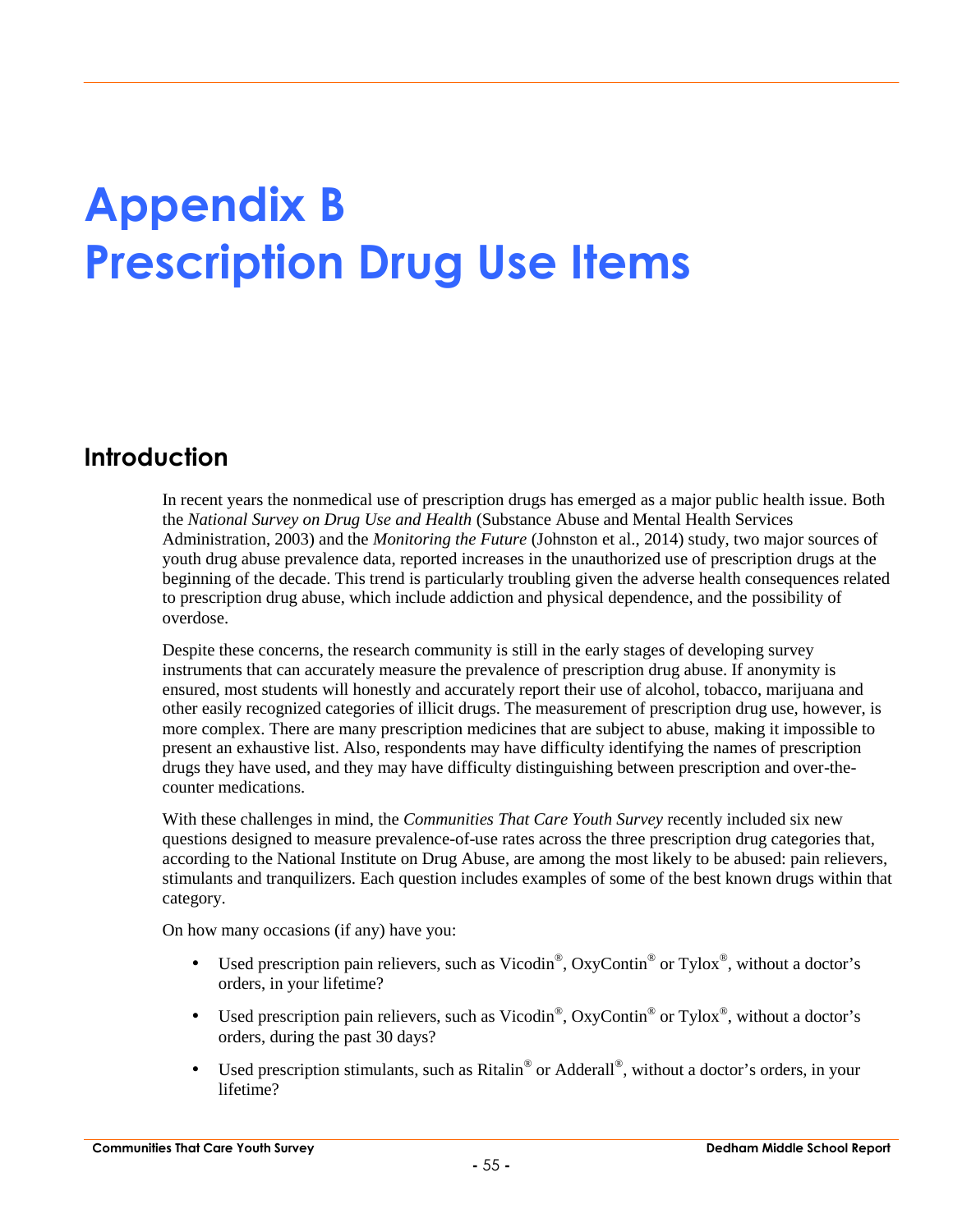- Used prescription stimulants, such as Ritalin<sup>®</sup> or Adderall<sup>®</sup>, without a doctor's orders, during the past 30 days?
- Used prescription tranquilizers, such as  $\text{Xanax}^{\circ}$ ,  $\text{Valium}^{\circ}$  or Ambien $^{\circ}$ , without a doctor's orders, in your lifetime?
- Used prescription tranquilizers, such as  $\text{Xanax}^{\circ}$ ,  $\text{Valium}^{\circ}$  or Ambien $^{\circ}$ , without a doctor's orders, during the past 30 days?

Initial steps have been taken to validate these items—that is, to confirm that respondents understand the questions and are reporting unauthorized use of prescription drugs. The first step in this process involved comparing prevalence rates recorded in a county-level sample to data gathered in the 2002 *National Survey on Drug Use and Health*. In this national sample, respondents between the ages of 12 and 17 reported lifetime prevalence rates of 11.2% for pain reliever use and 4.3% for stimulant use. In the countylevel sample, respondents across all four surveyed grades  $(6<sup>th</sup>, 8<sup>th</sup>, 10<sup>th</sup>$  and  $12<sup>th</sup>$ ) reported lifetime rates of 11.5% and 4.8% for pain relievers and stimulants, respectively. (A comparison of tranquilizer prevalence rates is not appropriate because the *National Survey on Drug Use and Health* separates tranquilizers and sedatives into two distinct categories.) While it is difficult to directly compare results across studies because of differences in question formatting and sample composition, the similarity in prevalence rates supports the validity of the *Communities That Care Youth Survey* prescription drug questions.

The second step in the initial validity testing involved correlating unauthorized prescription drug use with other types of illegal drug use. Research has consistently shown that young people who report one form of illegal ATOD use are more likely to report other forms of ATOD use as well (Everett, Giovino, Warren, Crossett & Kann, 1998). Students who smoke cigarettes, for example, are much more likely than nonsmokers to regularly use alcohol. As expected, reports of unauthorized prescription drug use in the sample schools correlated highly with other types of illegal ATOD use. For example,  $12<sup>th</sup>$  graders who reported the use of prescription pain relievers without a doctor's orders within the past 30 days were 5.5 times more likely to be current marijuana users than were  $12<sup>th</sup>$  graders who did not report prescription pain reliever use. Similarly, 12<sup>th</sup> graders who reported the use of prescription stimulants without a doctor's orders within the past 30 days were 12.5 times more likely to be current cocaine users than were  $12<sup>th</sup>$ graders who did not report prescription stimulant use.

It is important to note, however, that these statistical tests, while promising, represent only a preliminary effort at measurement validation. While the data in tables B1 and B2 are presented to help guide prevention planning efforts in your community, they should be interpreted with caution. Further testing and refinement of these questions are likely to have an impact on response patterns and reported prevalence rates.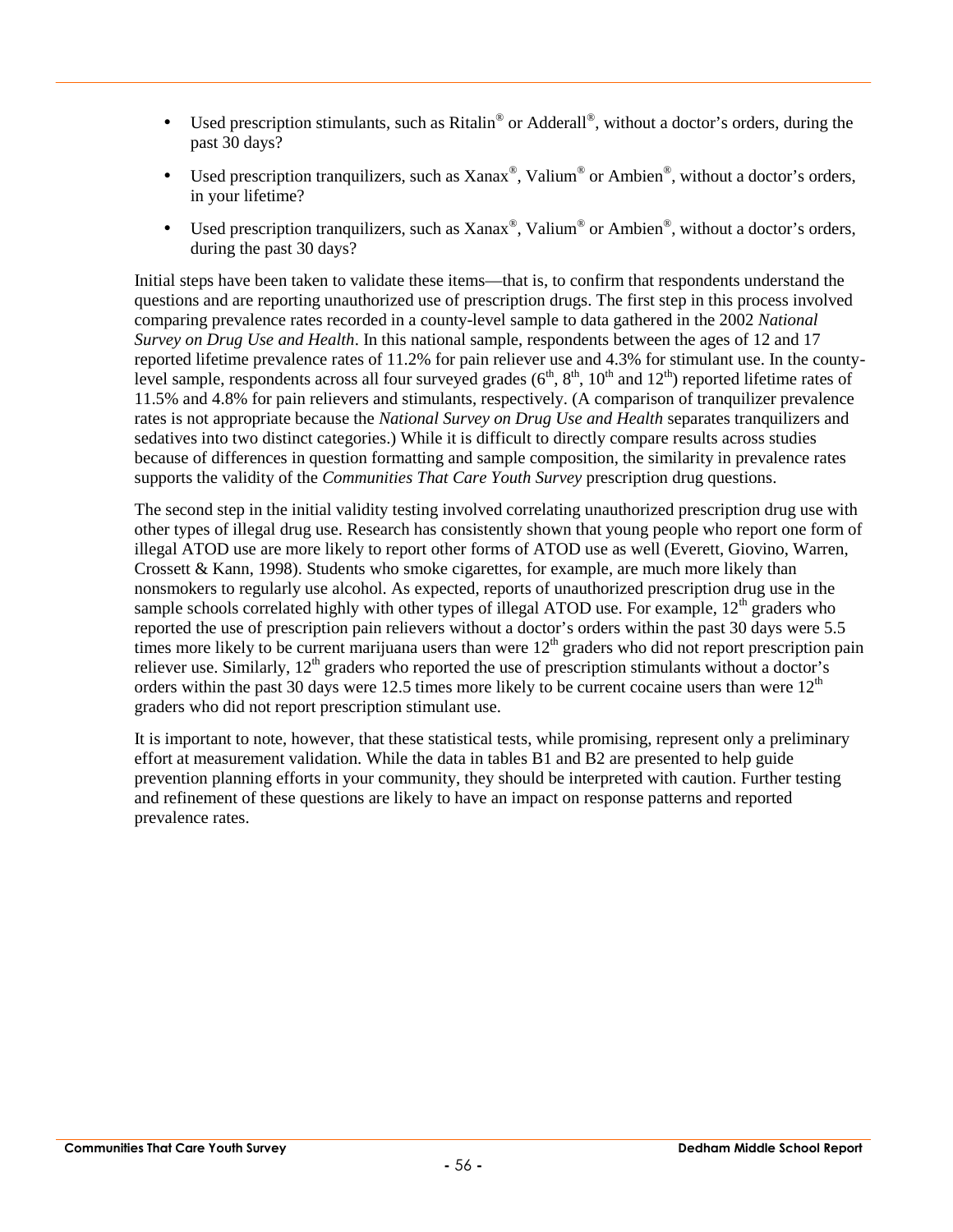## **Prevalence of Prescription Drug Use**

#### **Table B1. Percentage of Surveyed Youth Who Reported Lifetime Prescription Drug Use, by Grade**

|                       | 6 <sup>th</sup><br>$\%$ | 7 <sup>th</sup><br>$\%$ | 8 <sup>th</sup><br>$\%$ | <b>9th</b><br>$\%$ | 10 <sup>th</sup><br>$\%$ | 11th<br>$\%$ | 12 <sup>th</sup><br>$\%$ | Overall<br>$\%$ |
|-----------------------|-------------------------|-------------------------|-------------------------|--------------------|--------------------------|--------------|--------------------------|-----------------|
| <b>Pain Relievers</b> | 7.1                     |                         | 12.0                    |                    |                          |              |                          | 8.5             |
| <b>Stimulants</b>     | 1.1                     | 8. ا                    | 1.3                     |                    |                          |              |                          | 1.6             |
| <b>Tranquilizers</b>  | 0.6                     | $\Omega$                | 1.3                     |                    |                          |              |                          | 1.2             |

#### **Table B2. Percentage of Surveyed Youth Who Reported Past-30-Day Prescription Drug Use, by Grade**

|                       | 6 <sup>th</sup><br>$\%$ | 7 <sup>th</sup><br>$\%$ | 8 <sup>th</sup><br>$\%$ | <b>9th</b><br>$\%$ | 10 <sup>th</sup><br>$\%$ | 11 <sup>th</sup><br>$\%$ | 12 <sup>th</sup><br>$\%$ | Overall<br>$\%$ |
|-----------------------|-------------------------|-------------------------|-------------------------|--------------------|--------------------------|--------------------------|--------------------------|-----------------|
| <b>Pain Relievers</b> | 2.7                     | 3.6                     | 6.0                     |                    |                          |                          |                          | 4.1             |
| <b>Stimulants</b>     | 0.6                     | $\overline{2}$          | 0.7                     |                    |                          |                          |                          | 1.0             |
| <b>Tranquilizers</b>  | 0.0                     | 0.6                     | 0.0                     |                    |                          |                          |                          | 0.4             |